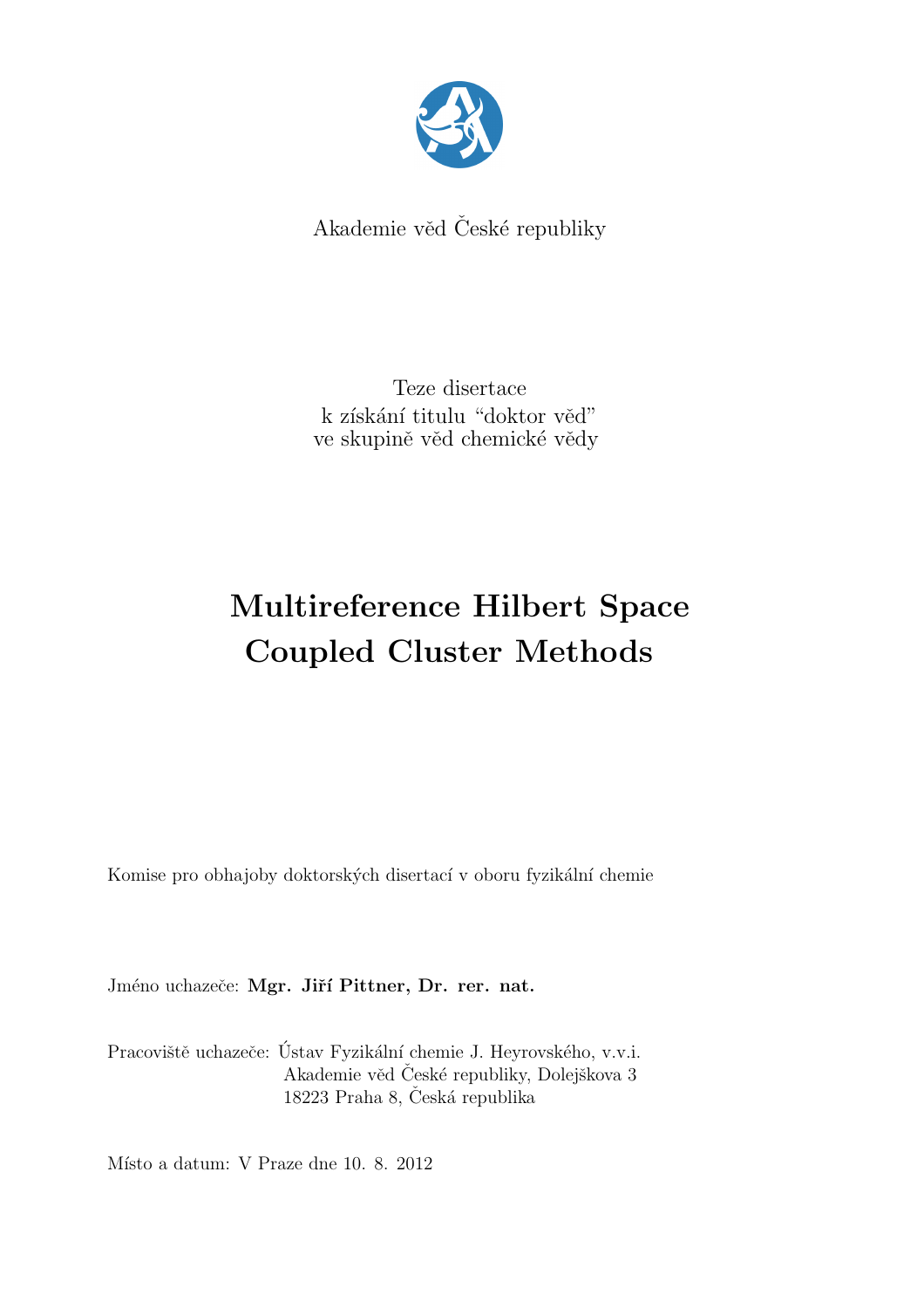## Abstract

In this Thesis I have summarized our research on the Hilbert space multireference coupled cluster methods. Single-reference coupled cluster methods represent now well established and routinely applicable techniques in the computational chemistry and yield highly accurate results for most molecules close to their equilibrium geometry. However, when studying chemical processes, one inevitably encounters systems which have a multiconfigurational nature, for example some transition states, conical intersections, diradicals, etc., and are thus poorly described by single-reference methods (at practical truncation levels).

In contrast to the single-reference coupled cluster method, the development of its multireference counterpart is still a topic of active research, since such an extension is neither straightforward nor unique and several possible pathways have been proposed. The Hilbert-space multireference coupled cluster methods, which this Thesis is concerned with, represent the pathway which we have followed and where we have contributed. The Thesis is based on 27 publications in peer-reviewed international journals spanning more than a decade of research on the MRCC field, which I started after joining the J. Heyrovský Institute of Physical Chemistry.

First, to open the Thesis, a brief survey of the coupled cluster method and overview of different approaches to its multireference generalization is given in the *Introduction*.

The second chapter entitled Overview of Hilbert-space multireference CC methods starts with a few sections reviewing the basis of the MRCC theory  $-$  CC ansatz, multireference perturbation theory, Jeziorski-Monkhorst ansatz, and the effective Hamiltonian. Then the four variants of the Hilbert-space multireference CC methods are described in the chronological order of their invention: first the state-universal method, then the Brillouin-Wigner method (BWCC), which was the first state-specific MRCC method proposed. Since BWCC theory is not size-extensive, it was necessary to devise size-extensivity corrections, which are also described in this section. Then follows the Mukherjee's MRCC method (MkCC) and its equivalent linked formulation which we introduced, and finally, for the sake of completeness, also a section describing the H2E2 method proposed by Mahapatra and Chattopadhyay.

The third chapter *Triexcitations in the Hilbert-space MRCC* summarizes our development of MRCC methods with triexcitations. In its first section the full iterative triexcitations for BWCC and MkCC methods are presented, while the second section is devoted to perturbative triexcitations approaches, which are computationally less demanding. The state-universal method with triexcitations developed by Bartlett et al. is first reviewed, then our BWCCSD(T) and MkCCSD( $T_n$ ) methods are introduced. The MkCCSD( $T_i$ ) variant introduced by Evangelista et al. is compared with our approaches, and finally, our MkCCSD( $T_u$ ) version of the method is described, which avoids the intruder state problem without the necessity to iterate the  $T_3$  amplitudes

The fourth chapter Illustrative numerical results presents a few computational results showing properties and performance of the developed methods. These include a study of the effect of triexcitations on the spectroscopic constants of the oxygen molecule, assessment of various versions of the Mukherjee's MRCC method with triexcitations on the BeH<sup>2</sup> model investigating the effect of intruder states, and a study of the singlet-triplet gap in the tetramethyleneethane molecule by Brillouin-Wigner and Mukherjee's MRCC methods with triexcitations. The selection is only illustrative, an extensive collection of numerical results is present in the papers attached to the Thesis.

The Thesis closes with *Conclusions*, summarizing the general results of our research and indicating possible future directions.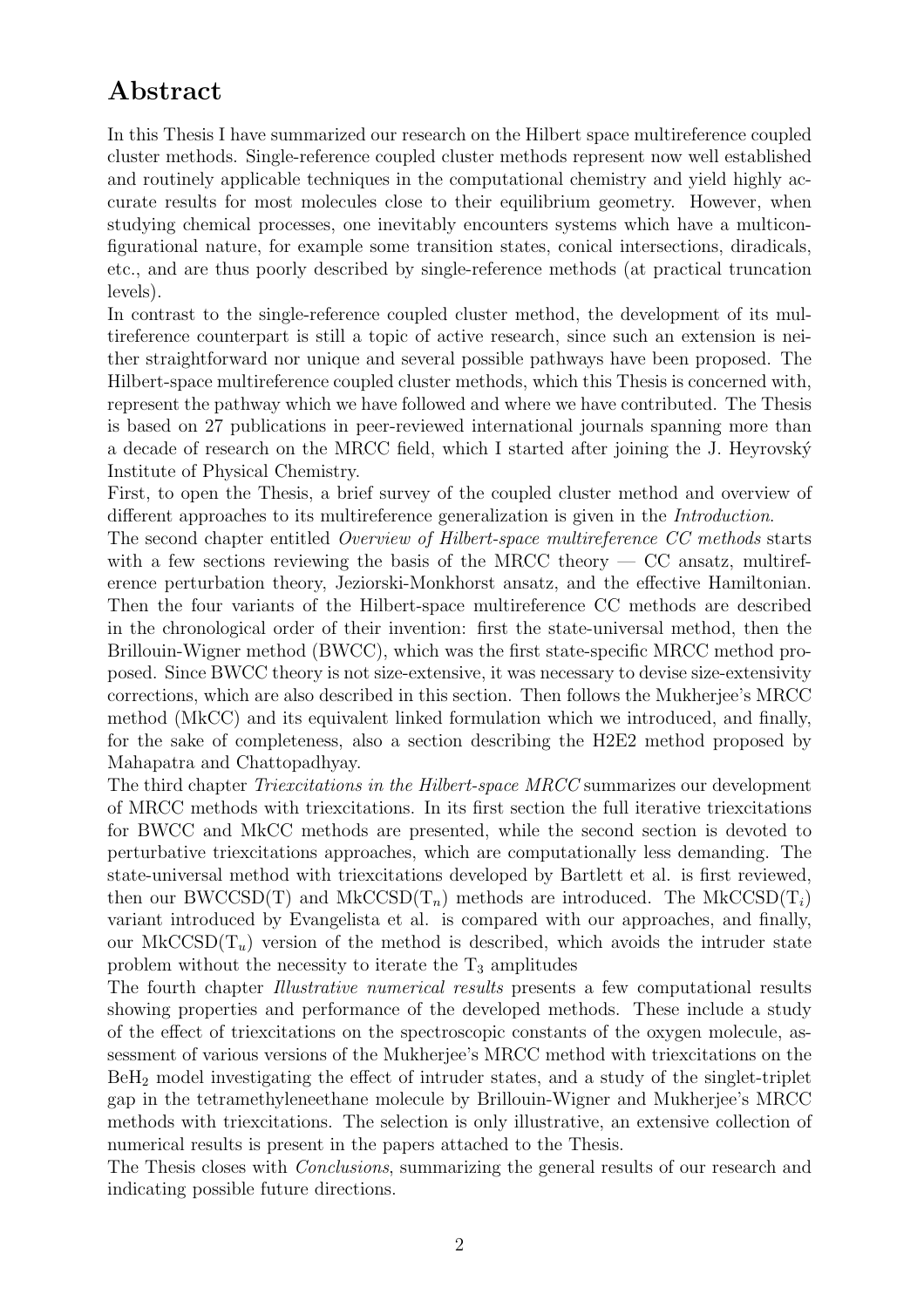## **Contents**

| $\mathbf 1$    |                                                     | Introduction                                                                     |                                                                                            | $\overline{\mathcal{A}}$ |
|----------------|-----------------------------------------------------|----------------------------------------------------------------------------------|--------------------------------------------------------------------------------------------|--------------------------|
| $\overline{2}$ | Overview of Hilbert-space multireference CC methods |                                                                                  |                                                                                            | $\overline{5}$           |
|                | 2.1                                                 |                                                                                  |                                                                                            | $\overline{5}$           |
|                | 2.2                                                 |                                                                                  | Jeziorski-Monkhorst ansatz                                                                 | 6                        |
|                | 2.3                                                 |                                                                                  | Effective Hamiltonian in MRCC theories                                                     | $\overline{7}$           |
|                | 2.4                                                 |                                                                                  |                                                                                            | $\overline{7}$           |
|                | 2.5                                                 |                                                                                  |                                                                                            | 8                        |
|                | 2.6                                                 |                                                                                  |                                                                                            | 8                        |
|                | 2.7                                                 |                                                                                  |                                                                                            | 9                        |
| 3              | Triexcitations in the Hilbert-space MRCC            |                                                                                  |                                                                                            | 9                        |
|                | 3.1                                                 |                                                                                  |                                                                                            | 10                       |
|                |                                                     | 3.1.1                                                                            |                                                                                            | 10                       |
|                |                                                     | 3.1.2                                                                            |                                                                                            | 10                       |
|                |                                                     | 3.1.3                                                                            | Uncoupled approximation to MkCCSDT                                                         | 11                       |
|                | 3.2                                                 |                                                                                  |                                                                                            |                          |
|                |                                                     | 3.2.1                                                                            |                                                                                            | 11                       |
|                |                                                     | 3.2.2                                                                            |                                                                                            | 12                       |
|                |                                                     | 3.2.3                                                                            |                                                                                            | 12                       |
|                |                                                     | 3.2.4                                                                            | $MkCCSD(T_i) \ldots \ldots \ldots \ldots \ldots \ldots \ldots \ldots \ldots \ldots \ldots$ | 13                       |
|                |                                                     | 3.2.5                                                                            |                                                                                            | 13                       |
| $\overline{4}$ | Illustrative numerical results                      |                                                                                  |                                                                                            | 14                       |
|                | 4.1                                                 |                                                                                  |                                                                                            | 14                       |
|                | 4.2                                                 |                                                                                  |                                                                                            | 14                       |
|                | 4.3                                                 | Singlet-Triplet Separation in the Tetramethyleneethane $\dots \dots \dots$<br>15 |                                                                                            |                          |
| 5              | Conclusions and outlook                             |                                                                                  |                                                                                            | 18                       |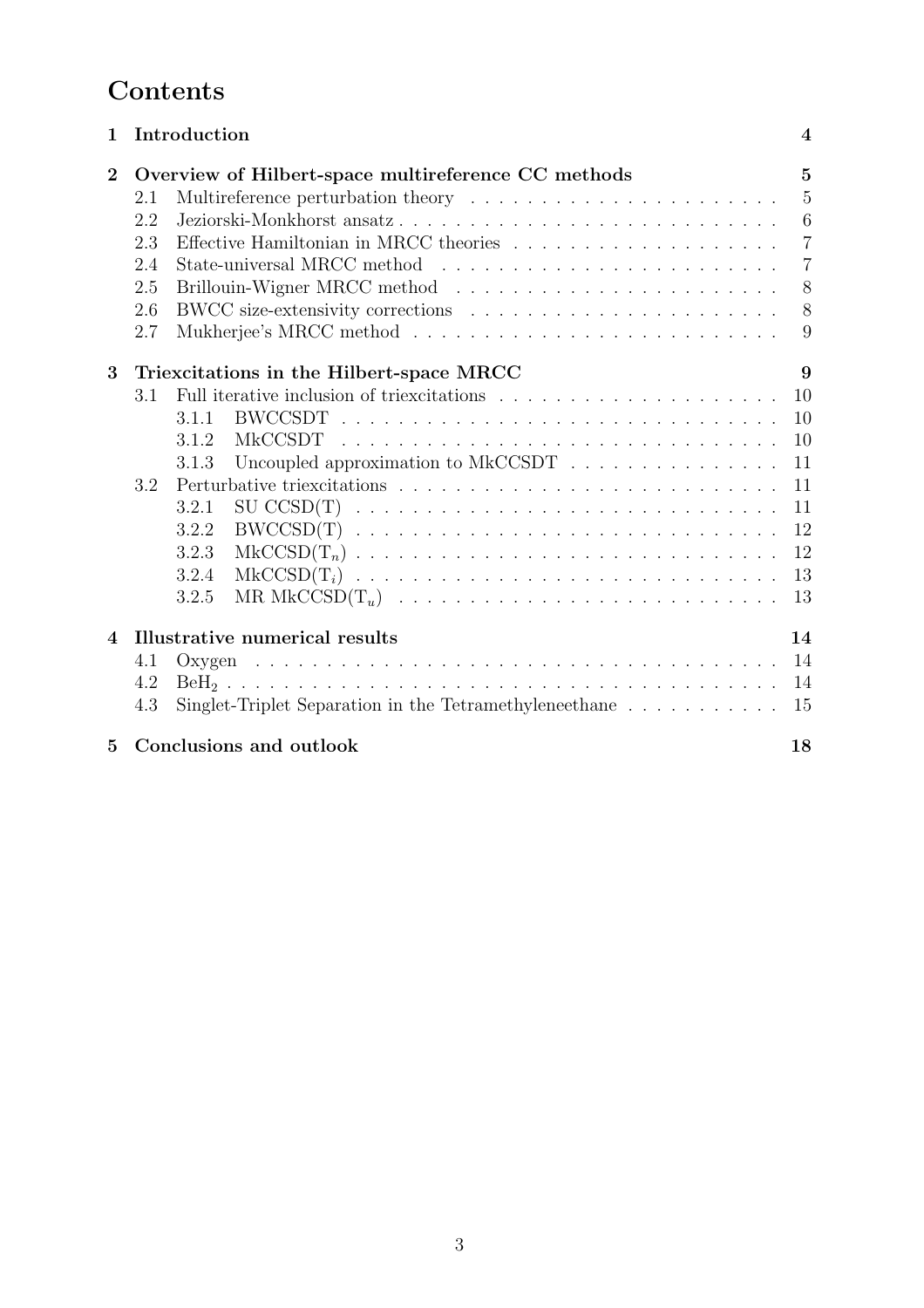## 1 Introduction

Quantum chemical calculations have become in the last decades an indispensable part of both basic and applied research in chemistry. Despite the huge progress in the density functional methods, which are today most popular among computational chemists due to their relatively low computational cost, there is still a need for more accurate wave function methods. Such methods are able to describe electron correlation effects with a systematically improvable accuracy and high reliability.<sup>1</sup> A prominent representative of this class of methods is the coupled cluster theory (CC), introduced to quantum chemistry by  $iek<sup>2</sup>$ . The single-reference coupled cluster method with mono- and biexcitations and perturbative inclusion of triexcitations (CCSD(T)) is today considered a "golden standard" of computational chemistry, and it is available in many program packages and employed widely in a big variety of chemical applications.<sup>3</sup>

Despite this success and enormous progress since the pioneering years, the coupled cluster theory remains an active research field.<sup>3–7</sup> Particularly its generalizations to systems with several reference configurations, needed for description of molecules with open shell or (quasi)degeneracies, are still not as simply and straightforwardly applicable as standard single-reference methods. Solving this problem represents an interesting as well as important goal, since there are several classes of chemically interesting systems, which are due to the quasidegeneracies not easily accessible to single-reference methods. It is natural to expect that multireference CC methods should play such a prominent role in description of these systems, as the standard CC plays among single-reference methods.

During past years, many approaches how to apply the coupled cluster method to multireference problems have been suggested, which can be roughly categorized to the following (not at all exhaustive) list: (i) Methods based on a single-reference expansion, which employ formally a single Fermi vacuum and include higher excitations with indices partially limited to an active space. $8-12$  (ii) Externally and internally corrected and reduced multireference CCSD methods, $13-17$  which extract information about the most important higher excitations or active space mono and biexcitations from an external calculation by a different method like CASSCF or MRCI.<sup>13-17</sup> (iii) Method of moments CC and (completely) renormalized CC methods, which are based on a CC energy correction computed from projections of the CC wave function to higher excited determinants.<sup>18–22</sup> (iv) Fock space multireference CC methods, $23-26$  similarity-transformed methods $27-30$  and spin-flip methods,31–33 whose common feature is the use of a single Fermi vacuum, from which the states under study are generated by addition or subtraction of electrons or by a spin flip of some electrons. (v) Hilbert space multireference CC methods<sup>34–39</sup> based on the wave operator in the Jeziorski-Monkhorst form $34$  or modifications thereof, where each reference configuration represents one Fermi vacuum and has its set of amplitudes.

The Hilbert-space multireference coupled cluster methods, which this Thesis is concerned with, represent the pathway which we have followed and where we have contributed. The state-specific Brillouin-Wigner MRCC method originally proposed by Hubač, Mášik, and  $\check{C}$ ársky,  $37, 40, 41$  is a computationally tractable method resistant with respect to intruder states. Our first result was an efficient implementation of this method with mono and biexcitations (BWCCSD),<sup>38</sup> later extended to a larger number of reference configurations also with open shells.<sup>42, 43</sup> It has turned out, that this method lacks size-extensivity, which can cause a big error when computing energy differences (like e.g. reaction energies or dissociation energies).<sup>44</sup> We have therefore developed a size-extensivity correction to the BWCC method in an a posteriori form $45,46$  and later in the iterative form. $47$  The BWCC methods has been successfully applied to a whole range of molecules from diatomics<sup>42–44, 48–50</sup> to organic diradicals.<sup>51–56</sup> The state-specific Mukherjee MRCC method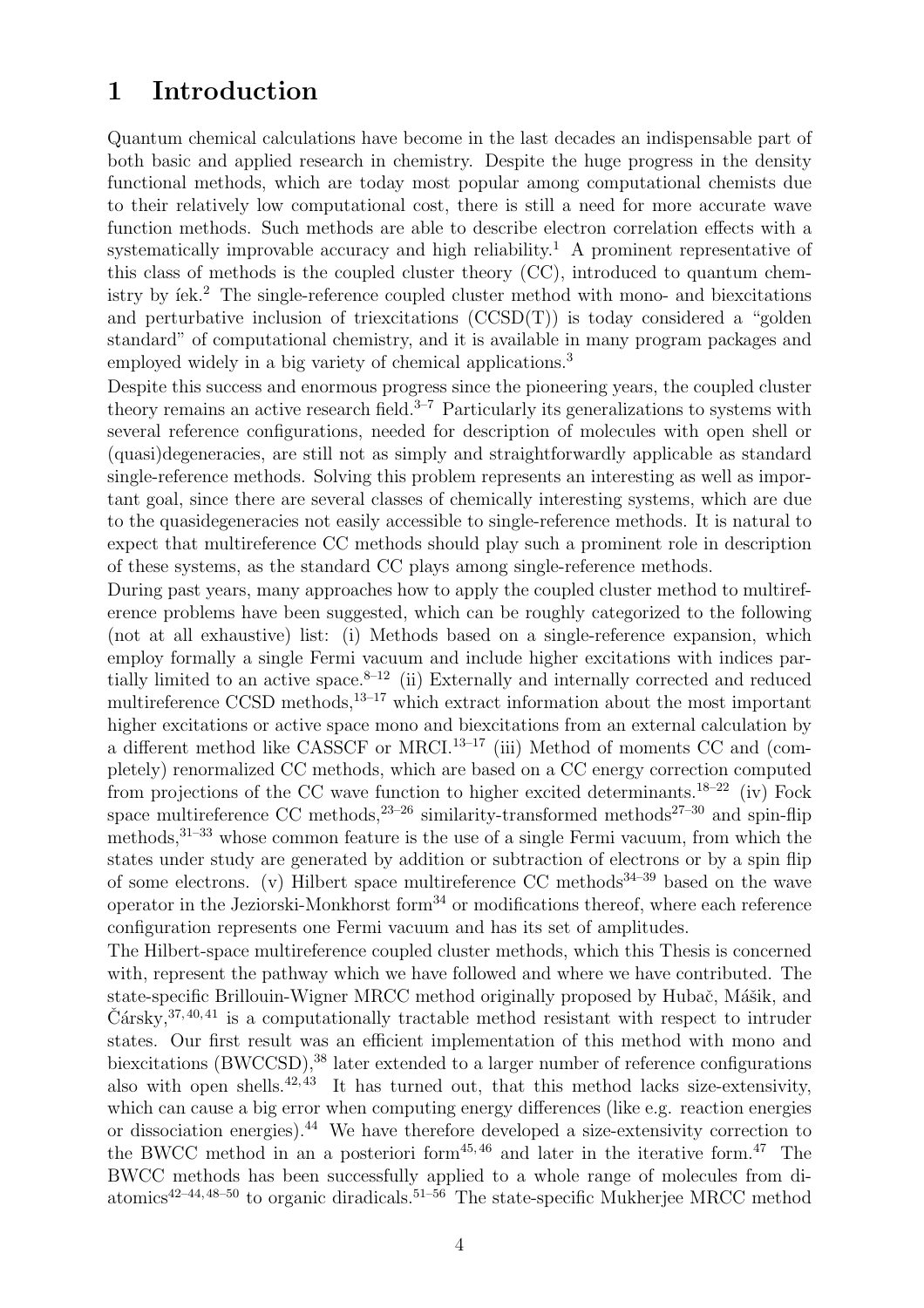was proposed later than the BWCC method<sup>36,57</sup> and its main advantage is the exact sizeextensivity. Several groups including us have been involved in its development during the past decade. Presently it seems more promising than the BWCC method, however, it still lacks some important features, mainly the invariance with respect to active orbital rotations.

An extensive numerical experience with single-reference coupled cluster methods has shown, that the truncation of the cluster operator at the singles and doubles level does not yield results of chemical accuracy (e.g. for reaction or activation energies). To achieve this level of accuracy, it is necessary to include also triexcitations, either exactly at the CCSDT level,<sup>58, 59</sup> or in a perturbative way  $CCSD(T)$ .<sup>60</sup> When also static correlation plays a role, triexcitations should similarly be included to the MRCC methods. We have included triexcitations to the BWCC method in both iterative<sup>61,62</sup> and non-iterative<sup>63</sup> manner, as well as to the MkCC method.<sup>64, 65</sup>

This thesis attempts to provide a concise overview of the Hilbert-space MRCC theory with emphasis on our own contributions to the field. The topics covered in individual chapters of the Thesis are summarized below.

## 2 Overview of Hilbert-space multireference CC methods

This section of the Thesis gives an overview of the Hilbert-space multireference CC methods. It starts with introductory paragraphs about the CC exponential ansatz and multireference perturbation theory, introduces the Jeziorski-Monkhorst Ansatz and Effective Hamiltonian. Finally, our contributions to the BWCC and MkCC methods in general and at the singles and doubles level are also covered in this section.

### 2.1 Multireference perturbation theory

The multireference perturbation theory is conveniently formulated by means of the wave operator and Bloch equation. $67,68$  As usually in the perturbation theory, one splits the total Hamiltonian to an unperturbed one and perturbation

$$
H = H_0 + V \tag{1}
$$

The eigenfunctions of the unperturbed Hamiltonian  $H_0$  are assumed to be known and will be denoted as  $\Phi_{\mu}$ . Then one defines an M-dimensional model space P spanned by  $\Phi_{\mu}, \mu = 1, \ldots, M$ , and its orthogonal complement Q. The appropriate projection operators are denoted P and  $Q = 1 - P$ . The  $\alpha$ -th eigenfunction of the full Hamiltonian H is assumed to have a nonzero projection onto the model space

$$
\Psi_{\alpha}^{P} \equiv P\Psi_{\alpha} = \sum_{\mu=1}^{M} c_{\mu}^{\alpha} \Phi_{\mu}
$$
\n(2)

The wave operator  $\Omega_{\alpha}$  transforms such a projection back to the eigenfunction of the exact Hamiltonian

$$
\Psi_{\alpha} = \Omega_{\alpha} \Psi_{\alpha}^{P} \tag{3}
$$

and it may in general be state-specific, carrying thus the subscript  $\alpha$ . The intermediate normalization

$$
\langle \Psi_{\alpha} | \Psi_{\alpha}^{P} \rangle = 1 \tag{4}
$$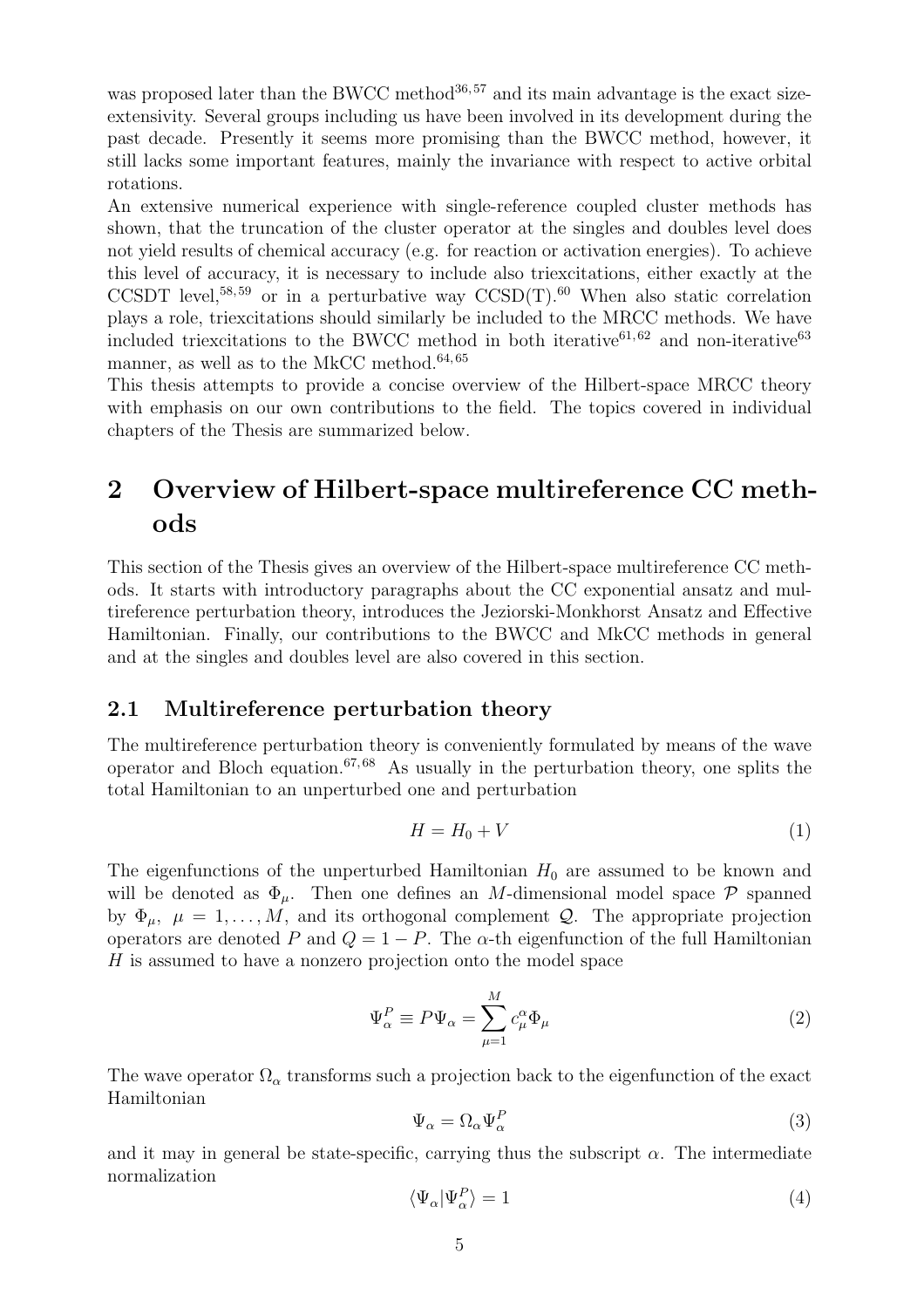can be used, if the model space  $P$  is complete, i.e. contains all Slater determinants possible for a selected subset of active orbitals, given z-projection of the spin, and spatial symmetry. In such a case, the wave operator must not generate excitations which would transform the reference functions  $\Phi_{\mu}, \mu = 1, \ldots, M$  between each other and it holds

$$
P\Omega_{\alpha}P = P \tag{5}
$$

The exact energy is then obtained as the eigenvalue of a (non-Hermitean) effective Hamiltonian, which has the form

$$
H_{\alpha}^{\text{eff}} = PH\Omega_{\alpha}P\tag{6}
$$

In the state-specific (SS) theories, only its  $\alpha$ -th eigenvalue

$$
H_{\alpha}^{\text{eff}}\Psi_{\alpha}^{P} = E_{\alpha}\Psi_{\alpha}^{P}
$$
\n<sup>(7)</sup>

has a physical meaning, while in the state-universal (SU) theory its whole spectrum corresponds to a subset of the spectrum of H. We will omit the subscript  $\alpha$  at the effective Hamiltonian henceforth, since the type of the formalism (SU or SS) is always clear from the context.

In order to obtain the exact wave function from the model space projection, one has to determine the wave operator, i.e. to construct the Bloch equation, which it has to obey. In the framework of RSPT, the Bloch equation reads<sup>67,68</sup>

$$
[\Omega, H_0]P = V\Omega P - \Omega PV\Omega P \tag{8}
$$

which can be cast to the equivalent form

$$
H\Omega P = \Omega PH\Omega P \equiv \Omega H^{\text{eff}} \tag{9}
$$

The wave operator obtained by solving this Bloch equation is state-universal. On the other hand, Hubač et al.<sup>37, 40, 41</sup> derived a state-specific BW form of the Bloch equation

$$
\Omega_{\alpha} = 1 + B_{\alpha} V \Omega_{\alpha} \tag{10}
$$

where  $B_{\alpha}$  is the BW resolvent

$$
B_{\alpha} = \frac{Q}{E_{\alpha} - H_0} \tag{11}
$$

The state-specific MRCC methods can be derived from this Bloch equation or directly from the Schrödinger equation.

#### 2.2 Jeziorski-Monkhorst ansatz

The basis of the Hilbert-space multireference CC methods is the Jeziorski-Monkhorst ansatz<sup>34</sup> for the wave operator

$$
\Omega_{\alpha} = \sum_{\mu=1}^{M} e^{T_{\alpha}(\mu)} |\Phi_{\mu}\rangle \langle \Phi_{\mu}| \tag{12}
$$

In principle, without any truncation of the  $T(\mu)$  operators, one can still recover the exact energy with this ansatz, however, in practice the cluster operators  $T(\mu)$  are truncated in the same way as in the single reference CCSD, CCSDT, ... approximations. Note also that the reference determinant  $\Phi_{\mu}$  plays the role of a Fermi vacuum for the excitation operators in  $T(\mu)$ , each set of amplitudes has thus its own Fermi vacuum. For the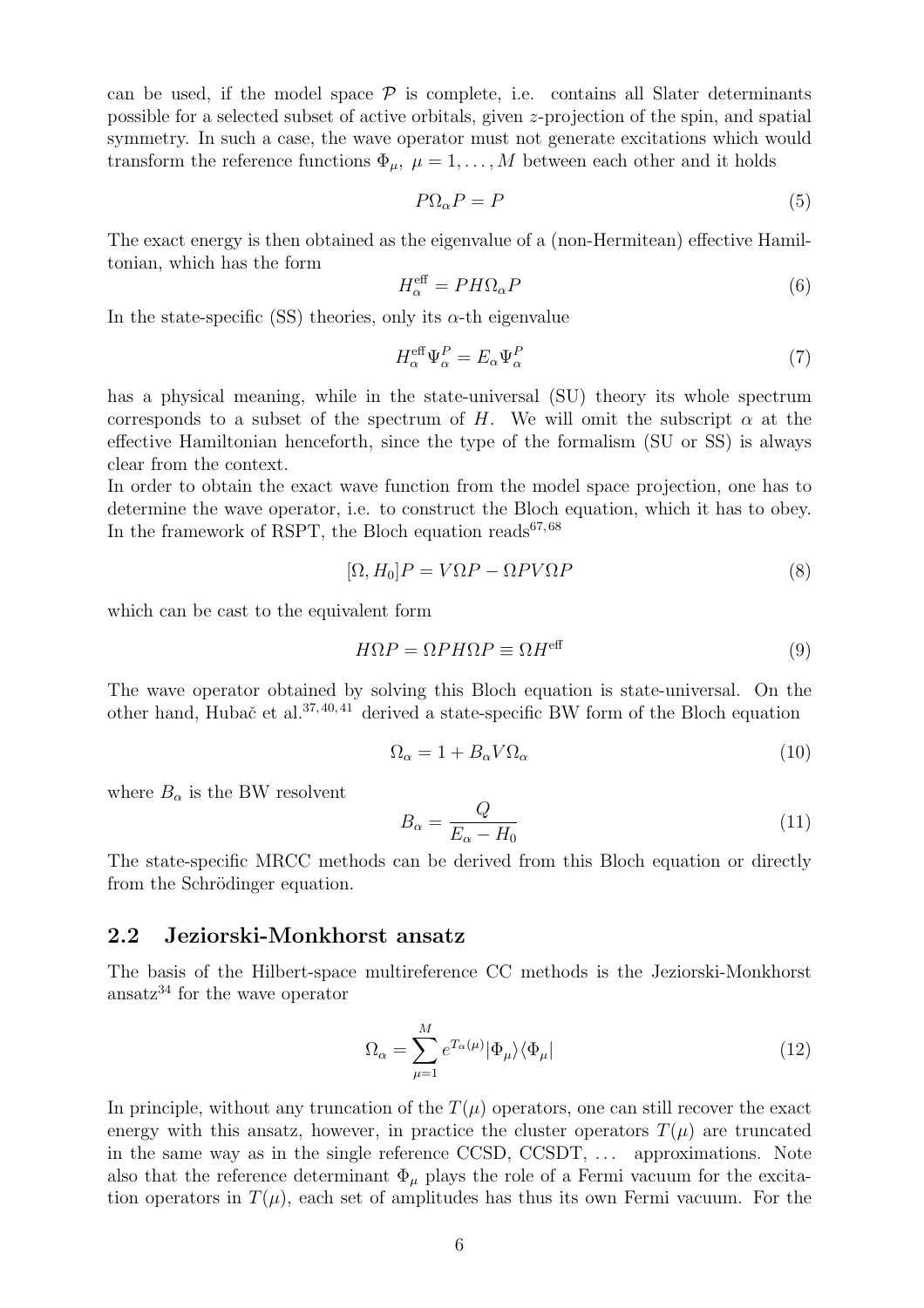aforementioned complete model space, to achieve the intermediate normalization (4), the amplitudes in  $T(\mu)$  which transform  $\Phi_{\mu}$  to another  $\Phi_{\nu} \in \mathcal{P}$  are set to zero.

Notice that within the JM Ansatz a given determinant from the orthogonal complement of the model space can in general be obtained from several reference determinants via different excitations. This inherent redundancy can, however, be resolved uniquely in the state universal methods (see below), which provide enough equations to uniquely determine all the amplitudes in the JM Ansatz. In the state-specific methods, one solves this problem by imposing certain additional "sufficiency conditions" which lead to a unique particular solution of the otherwise underdetermined system of equations. The choice of the sufficiency conditions is not unique, however, giving rise to different SS methods like BWCC or MkCC. In the latter case the sufficiency conditions have been chosen in such a way to guarantee exact size-extensivity of the method.<sup>36,57,78</sup>

### 2.3 Effective Hamiltonian in MRCC theories

The effective Hamiltonian eigenvalue equation (7) follows from the Schrödinger equation for state  $\alpha$ 

$$
H\Psi_{\alpha} = E_{\alpha}\Psi_{\alpha} \tag{13}
$$

to which the wave operator definition (3) is inserted. Using the intermediate normalization condition and expanding  $P\Psi_{\alpha}$  in the model space determinants leads to the matrix form of the  $H^{\text{eff}}$  eigenvalue equation

$$
\sum_{\nu}^{M} H_{\mu\nu}^{\text{eff}} c_{\nu}^{\alpha} = E_{\alpha} c_{\mu}^{\alpha} \tag{14}
$$

where for the methods based on the Jeziorski-Monkhorst ansatz and employing a complete model space the effective Hamiltonian matrix elements are

$$
H_{\nu\mu}^{\text{eff}} = H_{\mu\mu}\delta_{\nu\mu} + \langle \Phi_{\nu} | H_N(\mu)e^{T(\mu)} | \Phi_{\mu} \rangle_C \tag{15}
$$

Notice the similarity of the diagonal  $H^{\text{eff}}$  matrix elements with the energy expression in the single-reference  $CC$  — the only difference being that it is taken with respect to the Fermi vacuum of the particular reference configuration.

### 2.4 State-universal MRCC method

The state-universal MRCC method was historically the first representative of the Hilbertspace MRCC family.<sup>34</sup> The amplitude equations are derived by insertion of the Jeziorski-Monkhorst Ansatz into the Bloch equation. Two different formulations are possible, which are however equivalent as long as complete model space is employed. The amplitude equations in the Jeziorski-Monkhorst (connected) formulation are

$$
\langle \Phi_{\vartheta} | H_N(\mu) e^{T(\mu)} | \Phi_{\mu} \rangle_C \equiv \langle \Phi_{\vartheta} | e^{-T(\mu)} H_N(\mu) e^{T(\mu)} | \Phi_{\mu} \rangle = \sum_{\nu \neq \mu} \langle \Phi_{\vartheta} | e^{-T(\mu)} e^{T(\nu)} | \Phi_{\nu} \rangle H_{\nu\mu}^{\text{eff}} \quad (16)
$$

while in the Kucharski-Bartlett (linked) formulation they become

$$
\langle \Phi_{\vartheta} | H_N(\mu) e^{T(\mu)} | \Phi_{\mu} \rangle_{C+DC,L} = \sum_{\nu \neq \mu} \langle \Phi_{\vartheta} | e^{T(\nu)} | \Phi_{\nu} \rangle H_{\nu\mu}^{\text{eff}} \tag{17}
$$

The worst problem of the state-universal method (equally present in both versions) is, however, the poor convergence behavior due to the intruder state problem. The statespecific methods described in the following sections represent a possible cure of this problem.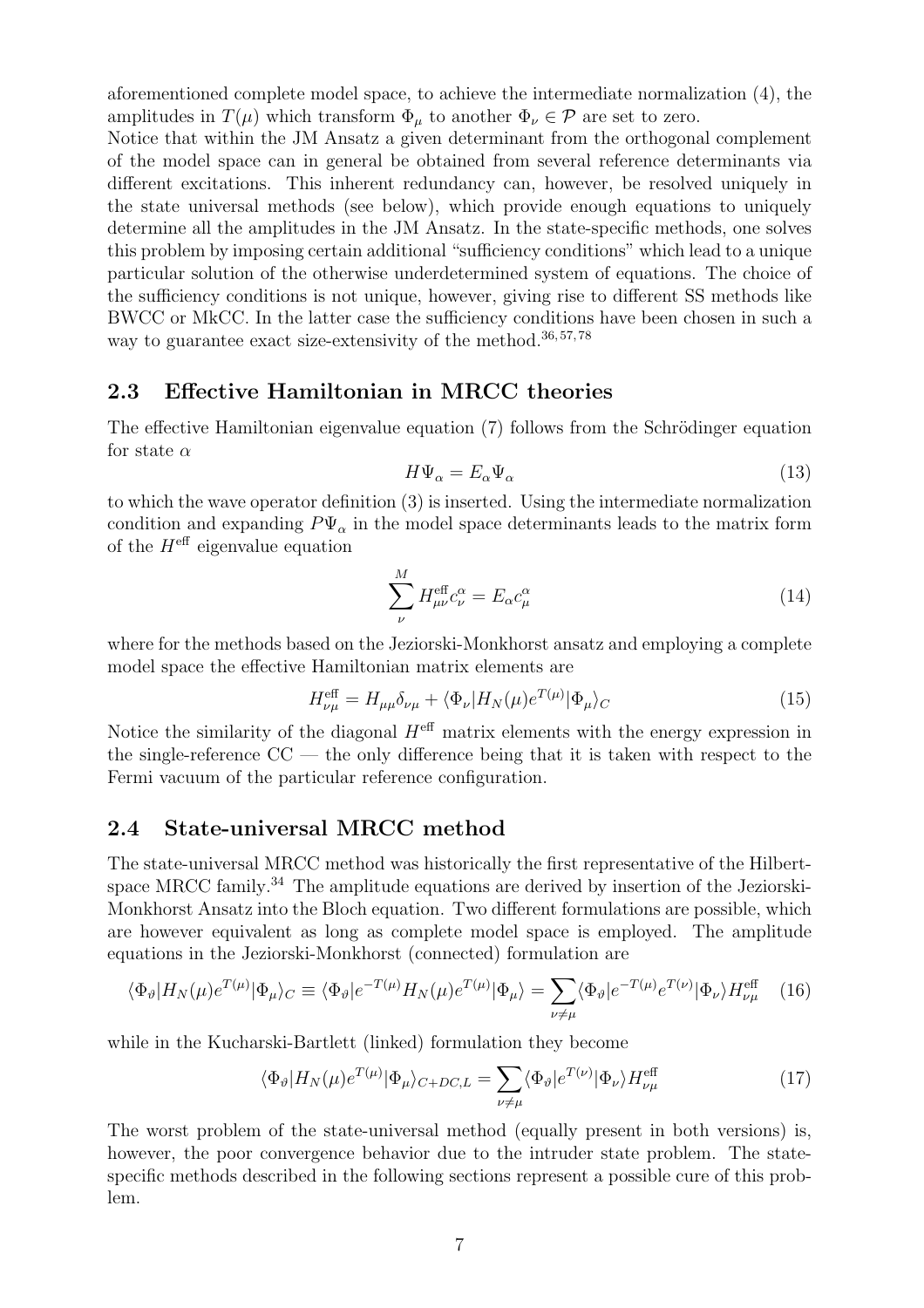### 2.5 Brillouin-Wigner MRCC method

The Brillouin-Wigner CC method, proposed by Hubač et al., <sup>37, 40, 41, 85-87</sup> was historically the first state-specific Hilbert-space MRCC approach. A review of Brillouin-Wigner methods in many-body theory has recently been published by Hubač and Wilson;<sup>88</sup> we have coauthored also several monography chapters dedicated to MRCC theory.89–92

Our research in the MRCC field started with an efficient implementation and numerical assessment of the BWCC method in the Aces II program.<sup>38</sup> We have then introduced the size-extensivity corrections for BWCC and performed their assessment $^{44, 46, 47}$  and later developed also analytic gradient for the BWCCSD method.<sup>93</sup> The corrected BWCC has been successfully applied to several systems, ranging from model systems and biatomics to mid-sized molecules: BeH<sub>2</sub> model,<sup>94</sup> potential curves of IBr,<sup>42</sup>  $\mathrm{O}_2$ ,<sup>43</sup> CaC and  $ZnC<sup>48</sup>$  and NF<sup>50</sup> molecules, singlet-triplet gap in tetramethyleneethane<sup>52</sup> and in alkylcarbenes,<sup>54</sup> automerization barrier of cyclobutadiene,<sup>51</sup> activation and reaction energy of the Bergmann cyclization,<sup>53</sup> ring-opening of methylenecyclopropane and singlet-triplet gap in trimethylenmethane.<sup>56</sup>

The original derivation of the BWCC method<sup>37,87</sup> was based on the BW Bloch equation (10) with the BW resolvent (11). However, a more straightforward derivation is possible, where one starts directly from the Schrödinger equation and inserts the Jeziorski-Monkhorst ansatz (12) for the  $\Omega$  operator in it. The resulting amplitude equation reads

$$
\sum_{\mu} \left[ H e^{T(\mu)} - E_{\alpha} e^{T(\mu)} \right] |\Phi_{\mu}\rangle c_{\mu}^{\alpha} = 0 \tag{18}
$$

In the state-specific context this equation system is underdetermined, since the number of variables in all  $T(\mu)$  generally exceeds the number of available projections  $\cup_{\mu} \langle \Phi_{\vartheta}(\mu)|$ . One has to apply the sufficiency conditions, requiring that individual terms in the summation in (18) vanish, yielding after a projection to bras excited from every reference individually

$$
\langle \Phi_{\vartheta}(\mu) | \left[ H e^{T(\mu)} - E_{\alpha} e^{T(\mu)} \right] | \Phi_{\mu} \rangle = 0 \tag{19}
$$

To obtain computationally practicable amplitude equations, the Hamiltonian can be expressed in the normal ordered form and the resulting terms are split to connected, disconnected but linked, and unlinked diagram contributions, yielding finally

$$
(E_{\alpha} - H_{\mu\mu}^{\text{eff}}) \langle \Phi_{\vartheta} | e^{T(\mu)} | \Phi_{\mu} \rangle = \langle \Phi_{\vartheta} | H_N(\mu) e^{T(\mu)} | \Phi_{\mu} \rangle_{C+DC,L}
$$
(20)

## 2.6 BWCC size-extensivity corrections

In our first study on the BWCC topic<sup>38</sup> we have investigated the  $\text{CH}_2$  and  $\text{SiH}_2$  diradicals as well as the twisted ethylene. The relatively larger errors found for the latter already indicated that the size-inextensivity of BWCC cannot be neglected. This has motivated us to develop an a posteriori size-extensivity correction,  $46$  based on an observation that the Brillouin-Wigner denominator coming from the resolvent (11) can be expressed in terms of the Rayleigh-Schrödinger denominator plus a size-inextensive term

$$
\frac{1}{D_{\vartheta}(\mu) + E_{\alpha} - H_{\mu\mu}^{\text{eff}}} = \frac{1}{D_{\vartheta}(\mu)} - \frac{E_{\alpha} - H_{\mu\mu}^{\text{eff}}}{D_{\vartheta}(\mu)[D_{\vartheta}(\mu) + E_{\alpha} - H_{\mu\mu}^{\text{eff}}]}
$$
(21)

In practical calculations the correction has been applied by dropping size-inextensive terms originating from the second r.h.s. term in an additional iteration of cluster amplitudes after BWCC convergence has been achieved.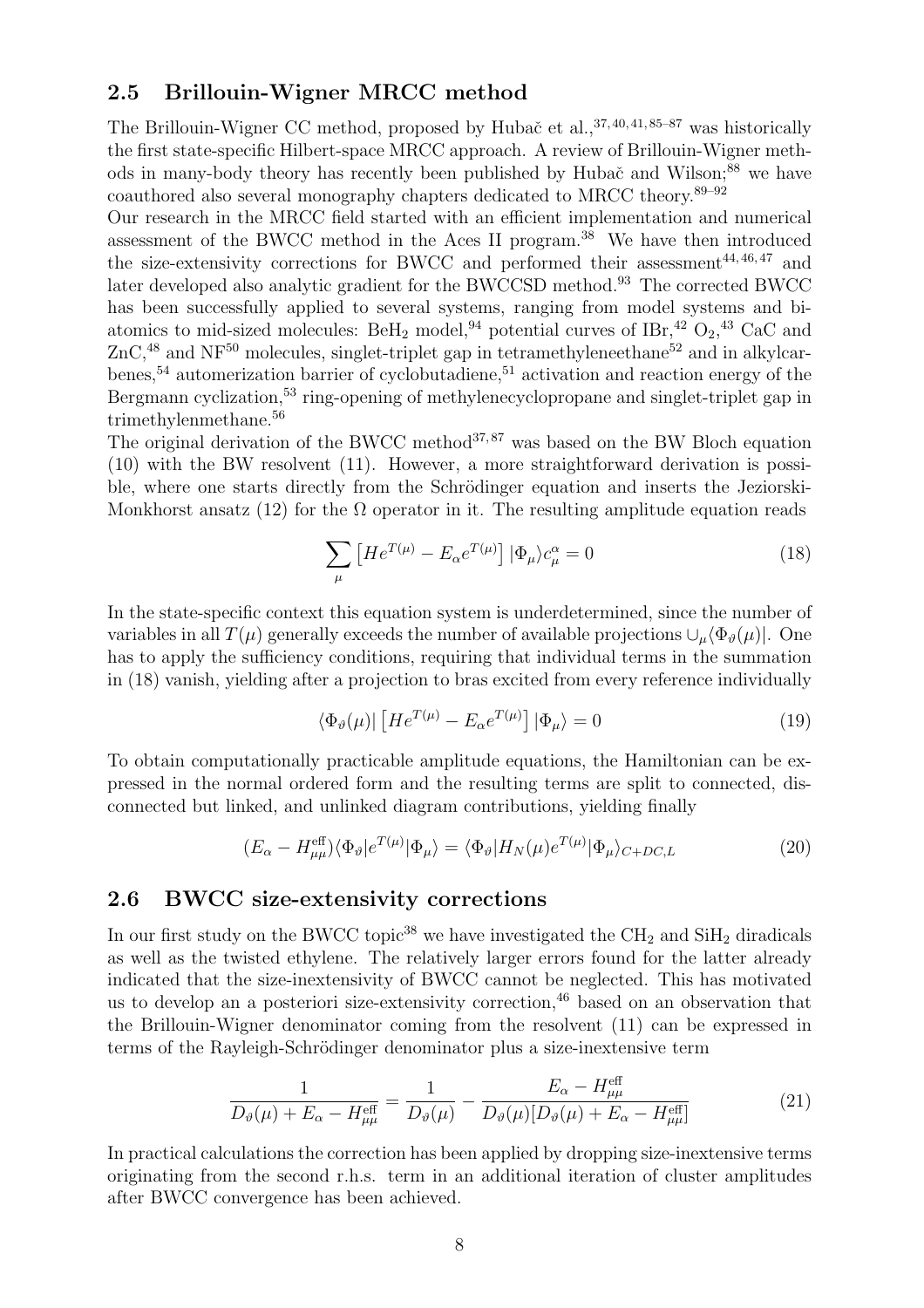Another path towards the size-extensivity correction for BWCC, which we followed in Ref., $47$  is based on a generalized Bloch equation, which contains  $(9)$  and  $(10)$  as its special cases. In this formalism the a posteriori size-extensivity correction corresponds to iterating amplitude equations

$$
\lambda (E_{\alpha} - H_{\mu\mu}^{\text{eff}}) \langle \Phi_{\vartheta} | e^{T(\mu)} | \Phi_{\mu} \rangle = \langle \Phi_{\vartheta} | H_N(\mu) e^{T(\mu)} | \Phi_{\mu} \rangle_{\text{C+DC,L}} - (1 - \lambda) \sum_{\nu \neq \mu} \langle \Phi_{\vartheta} | e^{T(\nu)} | \Phi_{\nu} \rangle H_{\nu\mu}^{\text{eff}}
$$
(22)

with  $\lambda = 1$  until convergence and then performing an additional iteration setting  $\lambda =$ 0 to get corrected amplitudes, which are in turn used to build the corrected effective Hamiltonian, which is then diagonalized to get the corrected energy.

### 2.7 Mukherjee's MRCC method

The starting point for the derivation of the Mukherjee's MRCC method (MkCC) is – similarly to the BWCC method – the Schrödinger equation with the Jeziorski-Monkhorst ansatz inserted (18). However, rather than immediately splitting the sum over  $\mu$ , Mukherjee et. al.<sup>36</sup> proposed to use a resolution of identity in the form

$$
1 = e^{T(\mu)}e^{-T(\mu)} = e^{T(\mu)}(P+Q)e^{-T(\mu)}
$$
  
= 
$$
\sum_{\nu=1}^{M} e^{T(\mu)}|\nu\rangle\langle\nu|e^{-T(\mu)} + e^{T(\mu)}Qe^{-T(\mu)}
$$
 (23)

before the sufficiency conditions are applied. An essential step of the Mukherjee's derivation is the interchange of the  $\mu$  and  $\nu$  summation indices, leading finally to the amplitude equations

$$
\langle (\Phi_{\mu})_{i\ldots}^{a\ldots} | e^{-T(\mu)} H e^{T(\mu)} | \Phi_{\mu} \rangle c_{\mu}^{\alpha} + \sum_{\nu \neq \mu} H_{\mu\nu}^{\text{eff}} c_{\nu}^{\alpha} \langle (\Phi_{\mu})_{i\ldots}^{a\ldots} | e^{-T(\mu)} e^{T_{\nu}} | \Phi_{\mu} \rangle = 0 \tag{24}
$$

In contrast to both state universal and Brillouin-Wigner coupled cluster methods, the amplitude equations (24) explicitly contain the eigenvector coefficients  $c^{\alpha}_{\mu}$  and are also coupled through the effective Hamiltonian, as well as the matrix elements  $\langle (\Phi_\mu)_{i...}^{a...} | e^{-T(\mu)} e^{T(\nu)} | \Phi_\mu \rangle$ . Both the first and second term in Eq. (24) have been shown to be connected, which results in a rigorous size-extensivity of the approach.<sup>36</sup> Similarly to the SU MRCC method, a linked form of the amplitude equations can be derived

$$
c_{\mu}^{\alpha}(E^{\alpha} - H_{\mu\mu}^{\text{eff}}) \langle \Phi_{\vartheta} | e^{T(\mu)} | \Phi_{\mu} \rangle = \langle \Phi_{\vartheta} | H_N(\mu) e^{T(\mu)} | \Phi_{\mu} \rangle_{C+DC, L, EXT} c_{\mu}^{\alpha} + \sum_{\nu \neq \mu} \langle \Phi_{\vartheta} | e^{T(\nu)} | \Phi_{\mu} \rangle H_{\mu\nu}^{\text{eff}} c_{\nu}^{\alpha}
$$
\n(25)

which is equivalent to  $(24)$  for complete model spaces. This form of the amplitude equations has a structure analogous to the BWCC equations (20) and explicitly shows the same Brillouin-Wigner shift of the denominators, but contains additional coupling terms and discards DC, L terms with all indices from the active orbital set.

## 3 Triexcitations in the Hilbert-space MRCC

As is well known from the single reference CC, triexcitations have to be included if one aims to achieve chemical accuracy. This section is devoted to the inclusion of triexcitations to MRCC methods, in an iterative manner (subsection 3.1) and perturbatively (subsection 3.2).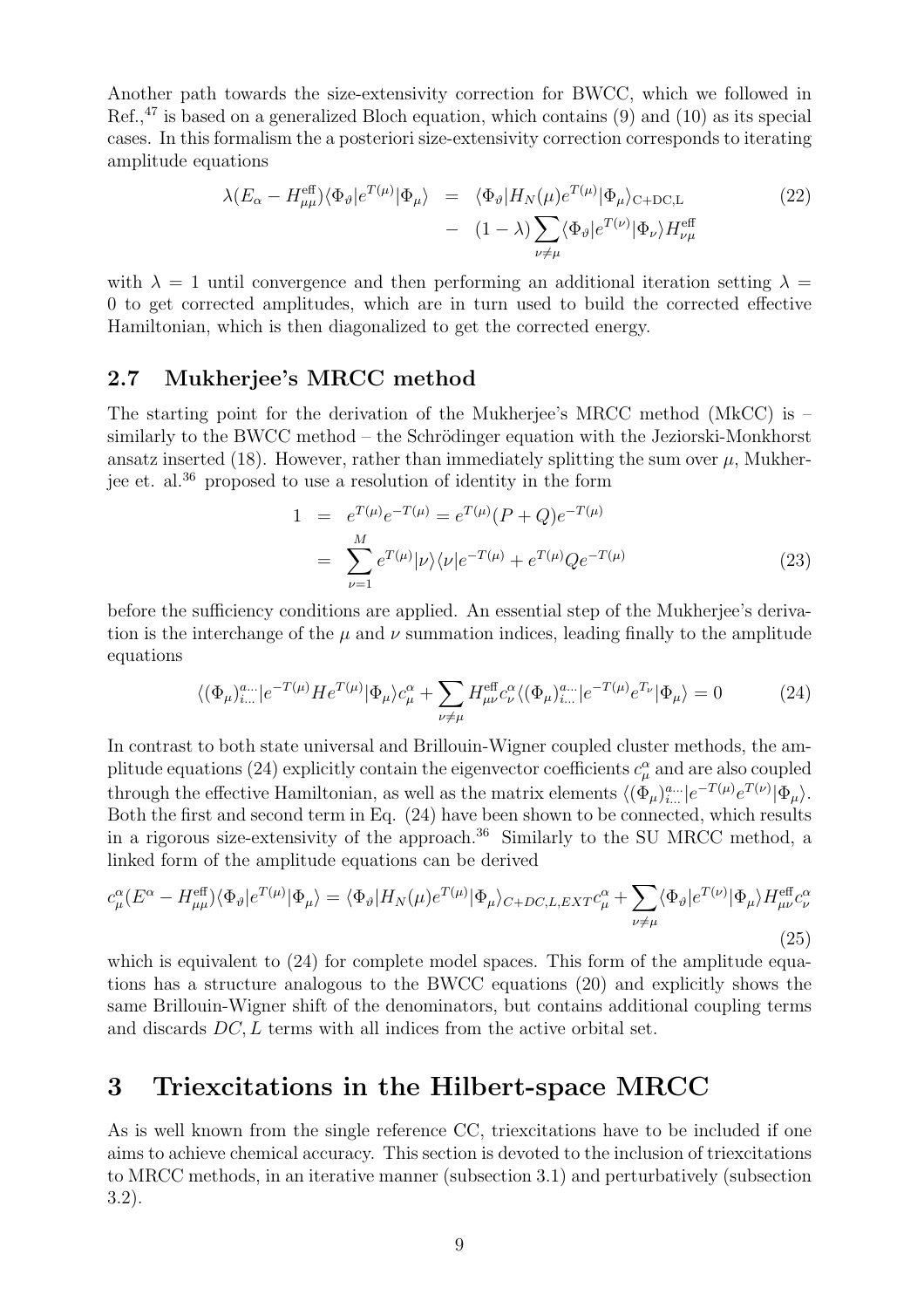### 3.1 Full iterative inclusion of triexcitations

Our first contribution to this topic was the implementation of an approximation to the MR BWCCSDT method,<sup>61</sup> followed by the implementation including all terms.<sup>62</sup> Later we implemented and performed assessment of the MkCCSDT method in the linked formulation<sup>100</sup> and its uncoupled approximation.<sup>101</sup> In the following subsections we will present the BWCCSDT and MkCCSDT methods.

#### 3.1.1 BWCCSDT

The general amplitude equations (20) are valid for any truncation of the cluster operator. In the MR BWCCSDT method, we restrict the expansion to connected singles, doubles, and triples  $T_{123}(\mu) = T_1(\mu) + T_2(\mu) + T_3(\mu)$ . The  $T_3$  operator gives rise to contributions to equations for  $T_1$  and  $T_2$  amplitudes, and additionally  $T_3$  equations

$$
[D_{ijk}^{abc}(\mu) + \lambda (E_{\alpha} - H_{\mu\mu}^{\text{eff}})]t_{ijk}^{abc}(\mu) = \langle \Phi_{\mu}^{abc}_{ijk} | \hat{V}_{N}(\mu)e^{\hat{T}_{123}(\mu)} | \Phi_{\mu} \rangle_{\text{C}} + + \lambda P(i/jk)P(a/bc) \{ (E_{\alpha} - H_{\mu\mu}^{\text{eff}}) t_{i}^{a}(\mu) \tilde{\tau}_{jk}^{bc}(\mu) + + \langle (\Phi_{\mu})_{i}^{a} | \hat{H}_{N}(\mu)e^{\hat{T}_{123}(\mu)} | \Phi_{\mu} \rangle_{\text{C}} \tau_{jk}^{bc} + t_{i}^{a} \langle (\Phi_{\mu})_{jk}^{bc} | \hat{H}_{N}(\mu)e^{\hat{T}_{123}(\mu)} | \Phi_{\mu} \rangle_{\text{C}} \},
$$
(26)

where  $D_{ijk}^{abc}(\mu)$  is the T<sub>3</sub> denominator

$$
D_{\vartheta}(\mu) \equiv D_{ij...}^{ab...}(\mu) = F_{ii}(\mu) + F_{jj}(\mu) + \ldots - F_{aa}(\mu) - F_{bb}(\mu) - \ldots
$$
 (27)

The a posteriori size-extensivity correction is performed in the same manner as at the SD level, converging all amplitudes with  $\lambda = 1$  and performing an additional iteration with  $\lambda = 0$ .

#### 3.1.2 MkCCSDT

In section 2.7 we have presented two formulations of the MkCC method, which are equivalent when a complete model space is employed. The first MkCCSDT implementation, based on the connected formulation, was performed by Evangelista et al.<sup>106</sup> We have implemented the MkCC method with iterative triexcitations based on the linked formulation in the work. $100$ 

For this purpose, the explicit form of the disconnected unlinked external terms in the amplitude equations  $(25)$  reads for  $T_2$ 

$$
\langle (\Phi_{\mu})_{ij}^{ab} | H_N(\mu) e^{T(\mu)} | \Phi_{\mu} \rangle_{DC, L, EXT} = P(ij) P(ab) \langle (\Phi_{\mu})_i^a | e^{-T(\mu)} H_N(\mu) e^{T(\mu)} | \Phi_{\mu} \rangle_C t_j^b(\mu) \tag{28}
$$

and for  $T_3$ 

$$
\langle (\Phi_{\mu})_{ijk}^{abc} | H_N(\mu) e^{T(\mu)} | \Phi_{\mu} \rangle_{DC, L, EXT} = P(i/jk) P(a/bc) \left[ \langle (\Phi_{\mu})_{jk}^{bc} | e^{-T(\mu)} H_N(\mu) e^{T(\mu)} | \Phi_{\mu} \rangle_C t_i^a(\mu) \right. \\ \left. + \langle (\Phi_{\mu})_i^a | e^{-T(\mu)} H_N(\mu) e^{T(\mu)} | \Phi_{\mu} \rangle_C \times \right. \\ \left. \times \left. (t_{jk}^{bc}(\mu) + t_j^b(\mu) t_k^c(\mu) - t_j^c(\mu) t_k^b(\mu) \right) \right],
$$

where the terms with all bra indices from the active space are omitted. The connected term and the l.h.s. of (25) are identical to BWCC, while the last term of (25) reduces to products of the  $T(\nu)$  amplitudes re-indexed with respect to the Fermi vacuum  $|\Phi(\mu)\rangle$ .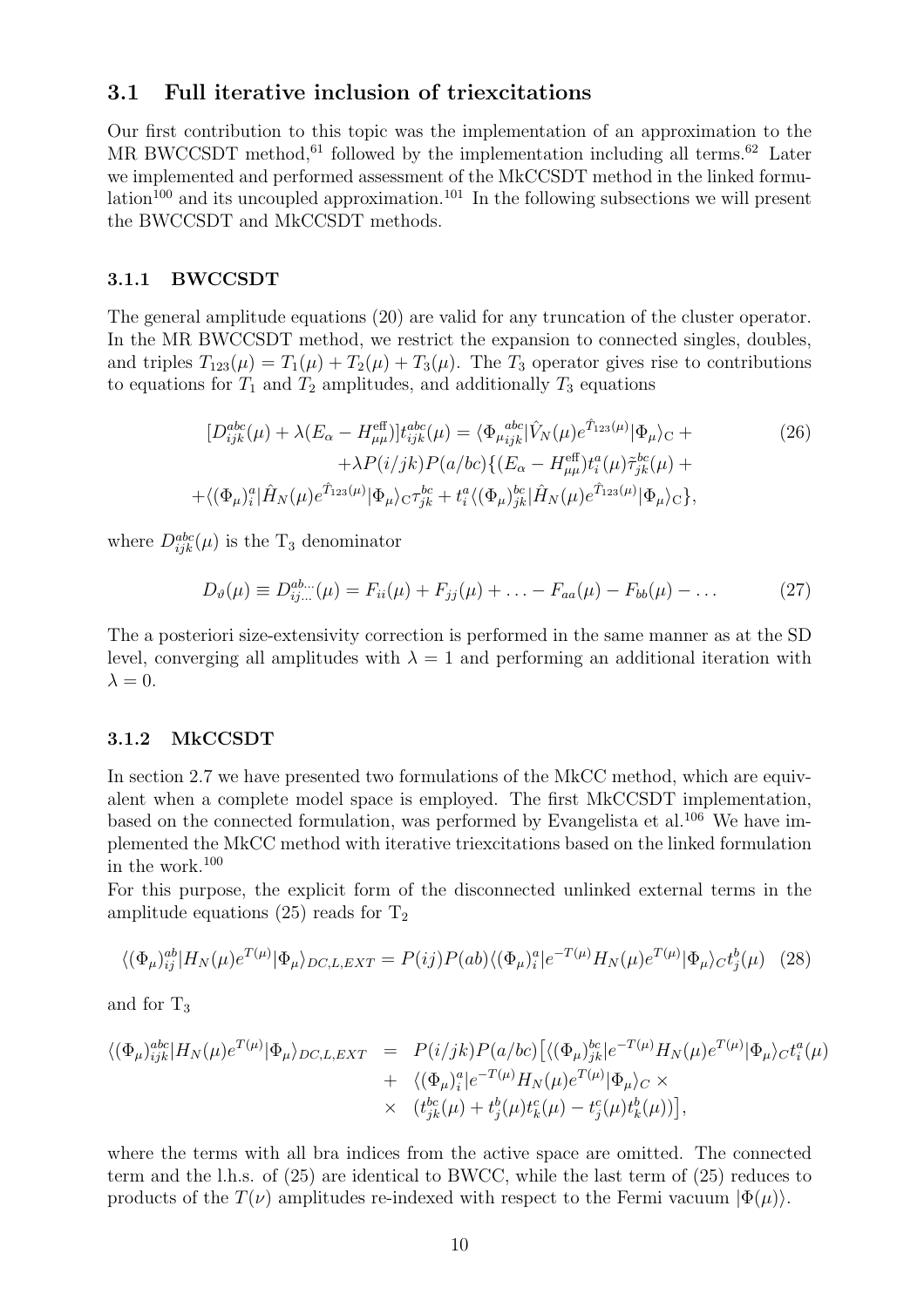#### 3.1.3 Uncoupled approximation to MkCCSDT

In the uncoupled version of the MkCC method proposed by Mukherjee et. al., $^{107}$  the coupling term  $\langle \Phi_{\vartheta} | e^{-T(\mu)} e^{T(\nu)} | \Phi_{\mu} \rangle$  is replaced by  $\langle \Phi_{\vartheta} | e^{-T(\mu)} e^{T(\mu)} | \Phi_{\mu} \rangle$ , where  $T_{\nu}$  $\sigma_{\nu}(\mu)$  corresponds to those components of  $T(\mu)$  which give non-zero when acting on  $\Phi_{\nu}$ , i.e. excitations from orbitals occupied in both  $\Phi_{\mu}$  and  $\Phi_{\nu}$  into orbitals unoccupied in both  $\Phi_{\mu}$  and  $\Phi_{\nu}$ .

$$
T'_{\nu}(\mu) = \sum_{i \cdots \in \text{occ}(\mu) \cap \text{occ}(\nu)} \sum_{a \cdots \in \text{virt}(\mu) \cap \text{virt}(\nu)} t'_{\nu}(\mu)_{i...}^{a...} a_{a}^{\dagger} \dots a_{i} \dots \tag{29}
$$

In order to evaluate the couplings, we introduce the operator  $\bar{T}(\mu)$  as the complement to  $T^{'}(\mu)$ 

$$
\bar{T}_{\nu}(\mu) = T(\mu) - T_{\nu}'(\mu)
$$
\n(30)

which obviously annihilates the Fermi vacuum  $\Phi_{\nu}$ 

$$
\bar{T}_{\nu}(\mu)|\Phi_{\nu}\rangle = 0.\tag{31}
$$

In terms of the corresponding amplitudes, we may write

$$
t_{i...}^{a...}(\mu) = t_{\nu}^{'}(\mu)_{i...}^{a...} + \bar{t}_{\nu}(\mu)_{i...}^{a...}.
$$
\n(32)

We have implemented this approximation at the SDT level; implementation details and numerical assessment of the uncoupled MkCCSDT method can be found in the paper.<sup>101</sup> It has been shown that the effects of the uncoupled approximation are almost negligible when the small active space  $CAS(2,2)$  is employed, while they can grow (as expected from the nature of the approximation) for larger model spaces.

### 3.2 Perturbative triexcitations

Similarly to the single-reference case, the scaling of the methods with iterative triexcitations is prohibitive even for moderately sized molecules. To avoid this cost, perturbative approximations have been introduced and have achieved an enormous success at the single-reference level,  $\text{CCSD}(T)$  being often called a "golden standard" by computational chemists. We have thus worked on a perturbative inclusion of triexcitations in the multireference schemes, starting the with  $\text{BWCCSD}(T)$  method,<sup>63</sup> and later developing the MkCCSD( $T_n$ )<sup>64</sup> and MkCCSD( $T_u$ )<sup>65</sup> methods. Application of the BWCCSD(T) and MkCCSD(T) methods to a study of polycyclopentanes<sup>108</sup> and spiropentane<sup>109</sup> have also been published.

#### 3.2.1 SU CCSD(T)

The first reported development of noniterative triples for Hilbert space MRCC methods was done by Balková and Bartlett<sup>110</sup> in the state universal formulation. In their approach, after the SUCCSD equations are solved, the approximate triexcited amplitudes are obtained from the equation

$$
t_{ijk}^{abc}(\mu) = \frac{\langle (\Phi_{\mu})_{ijk}^{abc} | V_N(\mu) T_2(\mu) | \Phi_{\mu} \rangle_C - \sum_{\nu \neq \mu} [\langle (\Phi_{\mu})_{ijk}^{abc} | T_2(\nu) | \Phi_{\nu} \rangle H_{\mu\nu}^{\text{eff}}]_C}{D_{ijk}^{abc}(\mu)},
$$
(33)

The perturbative correction is then performed on the matrix elements of the effective Hamiltonian (15). Since its diagonal elements are analogous to the single reference energy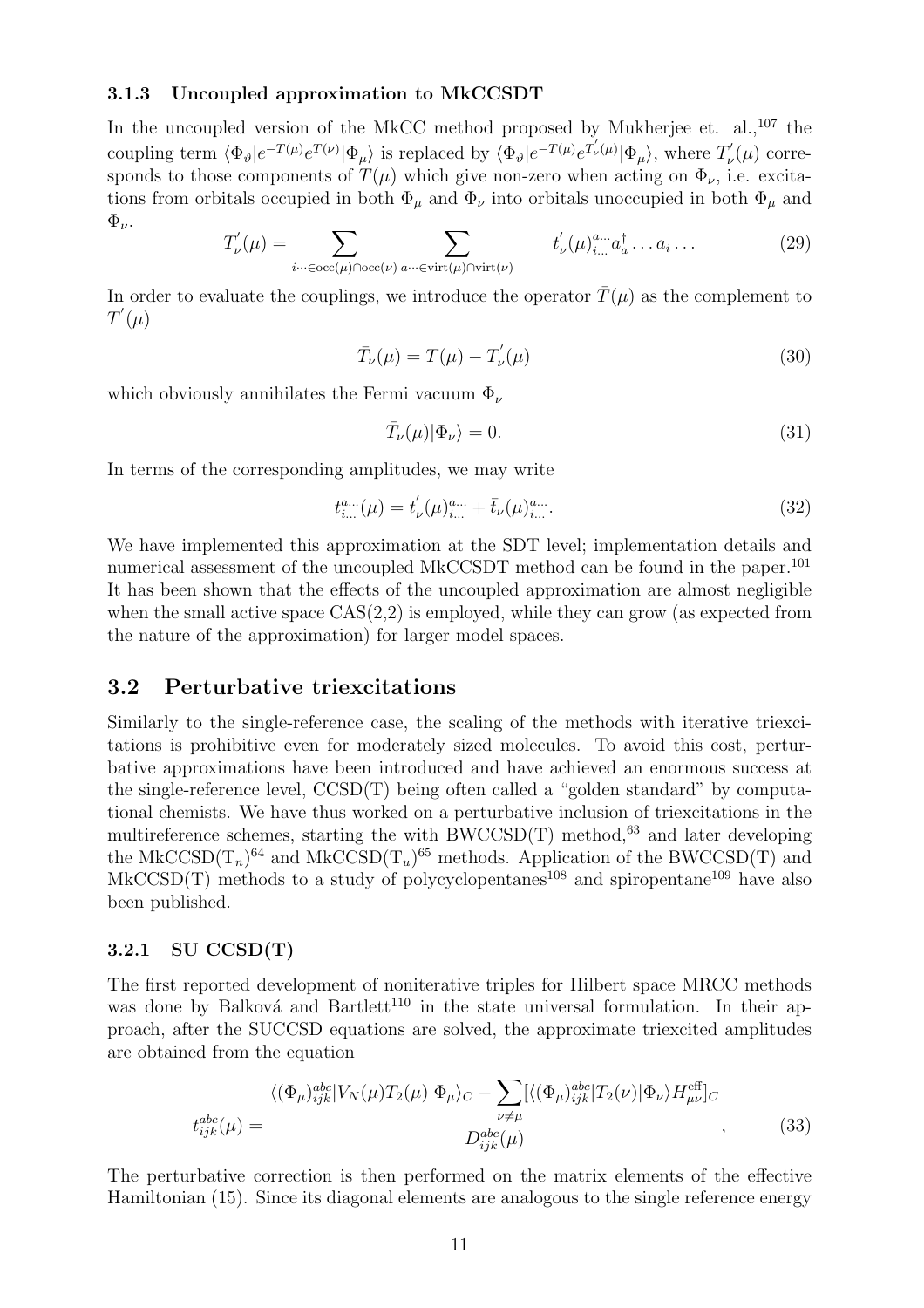diagrams, the diagonal corrections become a straightforward generalization of the singlereference  $CCSD(T)$ , which reads

$$
H_{\mu\mu}^{\text{eff}}(\text{T}) = H_{\mu\mu}^{\text{eff}}(\text{CCSD}) + E_T^{[4]}(\mu) + E_{ST}^{[5]}(\mu) + E_{ST}^{[4]}(\mu)
$$
(34)

The off-diagonal elements of the effective Hamiltonian are calculated at the CCSDT-1 level using the linear contribution of  $T_3$  to both  $T_1$  and  $T_2$  equations

$$
H_{\nu\mu}^{\text{eff}}(\mathbf{T}) = \langle \Phi_{\nu} | H_N(\mu) e^{T_{123}(\mu)} | \Phi_{\mu} \rangle_{\mathcal{C}}^{\text{CCSDT}-1} = \langle \Phi_{\nu} | H_N(\mu) (e^{T_{12}(\mu)} + T_3(\mu)) | \Phi_{\mu} \rangle_{\mathcal{C}}.
$$
 (35)

The CCSDT-1 level was chosen, since fourth order CCSD(T) terms can be viewed as the ones generated by the first iteration of CCSDT-1. Finally, the corrected energy is obtained by diagonalization of the triples–corrected effective Hamiltonian.

#### 3.2.2 BWCCSD(T)

When developing the BWCCSD(T) method,<sup>63</sup> we have decided to follow an approach similar to the state-universal case, in particular to perform the corrections from connected triples also via the matrix elements of the effective Hamiltonian. The corrections to the diagonal  $H^{\text{eff}}$  elements consist formally of the same perturbative terms given by (34) as in the SU method. However, in contrast to the SU method, the triexcited amplitudes are obtained in a different way in the BWCC context

$$
t_{ijk}^{abc}(\mu) = \frac{\langle (\Phi_{\mu})_{ijk}^{abc} | V_N(\mu) T_2(\mu) | \Phi_{\mu} \rangle_C}{D_{ijk}^{abc}(\mu)},
$$
\n(36)

which reads explicitly in the integrals and amplitudes

$$
t_{ijk}^{abc} = \frac{\sum_{e} P(i/jk)P(a/bc)t_{jk}^{ae}\langle bc||ei\rangle - \sum_{m} P(i/jk)P(a/bc)t_{mi}^{bc}\langle jk||ma\rangle}{D_{ijk}^{abc}}
$$
(37)

Notice that we neglect the effect of nondiagonal Fock matrix elements in the  $T_3$  equation, which would otherwise require an iterative solution of  $T_3$  amplitudes.<sup>111</sup> Unfortunately it seems that the solution used in single reference theory, the semicanonical orbitals, cannot be generalized for MR cases, which leads to a non-invariance of the resulting method with respect to occupied-occupied and virtual-virtual rotations. This problem is shared by all the MR perturbative triples methods discussed here, however, the numerical effects have been found negligible in our study.<sup>64</sup> Numerical results of an assessment of the  $BWCCSD(T)$  method can be found in the paper,<sup>63</sup> where it was shown that for the three lowest lying states of the oxygen molecule the BWCCSD(T) method delivered results in a good agreement with iterative BWCCSDT ones.

#### 3.2.3 MkCCSD $(T_n)$

The first attempt to include noniterative triexcitations in the MkCC method has been reported in our work.<sup>64</sup> We decided to neglect the coupling terms in  $(24)$  for the approximate  $T_3$  amplitudes. As a justification we considered that in the single reference  $\text{CCSD}(T)$ , only the term linear in  $T_2$  is included at the right hand side of the  $T_3$  equation, while the MkCC coupling terms in the T3 equation contain either  $t_1$  or  $t_3$  cluster amplitudes as a factor. It is thus a plausible approximation in the MRCC  $T_3$  equation to neglect them as well. After this approximation, only the terms in  $T_3$  equations that contain a factor of  $C_{\mu}^{\alpha}$  are left and the eigenvector coefficient, if nonzero, can be eliminated from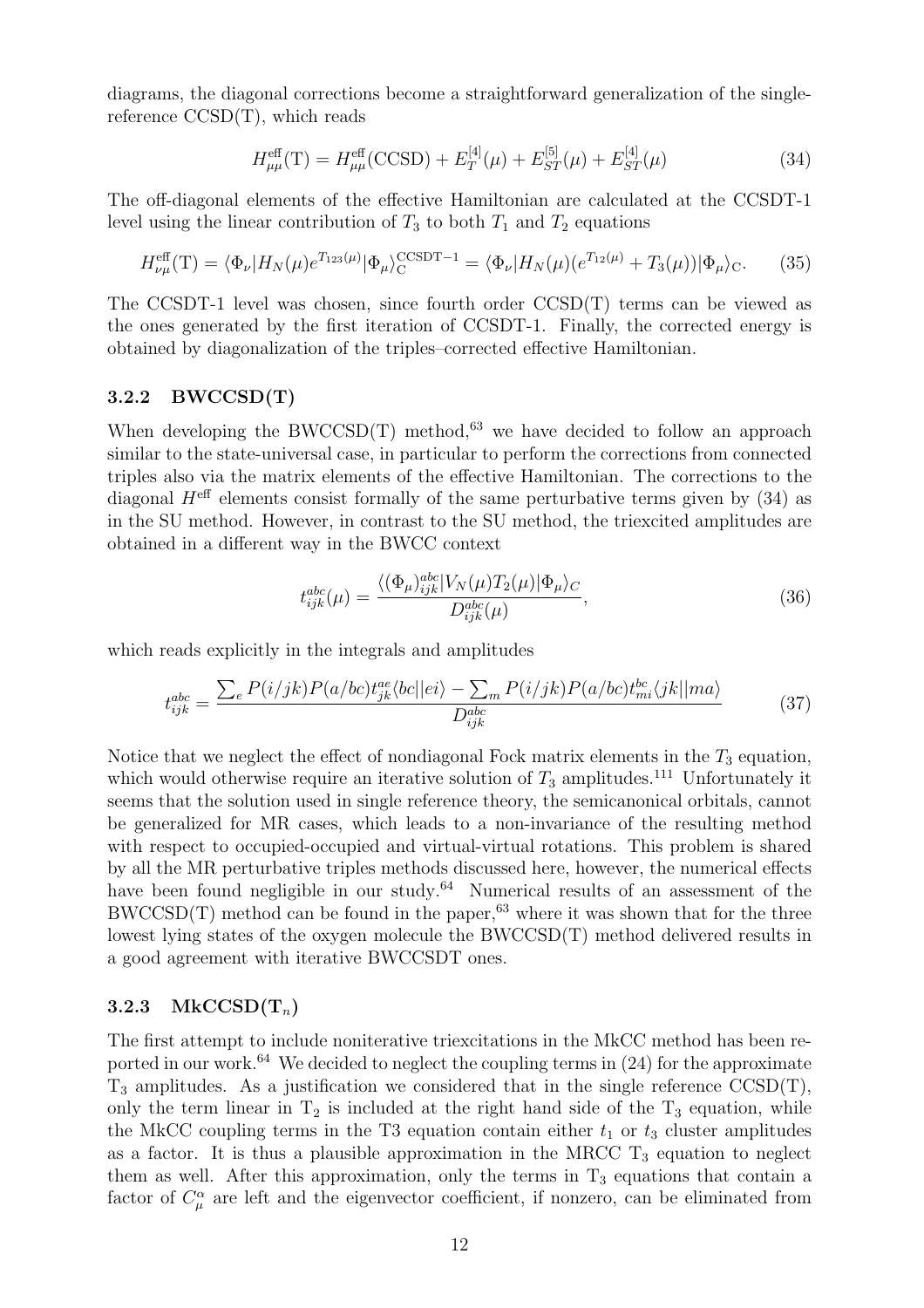the equation. The  $T_3$  amplitude equation has thus the same form as the BWCCSD(T) one (36), differing only in that MkCCSD converged amplitudes are employed here. The drawback of this approximation is that the intruder state problem can emerge when  $D_{ijk}^{abc}$ in (36) approaches zero, as will be discussed in the next section.

As in the previous approaches, the diagonal  $H^{\text{eff}}$  elements are corrected according to eq. (34), the off-diagonal ones again at the CCSDT-1 level by eq. (35). The scheme is thus very similar to the MR BWCCSD(T) method, except for using converged MkCCSD  $T_1$ and  $T_2$  amplitudes as input for the  $(T)$  correction, of course.

#### 3.2.4  $MkCCSD(T_i)$

Somewhat later a different approach has been presented by Evangelista et. al., $^{114}$  where corrections to the energy are explicitly evaluated, rather than corrections to  $H_{\mu\nu}^{\text{eff}}$ . Their derivation, which is based on a perturbative analysis of the MkCC Lagrangian,  $^{114-116}$  can be viewed as a multireference generalization of the  $\Lambda$ -CCSD(T)<sup>117–120</sup> approach.

In MkCCSD( $T_i$ ), the amplitude equation for approximate  $T_3$  includes the linear coupling terms

$$
t_{ijk}^{abc}(\mu) = \frac{\langle (\Phi_{\mu})_{ijk}^{abc} | V_N(\mu) T_2(\mu) | \Phi_{\mu} \rangle + \sum_{\nu \neq \mu} t_{ijk}^{abc} (\nu/\mu) H_{\mu\nu}^{\text{eff}} \frac{c_{\nu}^{\alpha}}{c_{\mu}^{\alpha}}}{D_{ijk}^{abc}(\mu) + (E^{\alpha} - H_{\mu\mu}^{\text{eff}})}.
$$
(38)

Notice that  $MkCCSD(T_i)$  is resistant to intruders, due to the Brillouin-Wigner like denominator, but due to the presence of  $t_{ijk}^{abc}(\nu/\mu)$  in the equation for  $t_{ijk}^{abc}(\mu)$  the solution has to be performed iteratively, which is a considerable disadvantage.

#### 3.2.5 MR MkCCSD $(T_u)$

The main motivation behind the development of the new approach which we presented in,<sup>65</sup> denoted MR MkCCSD( $T_u$ ), was to avoid the singularities in the MR MkCCSD( $T_n$ ) without the need for an iterative procedure to solve the triples equation as in MR MkCCSD( $T_i$ ). To achieve that, the uncoupled approximation described in section 3.1.3 can be employed to simplify the triples equation, which after moving linear  $T_3$  terms to the left-hand side gives

$$
t_{ijk}^{abc}(\mu) \left[ D_{ijk}^{abc}(\mu) + \sum_{\nu \neq \mu}^{\dagger} H_{\mu\nu}^{\text{eff}} \frac{C_{\nu}^{\alpha}}{C_{\mu}^{\alpha}} \right] = \langle (\Phi_{\mu})_{ijk}^{abc} | V_{N}(\mu) T_{2}(\mu) | \Phi_{\mu} \rangle_{C} -
$$
  

$$
- \sum_{\nu \neq \mu} \left[ P(i/jk) P(a/bc) \bar{t}_{\nu}{}^{a}_{i}(\mu) \bar{t}_{\nu}{}^{b}_{jk}(\mu) -
$$
  

$$
- P(ijk) \bar{t}_{\nu}{}^{a}_{i}(\mu) \bar{t}_{\nu}{}^{b}_{j}(\mu) \bar{t}_{\nu}{}^{c}_{k}(\mu) \right] H_{\mu\nu}^{\text{eff}} \frac{C_{\nu}^{\alpha}}{C_{\mu}^{\alpha}}
$$
(39)

where  $\dagger$  at the sum indicates that only terms where at least one of the  $i, j, k, a, b$  and c orbitals has a different occupation in the  $\mu$ -th reference than in the  $\nu$ -th one are included in the summation. Considering the triples equation (39), two advantages are observed. First notice that it yields  $t_{ijk}^{abc}(\mu)$  in a single step rather than iteratively as in (38). Second, compared to the equation  $(36)$ , this amplitude equation includes a denominator shift and is thus insensitive to intruder states. Numerical assessment of the approach presented in this section was performed on the  $B_2$  model and on the tetramethyleneethane (TME) molecule.<sup>65</sup> It has been verified, that the singularities on the BeH<sub>2</sub> potential energy curve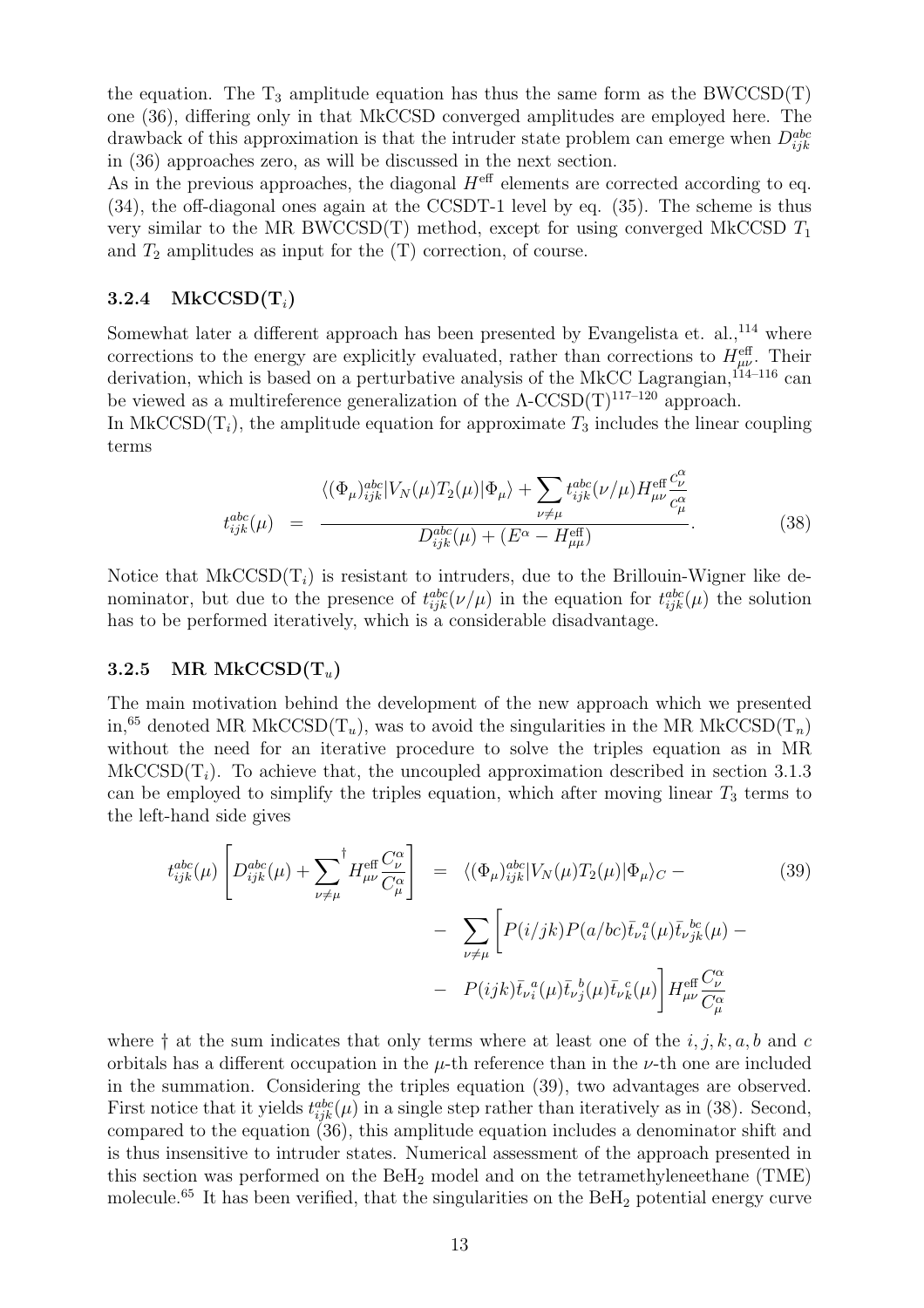present in MR MkCCSD( $T_n$ ) were removed by the new MR MkCCSD( $T_u$ ) method, which yields a smooth curve very close to the MR MkCCSD $(T_i)$  or MR MkCCSDT-1 ones. The study of the TME molecule shows that to achieve even a qualitatively correct description of the singlet state, triexcitations have to be included in the MkCC method.

## 4 Illustrative numerical results

This section of the Thesis gives illustrative numerical examples of the performance of the state-specific Hilbert-space MRCC methods. The first example is the molecular oxygen, where a comparison with accurate spectroscopic data can be performed. While its ground state can be treated with single-reference methods, a correct description of the low-lying excited states requires a multireference treatment. The second example is the BeH<sub>2</sub> model system, which might seem somewhat artificial to a chemist, but it represents a stringent test of multireference methods. In particular, the performance of various versions of the MkCC method with non-iterative triples will be assessed on this example. The last example is the tetramethyleneethane molecule, which is a typical diradical with a close lying singlet and triplet state. Due to its multiconfigurational character, single-reference methods fail to describe its singlet state correctly and yield qualitatively incorrect values of the singlet-triplet energy gap, which can be cured by the multireference treatment. Many other numerical results can be found in the papers attached to the Thesis.

## 4.1 Oxygen

Three electronic states, the ground state  $X^3\Sigma_g^-$  and the first two excited ones  $a^1\Delta_g$  and  $b^{1}\Sigma_{g}^{+}$  have been studied. The model space was spanned by four reference configurations formed within the active space of  $\pi_q$  anti-bonding orbitals occupied by two electrons. Due to spatial symmetry, the active space is complete.

The inclusion of triples lowers the vibrational frequency and elongates the bond length for both MR MkCC and MR BWCC methods. The change of the vibrational frequency can be almost 100 cm<sup>−</sup><sup>1</sup> , indicating the enormous importance of triexcitations. For oxygen molecule the spectroscopic constants obtained using triples are close to experimental data, confirming the importance of the triexcitations. The results obtained for bond lengths and vibrational frequencies show that the MR BWCC method is also able to yield spectroscopic constants correctly. However, the MR MkCC gives substantially better results for vertical excitation energies compared to MR BWCC, which can be attributed to its exact size-extensivity.

## 4.2 BeH<sup>2</sup>

The BeH<sub>2</sub> model which describes the insertion of a beryllium atom to the  $H_2$  molecule, confined to the  $C_{2v}$  symmetry, was introduced by Purvis et. al.<sup>129</sup> in 1983 to study single reference coupled cluster methods. Later it became popular in the study of various multireference methods.<sup>11, 36, 78, 94, 130–133</sup> We employed the modified double  $\zeta$  basis and  $CAS(2,2)$  orbitals as reported in,<sup>114</sup> in order to make a comparison with this work possible. The deviations of total energy calculated by various MkCC approaches from FCI, are shown in Fig. 1. For all the approaches, the error curve has the same qualitative character: the deviations are relatively small in the single reference region, whereas in the multireference region the error grows to approximately  $-1mE_h$ . As reported in,<sup>114</sup> the  $MkCCSD(T_n)$  method suffers from the intruder state problem for x in the range between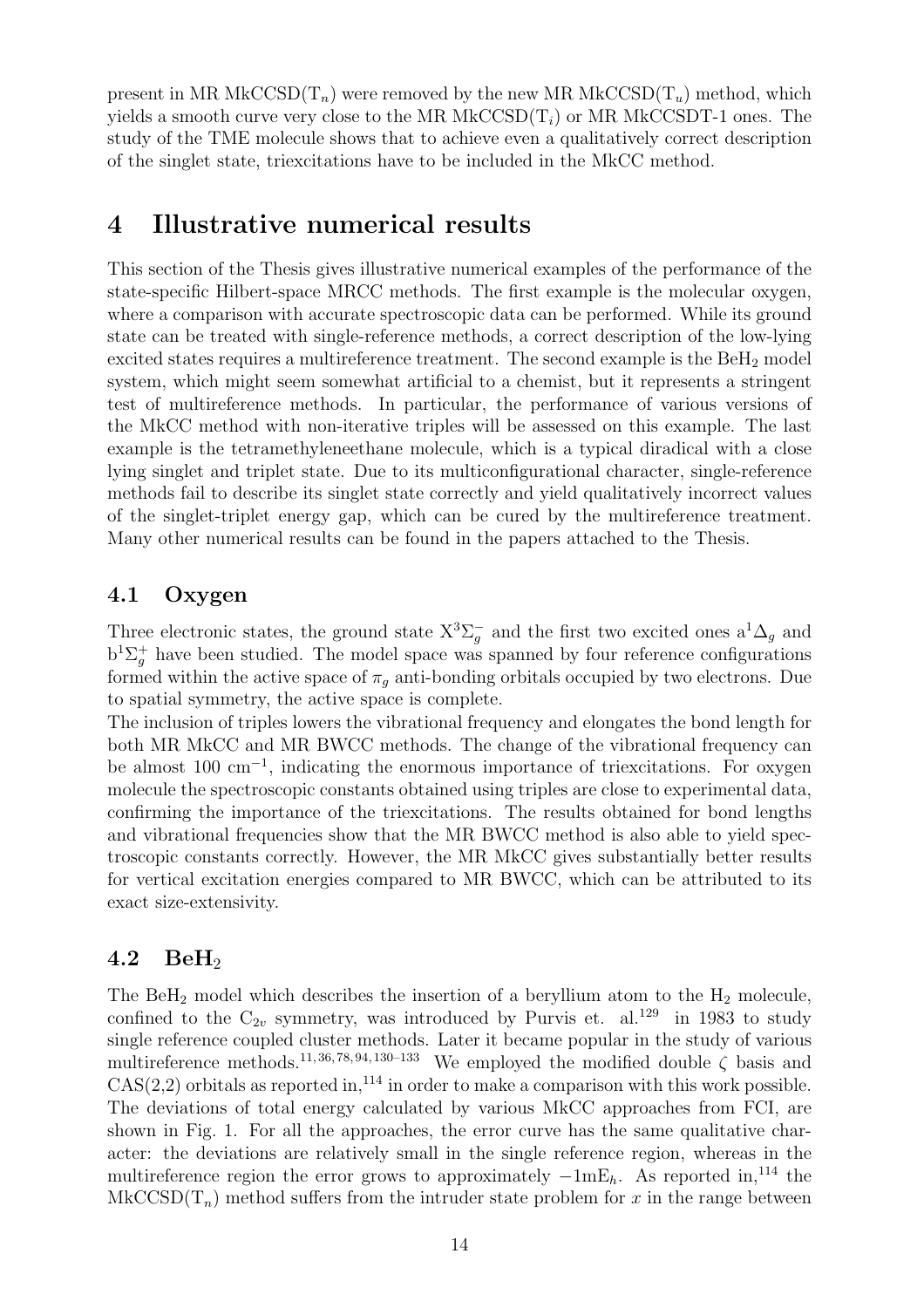

0.5 bohr and 1.5 bohr. Red, green, black and blue curves show errors of the MkCCSD( $T_n$ ),  $MkCCSD(T_u)$ ,  $MkCCSD(T_i)$ , and  $MkCCSDT-1$  methods, respectively, with respect to the FCI reference. The singularities exhibited by  $MkCCSD(T_n)$  near  $x \approx 0.7$ , 1.2 and 1.4 are removed in MkCCSD( $T_u$ ). The reason for this comes from the denominator shift in equation 39, which is identical to the BW shift for amplitudes with at least one active index. Furthermore, we can see that the  $MkCCSD(T_u)$  difference curve closely follows the MkCCSDT-1 one for x up to 2 bohr, in contrast to the MkCCSD( $T_i$ ). This difference can be explained by the absence of the nonlinear coupling terms (especially the  $T_1T_2$  terms) in the MkCCSD $(T_i)$  method.

### 4.3 Singlet-Triplet Separation in the Tetramethyleneethane

Tetramethyleneethane (TME) is a prototype of an unusual family of reactive intermediates called disjoint diradicals. In 1970, when P. Dowd reported preparation of TME and EPR its spectrum,  $134$  controversy started about its ground state, leading to many experimental and ab initio studies.<sup>52, 135, 135–143</sup> Clifford et. al.<sup>140</sup> using the gas-phase negative ion photoelectron spectroscopy, revealed that the singlet state of TME is about 2 kcal mol<sup>-1</sup> below the triplet state, which was inconsistent with the previous matrix isolation EPR studies. They suggested that this discrepancy can be due to the fact that the matrix locks the TME at the triplet equilibrium structure at which singlet state is above the triplet state. Employing spin-restricted open-shell Kohn-Sham (ROKS) and spin-restricted ensemble-referenced Kohn-Sham (REKS), Filatov and Shaik<sup>142</sup> found that TME has a minimum at  $D_{2d}$  geometry, where the triplet state is about 3 kcal mol<sup>-1</sup> above the singlet. Employing difference dedicated configuration interaction method (DDCI), Rodriguez et. al.<sup>143</sup> found that the singlet state is more stable than the triplet one for any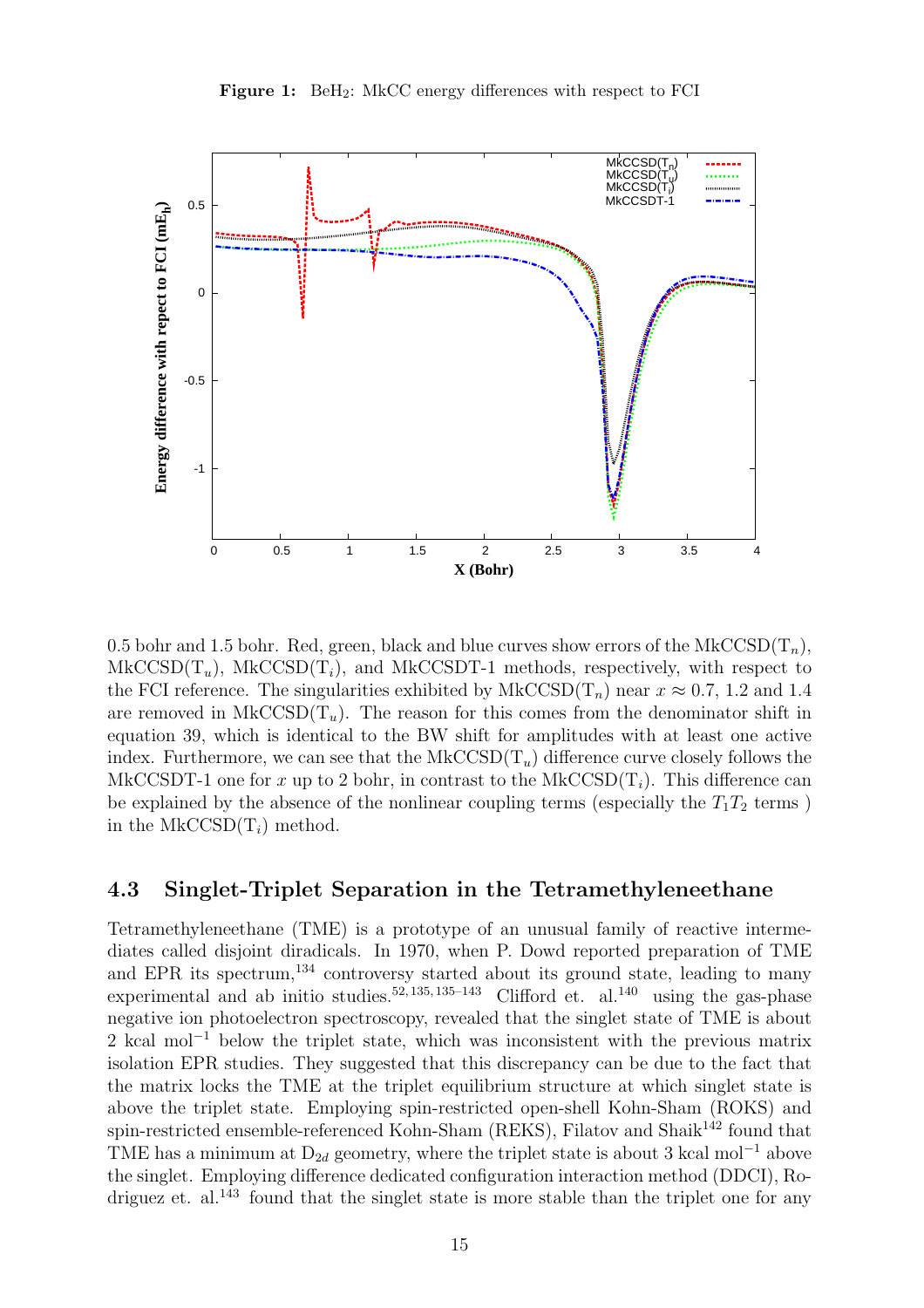



The singlet-triplet gap was obtained using  $\alpha$  (cc-pVDZ) basis set and  $\alpha$  (cc-pVTZ') is shown here.

conformation, but the energy difference decreases up to 0.29 kcal mol<sup>−</sup><sup>1</sup> for the structure of the triplet minimum.

The singlet state of the TME diradical has a multireference character, while the triplet state is single reference in nature. The computed singlet-triplet gaps are shown in Figure 2. At all levels of theory, the ST curves have a very similar shape, with a single minimum near 45 degrees. However, the position of these curves varies significantly with the method used. The BWCCSD curve lies between 1 and 4 kcal mol<sup>−</sup><sup>1</sup> , which is in a good agreement with experiment and with previous study<sup>52</sup> which employed MP2 geometries. However, the inclusion of perturbative triples increases the gap to  $11 - 14$  kcal mol<sup>-1</sup>. Conversely, MkCCSD method performs rather poorly, predicting the wrong order of the two states. Inclusion of triples, both iterative and noniterative, increases the gap by approximately 7 kcal mol<sup>-1</sup>, yielding values of ST gap between 2 and 6 kcal mol<sup>-1</sup>. The MkCCSD(T<sub>u</sub>) results lie very close to their MkCCSDT-1 counterparts. At the twisting angle 45◦ , the gap obtained was 2.6 kcal mol<sup>-1</sup> and 2.4 kcal mol<sup>-1</sup> for MkCCSD(T<sub>u</sub>)/cc-pVDZ and MkCCSDT-1/cc-pVDZ, respectively. The relatively good performance of BWCCSD can be explained by a fortuitous compensation of errors caused on one hand by insufficient description of the dynamical correlation and on the other hand by the inaccuracy of the a posteriori size-extensivity correction. The difference between  $MkCCSD(T_u)/cc-pVDZ$ and MkCCSD( $T_u$ )/cc-pVTZ' is less than 0.9 kcal mol<sup>-1</sup> at all twisting angles, confirming that the basis set effects are relatively minor.

The results obtained by MR MkCC with inclusion of triples are in agreement with the gasphase negative ion photoelectron spectroscopy results by Clifford et. al.<sup>140</sup> This suggests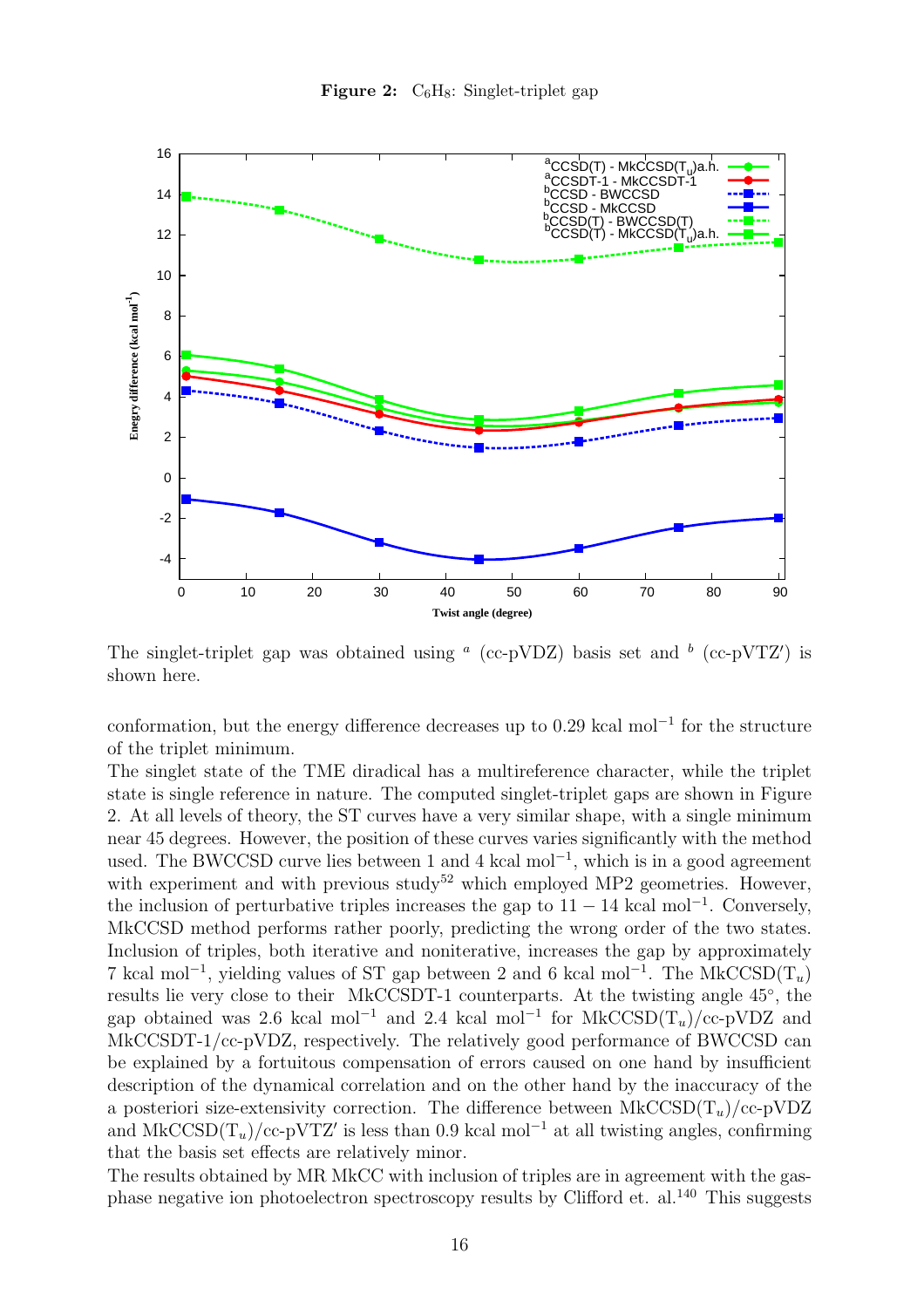that the singlet state is more stable than the triplet one for any conformation with the energy gap minimum near  $45^{\circ}$ , although the limited size of the employed basis sets does not allow to claim this with certainty.

The study of the TME molecule shows that to achieve even a qualitatively correct description of the singlet state, triexcitations have to be included in the MkCC method. The good agreement of previous BWCCSD calculations on TME<sup>52</sup> with experiment was thus caused by a fortuitous error cancellation between the inaccuracy of BWCC size-extensivity correction and the lack of dynamical correlation.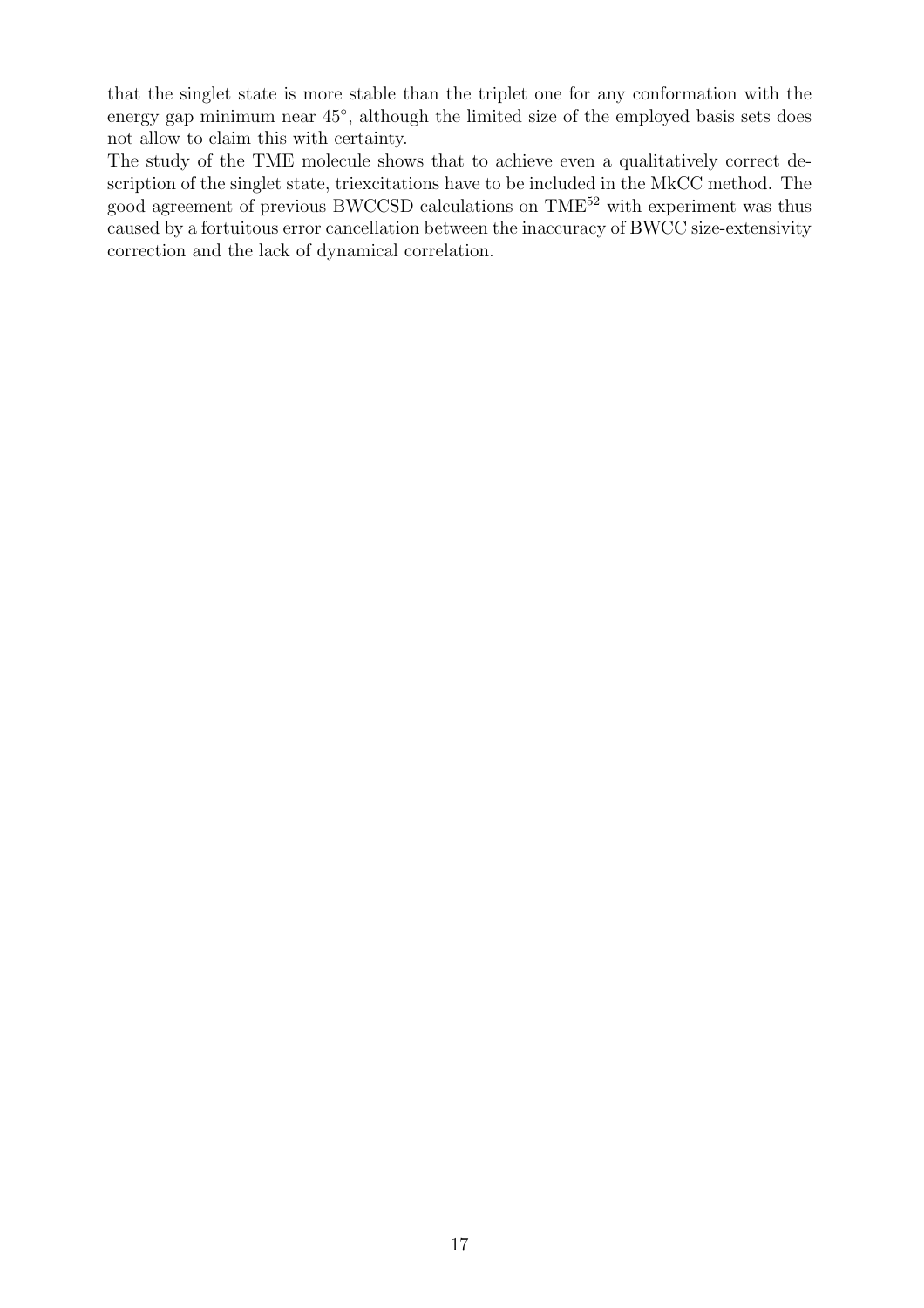## 5 Conclusions and outlook

In this thesis we gave an overview of our work on the multireference coupled cluster field. We have been mainly involved in the development of Brillouin-Wigner MRCC method and of the Mukherjee's MRCC method. We have developed several versions of these methods and implemented them in the ACES II program package, recently also in the CC-R12 and NWCHEM programs. We have performed performance assessment of the developed methods and several application calculations on systems exhibiting static correlation. Due to its exact size-extensivity, the Mukherjee's method seems to be superior to the Brillouin-Wigner one, where it can be only be achieved approximately a posteriori size-extensivity correction. Unfortunately, MkCC method usually converges substantially slower than BWCC. MR MkCCSDT method gives the most accurate results from the methods investigated, however, the computational costs involved prevent its application to larger systems. Presently, the MR MkCCSD $(T_u)$  method seems to be an adequate approach for accurate calculations of molecules exhibiting static correlation. It should perform similarly well as the  $CCSD(T)$  method does for systems dominated by a single Slater determinant, as long as the model space does not get too large. We have verified this behavior on several molecules with diradical character, where the active space consists of the HOMO-LUMO pair of orbitals. For such systems the MkCC method is already practically applicable and can be almost routinely employed. However, transition metal compounds or triple bond dissociation are not accessible yet since the accuracy of the MkCC method deteriorates for large model spaces, unless active tri- and tetraexcitations are taken into account. Moreover, its non-invariance to active orbital rotations represents another unpleasant feature, which hampers the widespread applicability. It can thus be predicted that the development of MRCC methods will remain subject of ongoing research by several groups worldwide.

We plan to continue our research on the multireference CC field in the near future, addressing several interesting topics. Presently we are working on the combination of the explicitly correlated (R12/F12) approach with the MRCC methods, which significantly speeds up the basis set convergence. Another direction of our effort is parallelization of the MRCC codes,<sup>145</sup> which should pave the way towards calculations of large molecules, efficiently employing modern supercomputers.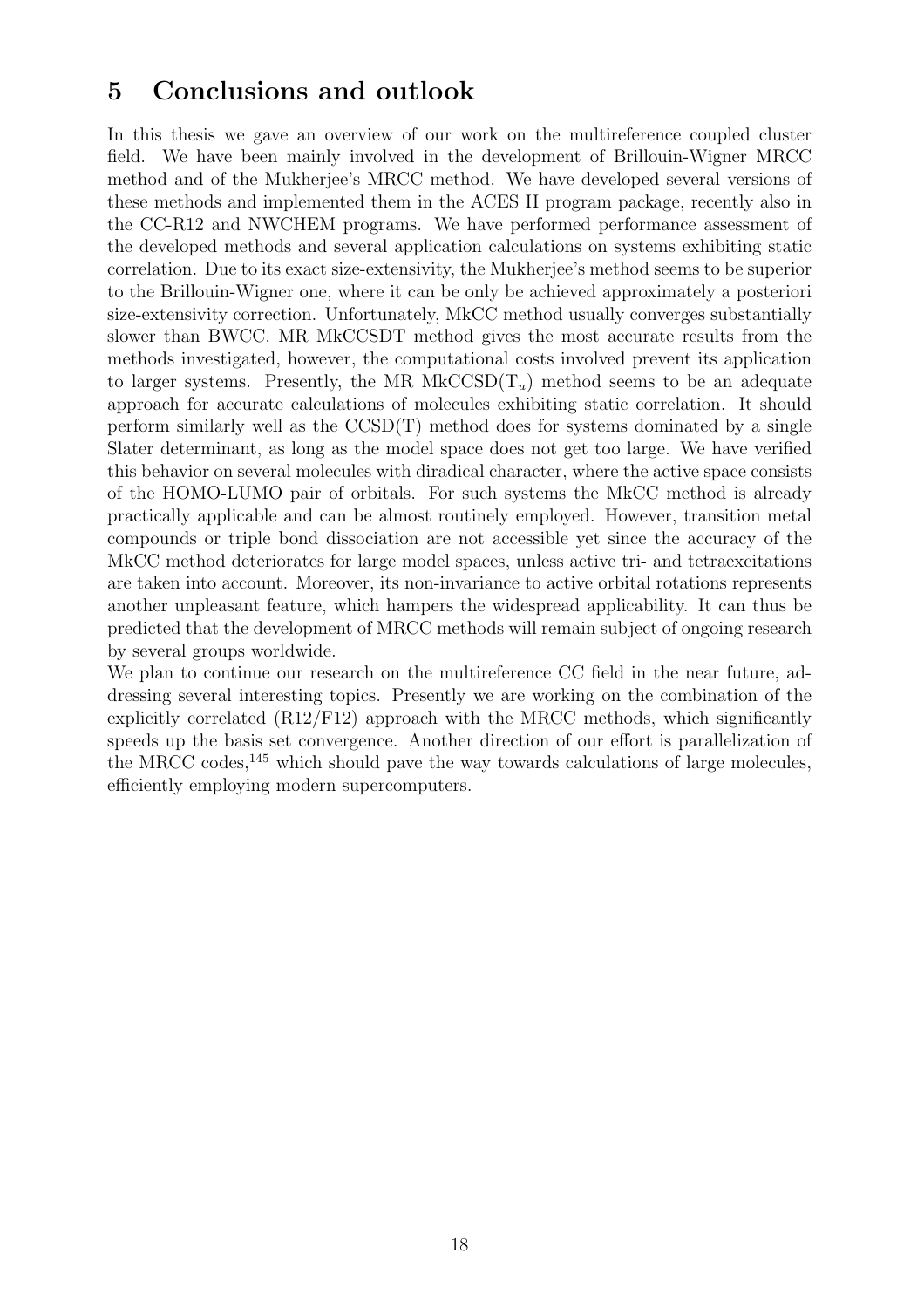## References

- [1] P. Cársky, in *The Encyclopedia of Computational Chemistry*, edited by P. v. R. Schleyer, N. L. Allinger, T. Clark, J. Gasteiger, P. A. Kollman, H. F. Schaefer III, and P. R. Scheiner (Wiley, Chichester, 1998), pp. 485–497.
- [2] J. Cížek, J. Chem. Phys.  $45, 4256$  (1966).
- [3] J. Gauss, in The Encyclopedia of Computational Chemistry, edited by P. v. R. Schleyer, N. L. Allinger, T. Clark, J. Gasteiger, P. A. Kollman, H. F. Schaefer III, and P. R. Scheiner (Wiley, Chichester, 1998), pp. 615–636.
- [4] Recent Advances in Coupled-Cluster Methods, edited by R. J. Bartlett (World Scientific, Singapore, 1997), pp. 1–330.
- [5] R. J. Bartlett and M. Musial, Rev. Mod. Phys. 79, 291 (2007).
- [6] Recent Progress in Coupled Cluster Methods, edited by P. Čársky, J. Paldus, and J. Pittner (Springer, Berlin, 2010).
- [7] I. Shavitt and R. J. Bartlett, Many-Body Methods in Chemistry and Physics: MBPT and Coupled-Cluster Theory (Cambridge University Press, Cambridge, 2009).
- [8] P. Piecuch, S. A. Kucharski, and R. J. Bartlett, J. Chem. Phys. 110, 6103 (1999).
- [9] L. Adamowicz, J.-P. Malrieu, and V. V. Ivanov, J. Chem. Phys. 112, 10075 (2000).
- [10] V. V. Ivanov and L. Adamowicz, J. Chem. Phys. 113, 8503 (2000).
- [11] M. Kállay, P. G. Szalay, and P. R. Surján, J. Chem. Phys. 117, 980 (2002).
- [12] X. Li and J. Paldus, J. Chem. Phys. 128, 144119 (2008).
- [13] X. Li and J. Paldus, J. Chem. Phys. 107, 6257 (1997).
- [14] X. Li and J. Paldus, J. Molec. Struc. (Theochem) 547, 69 (2001).
- [15] X. Li and J. Paldus, J. Chem. Phys. 115, 5759 (2001).
- [16] X. Li and J. Paldus, J. Chem. Phys. 115, 5774 (2001).
- [17] T. Kinoshita, O. Hino, and R. J. Bartlett, J. Chem. Phys. 123, 074106 (2005).
- [18] K. Kowalski and P. Piecuch, J. Chem. Phys. 113, 18 (2000).
- [19] K. Kowalski and P. Piecuch, J. Chem. Phys. 115, 2966 (2001).
- [20] K. Kowalski and P. Piecuch, J. Molec. Struc. (Theochem) 547, 191 (2001).
- [21] P. Piecuch and M. Włoch, J. Chem. Phys. **123**, 224105 (2005).
- [22] M. W loch, J. R. Gour, K. Kowalski, and P. Piecuch, J. Chem. Phys. 122, 214107  $(2005).$
- [23] J.-P. Malrieu, P. Durand, and J.-P. Daudey, J. Phys. A 18, 809 (1985).
- [24] L. Meissner, J. Chem. Phys. 108, 9227 (1998).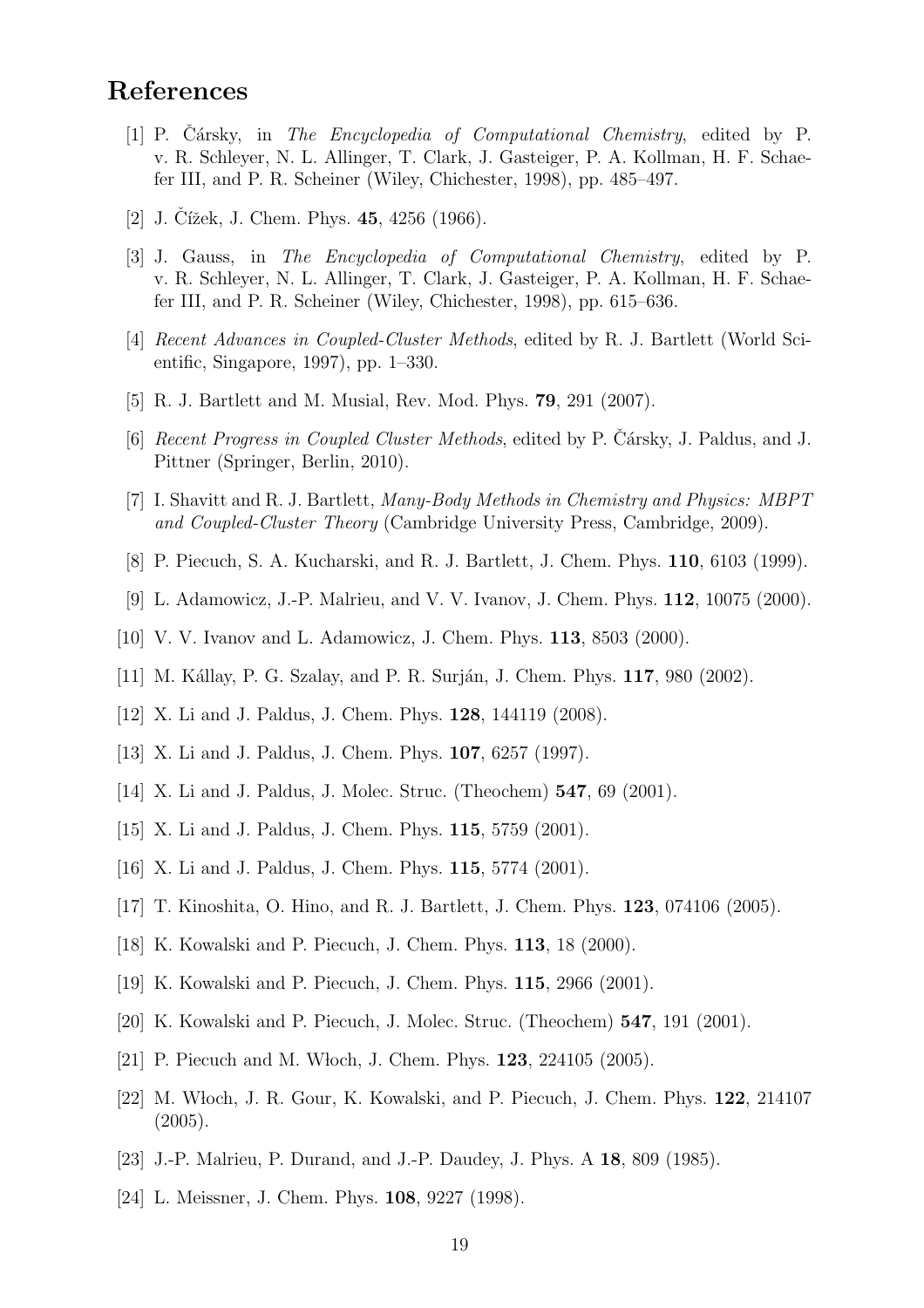- [25] A. Landau, E. Eliav, Y. Ishikawa, and U. Kaldor, J. Chem. Phys. 113, 9905 (2000).
- [26] N. Vaval, S. Pal, and D. Mukherjee, Theor. Chem. Acc. 99, 100 (1998).
- [27] M. Nooijen, J. Chem. Phys. **104**, 2638 (1996).
- [28] M. Nooijen and R. J. Bartlett, J. Chem. Phys. 106, 6441 (1997).
- [29] M. Nooijen and R. J. Bartlett, J. Chem. Phys. 107, 6812 (1997).
- [30] M. Nooijen and V. Lotrich, J. Chem. Phys. **113**, 494 (2000).
- [31] L. V. Slipchenko and A. I. Krylov, J. Chem. Phys. 117, 4694 (2002).
- [32] L. V. Slipchenko and A. I. Krylov, J. Chem. Phys. 118, 6874 (2003).
- [33] L. V. Slipchenko and A. I. Krylov, J. Chem. Phys. 123, 084107 (2005).
- [34] B. Jeziorski and H. J. Monkhorst, Phys. Rev. A 24, 1668 (1981).
- [35] S. A. Kucharski and R. J. Bartlett, J. Chem. Phys. 95, 8227 (1991).
- [36] U. S. Mahapatra, B. Datta, and D. Mukherjee, J. Chem. Phys. 110, 6171 (1999).
- [37] I. Hubač, in New Methods in Quantum Theory, Vol. 8 of NATO ASI Series 3: High Technology, edited by A. Tsipis, V. S. Popov, D. R. Herschbach, and J. S. Avery (Kluwer, Dordrecht, 1996), pp. 183–202.
- [38] J. Pittner, P. Nachtigall, P. Čársky, J. Mášik, and I. Hubač, J. Chem. Phys. 110, 10275 (1999).
- [39] M. Hanrath, J. Chem. Phys. 123, 084102 (2005).
- [40] I. Hubač, J. Mášik, P. Mach, J. Urban, and P. Babinec, in *Computational Chemistry*. Reviews of Current Trends., edited by J. Leszczynski (World Scientific, Singapore, 1999), Vol. 3, pp. 1–48.
- [41] J. Mášik and I. Hubač, Adv. Quant. Chem. **31**, 75 (1998).
- [42] J. Pittner, O. Demel, P. Cársky, and I. Hubač, Int. J. Mol. Sci. 2, 281 (2002).
- [43] J. Pittner, P. Čársky, and I. Hubač, Int. J. Quant. Chem.  $90$ , 1031 (2002).
- [44] J. Pittner, J. Smydke, P. Cársky, and I. Hubač, J. Molec. Struc. (Theochem) 547, 239 (2001).
- [45] I. Hubač and S. Wilson, J. Phys. B **33**, 365 (2000).
- [46] I. Hubač, J. Pittner, and P. Cársky, J. Chem. Phys.  $112$ , 8779 (2000).
- [47] J. Pittner, J. Chem. Phys. **118**, 10876 (2003).
- [48] I. S. K. Kerkines, J. Pittner, P. Cársky, A. Mavridis, and I. Hubač, J. Chem. Phys. 117, 9733 (2002).
- [49] V. I. Teberekidis, I. S. K. Kerkines, C. A. Tsipis, P. Čársky, and A. Mavridis, Int. J. Quant. Chem. 102, 762 (2005).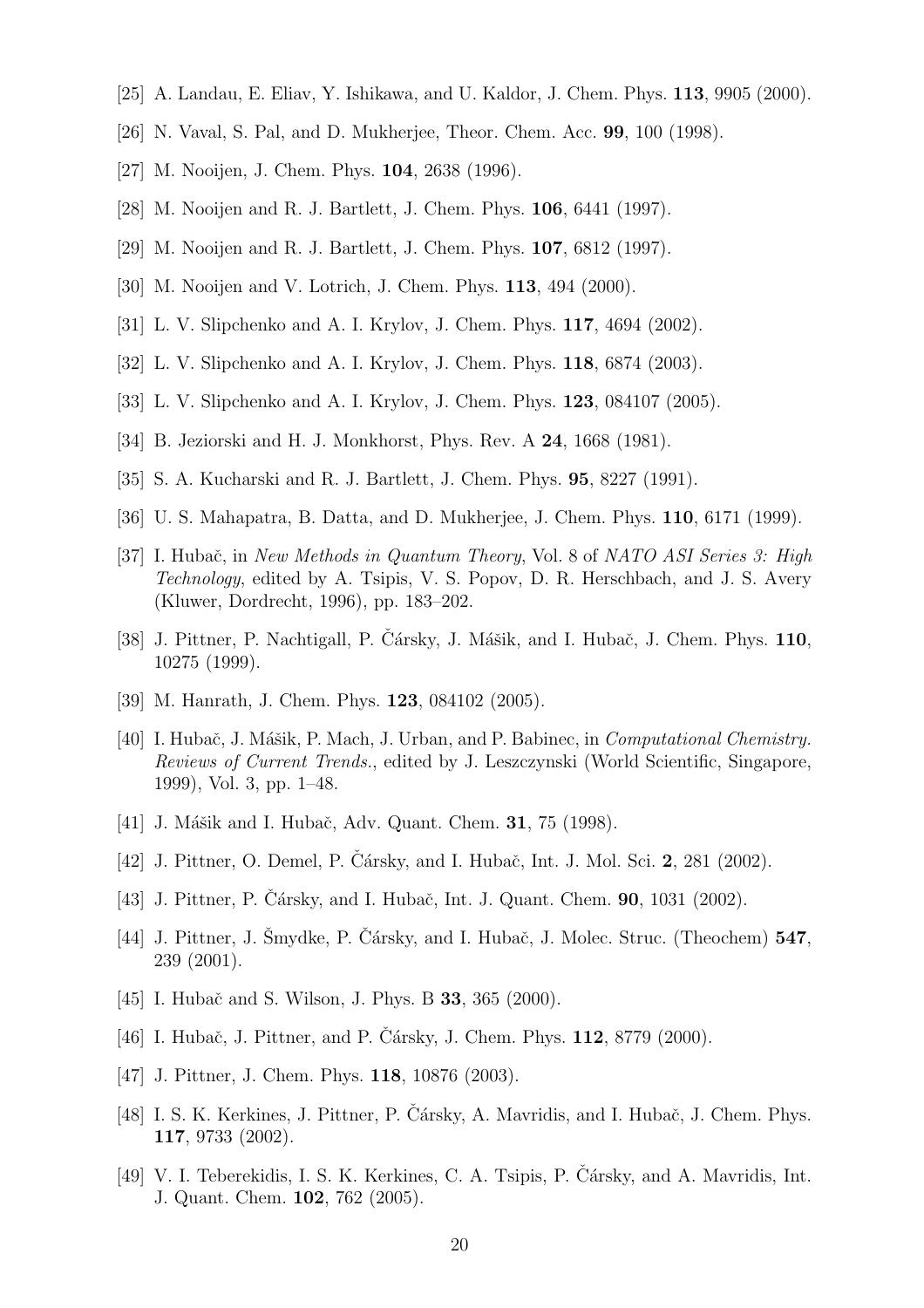- [50] S. Kardahakis, J. Pittner, P. Čársky, and A. Mavridis, Int. J. Quant. Chem. 104, 458 (2005).
- [51] J. C. Sancho-García, J. Pittner, P. Čársky, and I. Hubač, J. Chem. Phys.  $112$ , 8785  $(2000).$
- [52] J. Pittner, P. Nachtigall, P. Čársky, and I. Hubač, J. Phys. Chem. A 105, 1354  $(2001).$
- [53] O. Rey-Puiggros, J. Pittner, P. Čársky, P. Stampfuß, and W. Wenzel, Collect. Czech. Chem. Commun. 68, 2309 (2003).
- [54] O. Demel, J. Pittner, P. Cársky, and I. Hubač, J. Phys. Chem. A **108**, 3125 (2004).
- [55] I. S. K. Kerkines, P. Cársky, and A. Mavridis, J. Phys. Chem. A  $109$ ,  $10148$  (2005).
- [56] J. Brabec and J. Pittner, J. Phys. Chem. A 110, 11765 (2006).
- [57] U. S. Mahapatra, B. Datta, and D. Mukherjee, Chem. Phys. Lett. 299, 42 (1999).
- [58] J. Noga and R. J. Bartlett, J. Chem. Phys. 86, 7041 (1987).
- [59] J. Noga and R. J. Bartlett, J. Chem. Phys. 89, 3401 (1988).
- [60] K. Raghavachari, G. W. Trucks, J. A. Pople, and M. Head-Gordon, Chem. Phys. Lett. 157, 479 (1989).
- [61] J. Pittner and O. Demel, J. Chem. Phys. **122**, 181101 (2005).
- [62] O. Demel and J. Pittner, J. Chem. Phys. **128**, 104108 (2008).
- [63] O. Demel and J. Pittner, J. Chem. Phys. **124**, 144112 (2006).
- [64] K. Bhaskaran-Nair, O. Demel, and J. Pittner, J. Chem. Phys. 129, 184105 (2008).
- [65] K. Bhaskaran-Nair, O. Demel, J. Šmydke, and J. Pittner, J. Chem. Phys.  $134$ , 154106 (2011).
- [66] P. Piecuch and K. Kowalski, in Computational Chemistry: Reviews of Current Trends, edited by J. Leszczynski (World Scientific, Singapore, 2000), Vol. 5, p. 1.
- [67] J. Paldus, in Methods in Computational Molecular Physics, Vol. 293 of NATO ASI Series B: Physics, edited by S. Wilson and G. H. F. Diercksen (Plenum, New York, 1992), pp. 99–194.
- [68] I. Lindgren and J. Morrison, Atomic Many-Body Theory (Springer, Berlin, 1982).
- [69] J. Paldus and X. Li, Collect. Czech. Chem. Commun. 69, 90 (2004).
- [70] P. Papp, P. Mach, J. Pittner, I. Hubač, and S. Wilson, Mol. Phys. **104**, 2367 (2006).
- [71] P. Papp, P. Neogrady, P. Mach, J. Pittner, I. Hubač, and S. Wilson, Mol. Phys. 106, 57 (2007).
- [72] X. Li and J. Paldus, J. Chem. Phys. 119, 5320 (2003).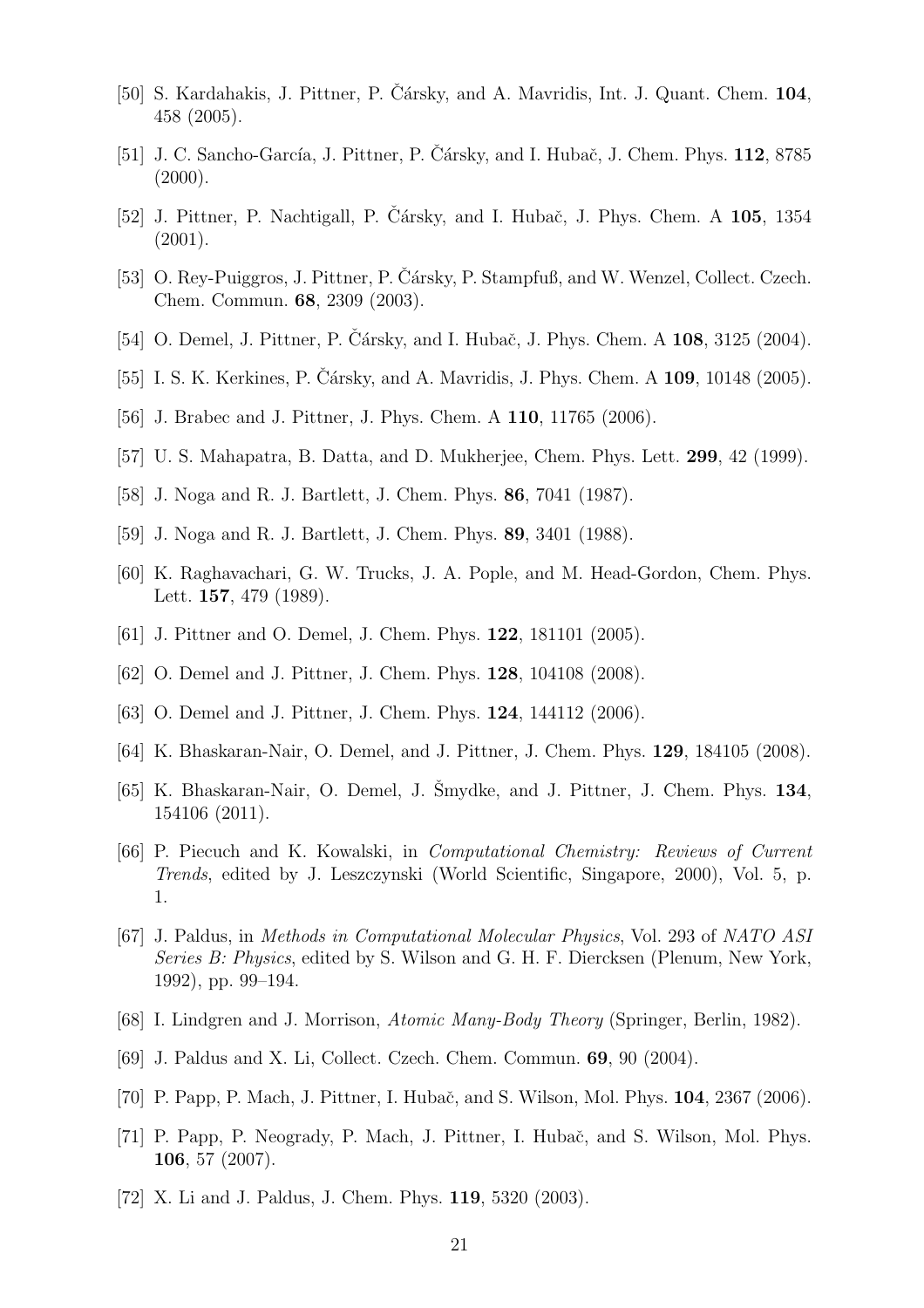- [73] X. Li and J. Paldus, J. Chem. Phys. 119, 5334 (2003).
- [74] X. Li and J. Paldus, J. Chem. Phys. 119, 5346 (2003).
- [75] X. Li and J. Paldus, Chem. Phys. Lett. 496, 183 (2010).
- [76] X. Li and J. Paldus, J. Chem. Phys. 133, 184106 (2010).
- [77] J. Pittner, X. Li, and J. Paldus, Mol. Phys. **103**, 2239 (2005).
- [78] U. S. Mahapatra, B. Datta, B. Bandyopadhyay, and D. Mukherjee, Adv. Quant. Chem. 30, 163 (1998).
- [79] L. Kong, Int. J. Quant. Chem. 110, 2603 (2010).
- [80] M. Hanrath, Chem. Phys. Lett. **420**, 426 (2006).
- [81] M. Hanrath, Chem. Phys. **356**, 31 (2009).
- [82] F. A. Evangelista and J. Gauss, J. Chem. Phys. 134, 114102 (2011).
- [83] J. Paldus, X. Li, and N. D. Petraco, J. Math. Chem. 35, 215 (2004).
- [84] J. Pittner and P. Piecuch, Mol. Phys. **107**, 1362 (2009).
- [85] I. Hubač and P. Neogrády, Phys. Rev. A 50, 4558 (1994).
- [86] J. Mášik and I. Hubač, Collect. Czech. Chem. Commun. **62**, 829 (1997).
- [87] J. Mášik and I. Hubač, in *Quantum Systems in Chemistry and Physics: Trends in* Methods and Applications, edited by R. McWeeny, J. Maruani, Y. G. Smeyers, and S. Wilson (Kluwer Academic Publishers, Dordrecht, 1997), pp. 283–308.
- [88] I. Hubač and S. Wilson, *Brillouin-Wigner methods for many-body systems* (Springer, Berlin, 2010), Vol. 21.
- [89] S. Wilson, I. Hubač, P. Mach, J. Pittner, and P. Cársky, in *Progress in theoretical* chemistry and physics, Advanced topics in theoretical chemical physics, edited by J. Maruani, R. Lefebvre, and E. Brandas (Kluwer Academic Publishers, Dordrecht, 2003), Vol. 12, pp. 71–118.
- [90] P. Cársky, J. Pittner, and I. Hubač, in *Theory and Applications of Computational* Chemistry: The First 40 Years (Elsevier, Amsterdam, The Netherlands, 2005), pp. 465–481.
- [91] J. Paldus, J. Pittner, and P. Čársky, in Recent Progress in Coupled Cluster Methods, edited by P. Cársky, J. Paldus, and J. Pittner (Springer, Berlin, 2010), pp.  $455-490$ .
- [92] S. Kedžuch, O. Demel, J. Pittner, and J. Noga, in Recent Progress in Coupled  $Cluster Methods$ , edited by P. Cársky, J. Paldus, and J. Pittner (Springer, Berlin, 2010), pp. 251–266.
- [93] J. Pittner and J. Šmydke, J. Chem. Phys.  $127$ ,  $114103$  (2007).
- [94] J. Pittner, H. Valdes-González, R. J. Gdanitz, and P. Cársky, Chem. Phys. Lett. 386, 211 (2004).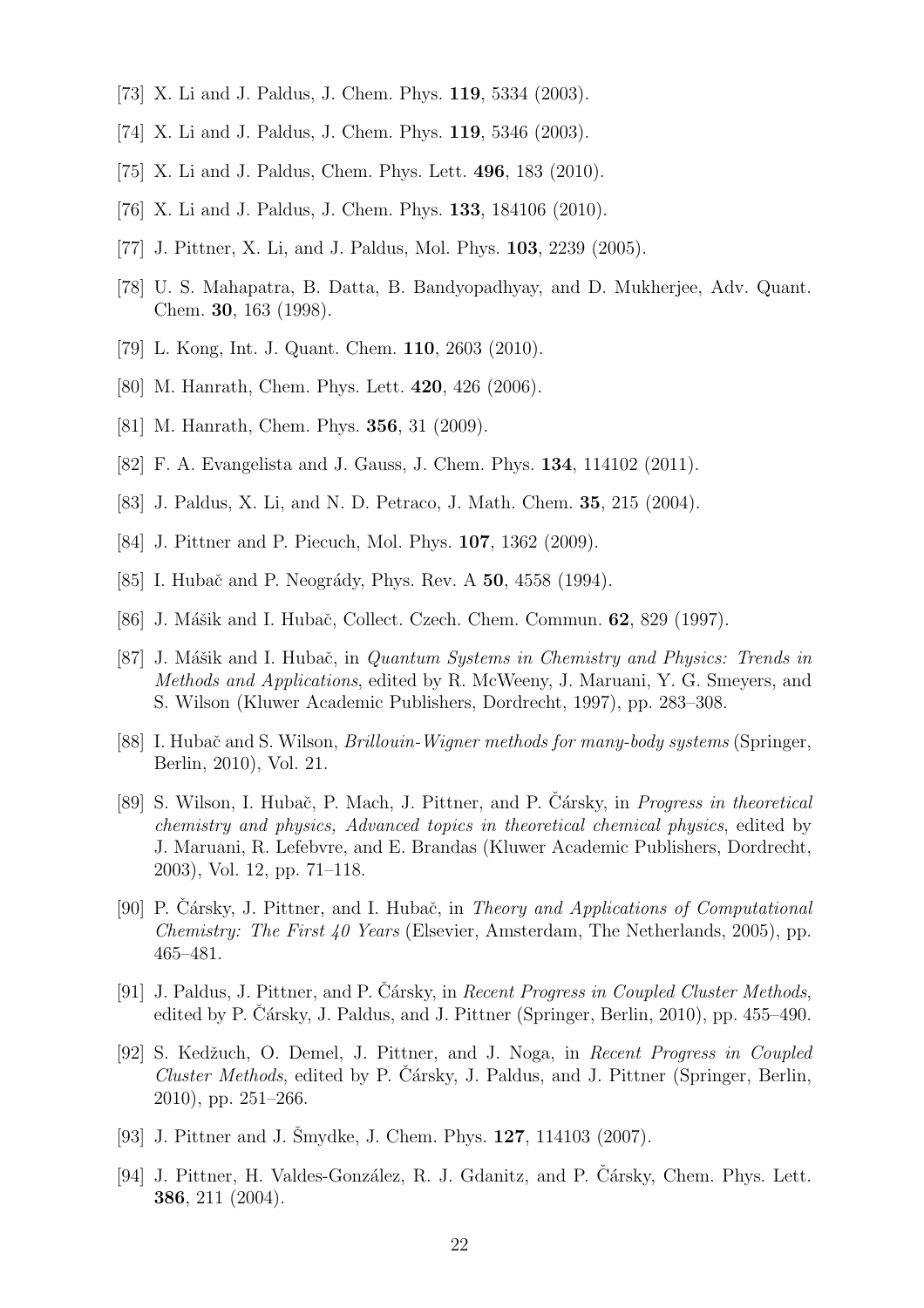- [95] F. A. Evangelista, W. D. Allen, and H. F. Schaefer III, J. Chem. Phys. 127, 024102 (2007).
- [96] M. W loch, J. R. Gour, and P. Piecuch, J. Phys. Chem. A 111, 11359 (2007).
- [97] U. S. Mahapatra and S. Chattopadhyay, J. Chem. Phys. 133, 074102 (2010).
- [98] U. S. Mahapatra and S. Chattopadhyay, J. Chem. Phys. 134, 044113 (2011).
- [99] L. Kong, Int. J. Quant. Chem. 109, 441 (2009).
- [100] K. Bhaskaran-Nair, O. Demel, and J. Pittner, J. Chem. Phys. **132**, 154105 (2010).
- [101] O. Demel, K. Bhaskaran-Nair, and J. Pittner, J. Chem. Phys. 133, 134106 (2010).
- [102] S. A. Kucharski and R. J. Bartlett, Adv. Quant. Chem. 18, 281 (1986).
- [103] G. E. Scuseria and H. F. Schaefer III, Chem. Phys. Lett. 152, 382 (1988).
- [104] J. D. Watts and R. J. Bartlett, J. Chem. Phys. 93, 6104 (1990).
- [105] J. D. Watts and R. J. Bartlett, Int. J. Quant. Chem. S 27, 51 (1993).
- [106] F. A. Evangelista, A. C. Simmonett, W. D. Allen, H. F. Schaefer III, and J. Gauss, J. Chem. Phys. 128, 124104 (2008).
- [107] S. Das, D. Datta, R. Maitra, and D. Mukherjee, Chem. Phys. 349, 115 (2008).
- [108] L. Veis, P. Cársky, J. Pittner, and J. Michl, Collect. Czech. Chem. Commun. 73, 1525 (2008).
- [109] B. K. Carpenter, J. Pittner, and L. Veis, J. Phys. Chem. A 113, 10557 (2009).
- [110] A. Balková and R. J. Bartlett, J. Chem. Phys. 101, 8972 (1994).
- [111] J. D. Watts, J. Gauss, and R. J. Bartlett, J. Chem. Phys. 98, 8718 (1993).
- [112] X. Li and J. Paldus, J. Chem. Phys. **124**, 034112 (2006).
- [113] X. Li and J. Paldus, Mol. Phys. **104**, 2047 (2006).
- [114] F. A. Evangelista, E. Prochnow, J. Gauss, and H. F. S. III, J. Chem. Phys. 132, 074107 (2010).
- [115] F. A. Evangelista, A. C. Simmonett, H. F. S. III, D. Mukherjee, and W. D. Allen, Phys. Chem. Chem. Phys. 11, 4728 (2009).
- [116] P. Jørgensen and T. Helgaker, J. Chem. Phys. 89, 1560 (1988).
- [117] J. F. Stanton, Chem. Phys. Lett. 281, 130 (1997).
- [118] T. D. Crawford and J. F. Stanton, Int. J. Quant. Chem. 70, 601 (1998).
- [119] S. A. Kucharski and R. J. Bartlett, J. Chem. Phys. 108, 5243 (1998).
- [120] A. G. Taube and R. J. Bartlett, J. Chem. Phys. **128**, 044110 (2008).
- [121] D. Simsa, O. Demel, K. Bhaskaran-Nair, I. Hubač, P. Mach, and J. Pittner, Computers Phys. 401, 203 (2012).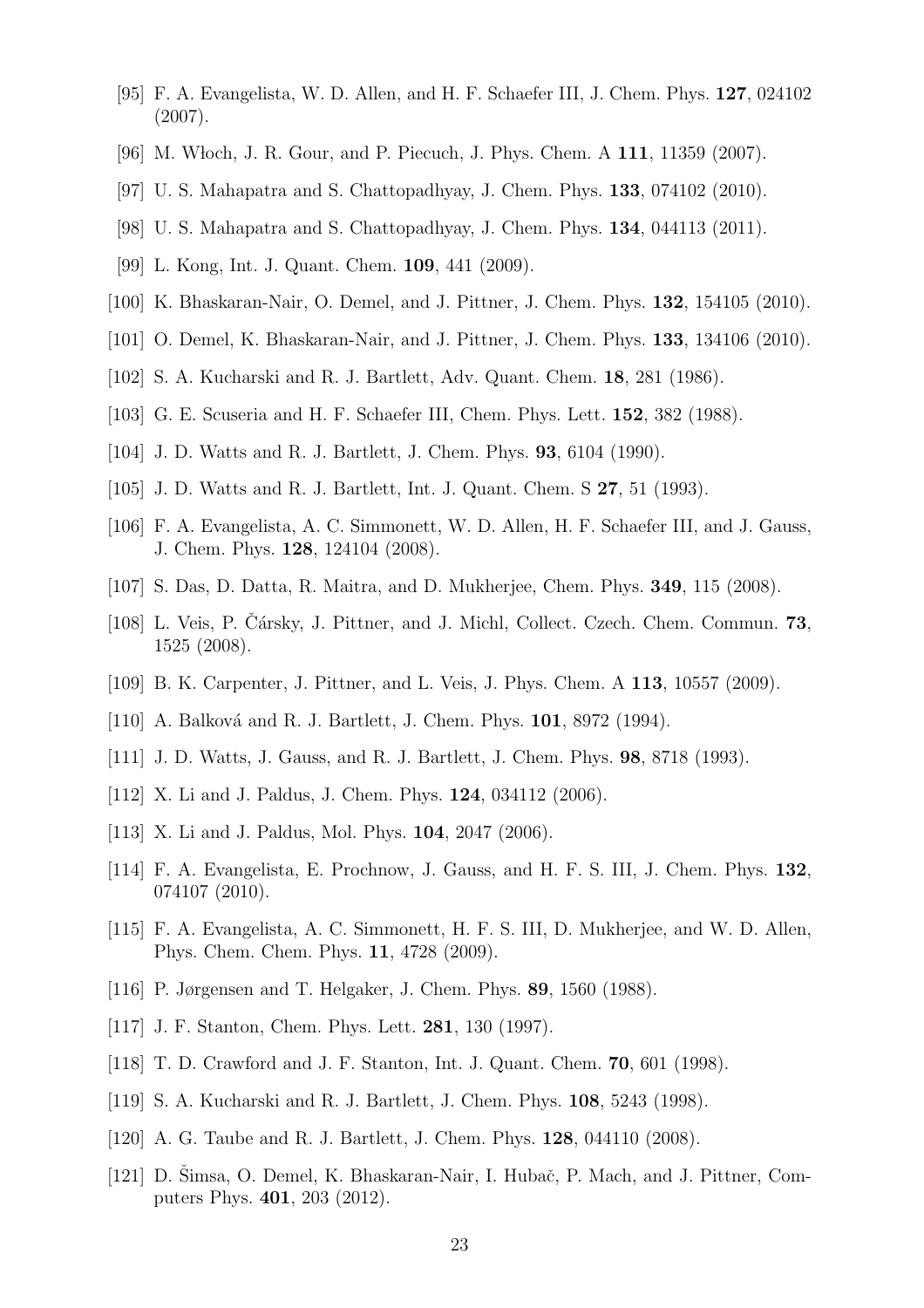- [122] T. Dunning Jr., J. Chem. Phys. 90, 1007 (1989).
- [123] D. Woon and T. Dunning Jr., J. Chem. Phys. 98, 1358 (1993).
- [124] P. G. Szalay and R. J. Bartlett, J. Chem. Phys. 103, 3600 (1995).
- [125] P. G. Szalay, T. M¨uller, and H. Lischka, Phys. Chem. Chem. Phys. 2, 2067 (2000).
- [126] T. Müller, M. Dallos, H. Lischka, Z. Dubrovay, and P. G. Szalay, Theor. Chem. Acc. 105, 227 (2001).
- [127] ACES II is a program product of Quantum Theory Project, University of Florida, J. F. Stanton, J. Gauss, J. D. Watts, M. Nooijen, N. Oliphant, S. A. Perera, P. G. Szalay, W. J. Lauderdale, S. R. Gwaltney, S. Beck, A. Balková, D. E. Bernholdt, K.-K. Baeck, P. Rozyczko, H. Sekino, C. Huber, and R. J. Bartlett. Integral packages included are VMOL (J. Almlöf and P. R. Taylor); VPROPS  $(P. R. Taylor)$ ; and ABACUS (T. Helgaker, H. J. Aa. Jensen , P. Joergensen, J. Olsen, and P. R. Taylor).
- [128] K. P. Huber and G. Herzberg, Molecular spectra and molecular structure (Van Nostrand Reinhold, New York, 1979), Vol. 4.
- [129] G. D. Purvis, R. Shepard, F. B. Brown, and R. J. Bartlett, Int. J. Quant. Chem. 23, 835 (1983).
- [130] S. B. Sharp and G. I. Gellene, J. Phys. Chem. A **104**, 10951 (2000).
- [131] R. J. Gdanitz and R. Ahlrichs, Chem. Phys. Lett. 143, 413 (1988).
- [132] P. J. A. Ruttink, J. H. van Lenthe, and P. Todorov, Mol. Phys. 103, 2497 (2005).
- [133] D. I. Lyakh, V. V. Ivanov, and L. Adamowicz, Theor. Chem. Acc. 116, 427 (2006).
- [134] P. Dowd, J. Am. Chem. Soc. **92**, 1066 (1970).
- [135] W. Borden and E. R. Davidson, J. Am. Chem. Soc. 99, 4587 (1977).
- [136] P. Du and W. T. Borden, J. Am. Chem. Soc. 109, 930 (1987).
- [137] P. Nachtigall and K. D. Jordan, J. Am. Chem. Soc. 114, 4743 (1992).
- [138] P. Nachtigall and K. D. Jordan, J. Am. Chem. Soc. 115, 270 (1993).
- [139] P. Dowd, W. Chang, and Y. H. Paik, J. Am. Chem. Soc. 108, 7416 (1986).
- [140] E. P. Clifford, P. G. Wenthold, W. C. Lineberger, G. B. Ellison, C. X. Wang, J. J. Grabowski, F. Vila, and K. D. Jordan, J. Chem. Soc., Perkin Trans. 2 1015 (1998).
- [141] P. Dowd, W. Chang, C. J. Partian, and W. Zhang, J. Phys. Chem. 97, 13408 (1993).
- [142] M. Filatov and S. Shaik, J. Phys. Chem. A **103**, 8885 (1999).
- [143] E. Rodriguez, M. Reguero, and R. Caballol, J. Phys. Chem. A 104, 6253 (2000).
- [144] T. H. Dunning Jr., Chem. Phys. **42**, 249 (1979).
- [145] J. Brabec, S. Krishnamoorthy, H. van Dam, K. Kowalski, and J. Pittner, Chem. Phys. Lett. 514, 347 (2011).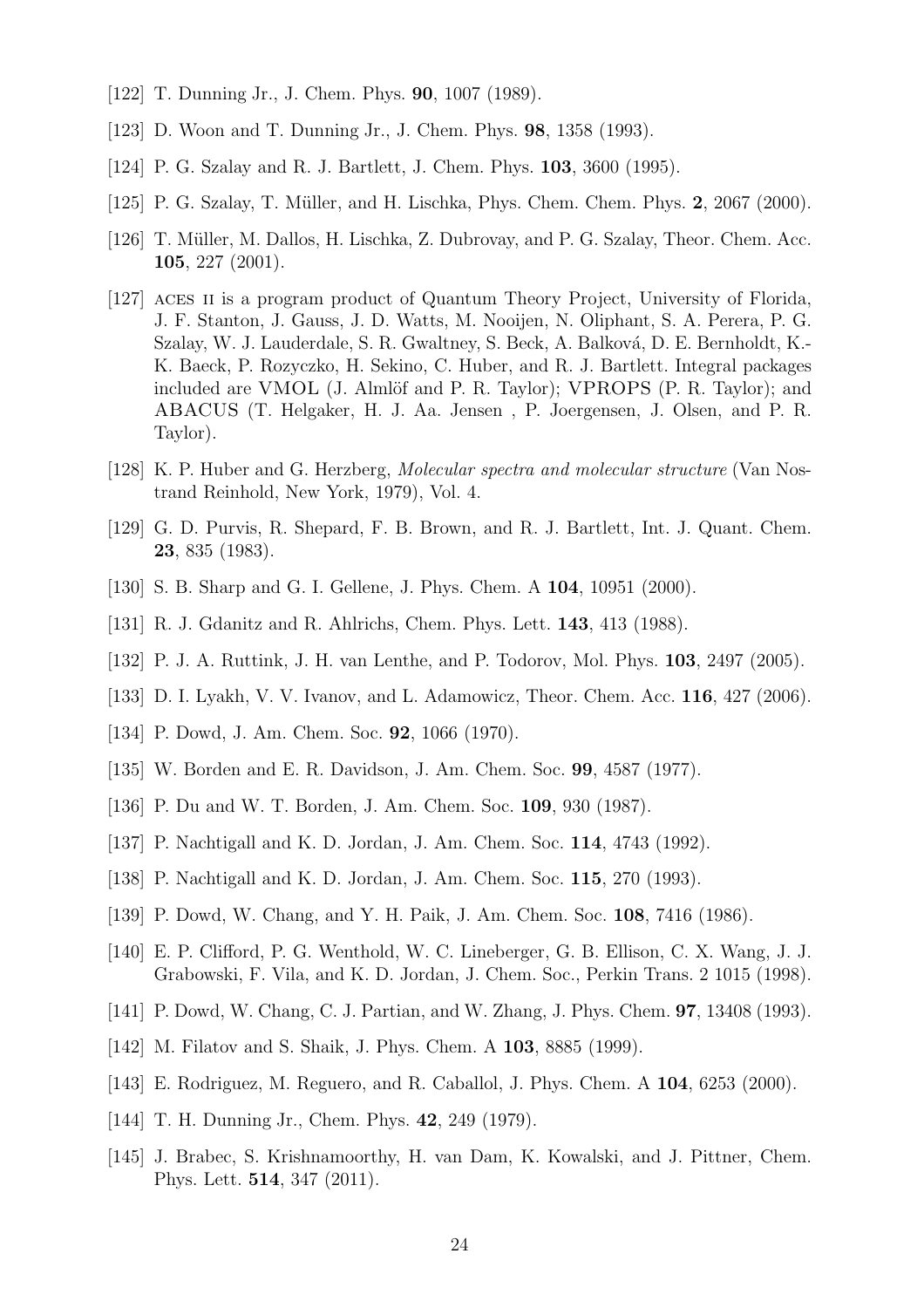## Appendix A: Thesis publications

- 1. Pittner J., Nachtigall P., Čársky P., Mášik J., Hubač I.: Assessment of the single-root multireference Brillouin–Wigner CCSD theory. Test calculations on  $CH_2$ ,  $SiH_2$ , and twisted ethylene. J. Chem. Phys., 110, 10275–10282 (1999)
- 2. Hubač I., Pittner J., Čársky P.: Size-extensivity correction for the state-specific multireference Brillouin-Wigner coupledcluster theory J. Chem. Phys., 112, 8779–8784 (2000)
- 3. Sancho-García J. C., Pittner J., Čársky P., Hubač I.: Multireference coupled-cluster calculations on the energy of activation in the automerization of cyclobutadiene: assessment of the state-specific multireference Brillouin-Wigner theory J. Chem. Phys., 112, 8785–8788 (2000)
- 4. Pittner J., Nachtigall P., Čársky P., Hubač I.: State-specific Brillouin-Wigner multireference coupled cluster study of the singlettriplet separation in the tetramethyleneethane diradical J. Phys. Chem. A 105, 1354–1356 (2001)
- 5. Pittner J., Šmydke J., Čársky P., Hubač I.: State-specific Brillouin-Wigner multireference coupled cluster study of the  $F_2$  molecule: Assessment of the a posteriori size-extensivity correction J. Molec. Struc. (Theochem) 547, 239–244 (2001)
- 6. Pittner J., Demel O., Čársky P., Hubač I: Four-reference state-specific Brillouin-Wigner coupled-cluster method: Study of the IBr molecule. Int. J. Mol. Sci., 2, 281–290 (2002)
- 7. Pittner J., Čársky P., Hubač I: Four- and 8-reference state-specific Brillouin-Wigner coupled-cluster method: Study of the singlet oxygen. Int. J. Quant. Chem., 90, 1031–1037 (2002)
- 8. Kerkines I., Pittner J., Čársky P., Mavridis A., Hubač I: On the ground states of CaC and ZnC: a multireference Brillouin-Wigner coupled cluster study J. Chem. Phys. 117, 9733–9739 (2002)
- 9. Pittner J.:

Continuous transition between Brillouin-Wigner and Rayleigh-Schrödinger perturbation theory, generalized Bloch equation, and application to the Hilbert space multireference coupled cluster method J. Chem. Phys. 118, 10876–10889 (2003).

10. Puiggros O. R., Pittner J., Čársky P., Stampfuss Ph., Wenzel W.: Multireference Brillouin-Wigner coupled cluster singles and doubles (MR BWCCSD) and multireference doubles configuration interaction (MRDCI) calculations for the Bergman cyclization reaction Collect. Czech. Chem. Commun. 68, 2309–2321 (2003).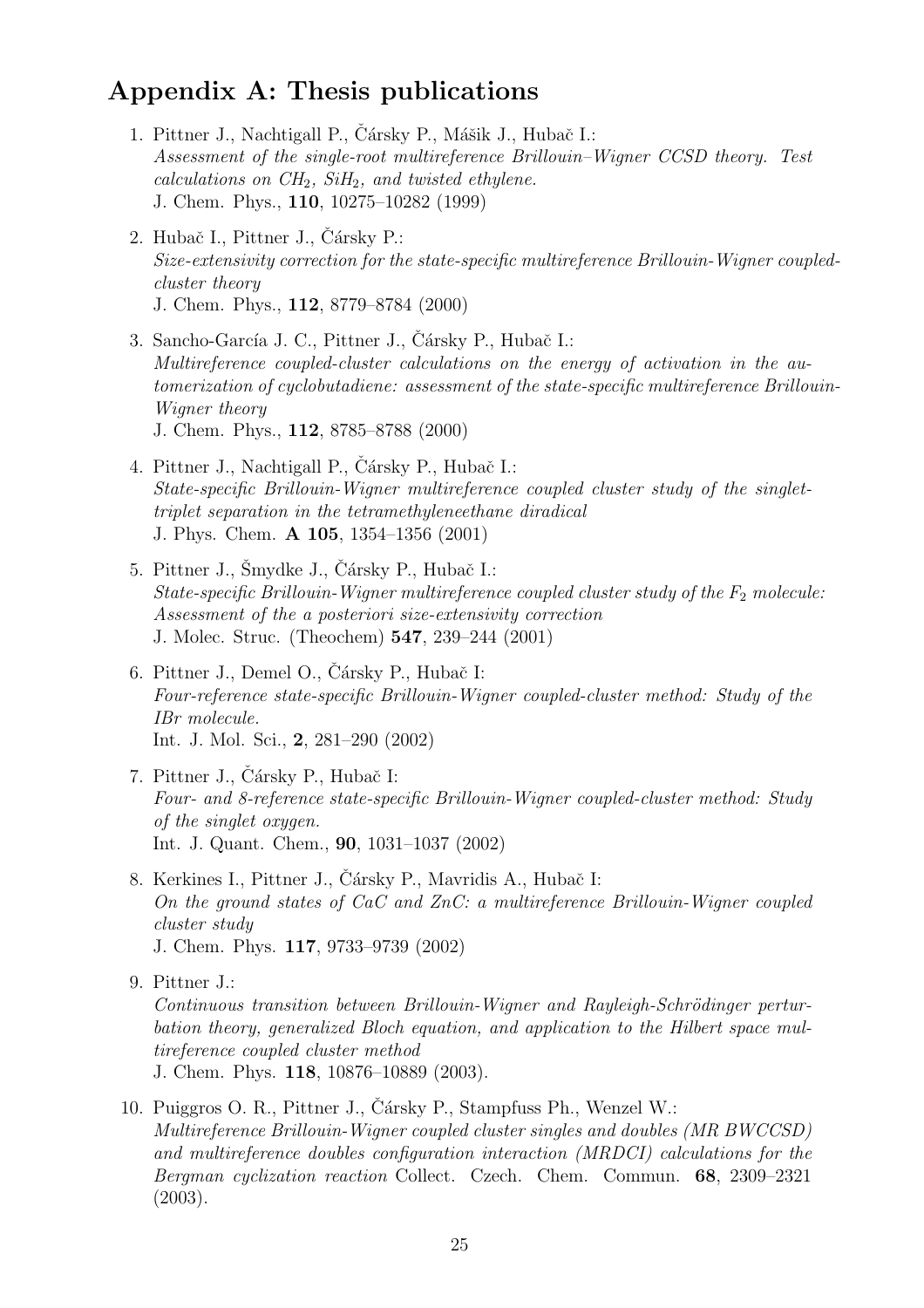- 11. Pittner J., Valdes-Gonzalez H., Gdanitz R. J., Čársky P.: The performance of the multireference Brillouin-Wigner coupled cluster singles and doubles method on the insertion of Be into  $H_2$ Chem. Phys. Lett. 386, 211–215 (2004).
- 12. Demel O., Pittner J., Čársky P., Hubač I.: Multireference Brillouin-Wigner coupled cluster singles and doubles study of the singlet-triplet separation in alkylcarbenes J. Phys. Chem. A108, 3125-3128 (2004).
- 13. Kardahakis S., Pittner J., Čársky P., Mavridis A.: Multireference configuration interaction and coupled cluster calculations on the  $X^3\Sigma^-$ ,  $a^1\Delta$ , and  $b^1\Sigma^+$  states of the NF molecule Int. J. Quant. Chem., 104, 458–467 (2005)
- 14. Pittner J., Li X., Paldus J.: Multireference Brillouin-Wigner coupled-cluster method with a general model space Mol. Phys., 103, 2239–2245 (2005).
- 15. Pittner J., Demel O.: Towards the Multireference Brillouin-Wigner Coupled Clusters Method with Iterative Connected Triples: MRBWCCSDT-α Approximation J. Chem. Phys., 122, 181101 (2005).
- 16. Brabec J., Pittner J.: The singlet-triplet gap in trimethylenmethane and the ring-opening of methylenecyclopropane: a multireference Brillouin-Wigner coupled cluster study J. Phys. Chem. A 110, 11765–11769 (2006)
- 17. Demel O., Pittner J.: Multireference Brillouin-Wigner Coupled Clusters Method with Noniterative Perturbative Connected Triples J. Chem. Phys., 124, 144112 (2006).
- 18. Pittner J.,  $\text{Smydke } J$ .: Analytic Gradient for the Multireference Brillouin–Wigner Coupled–Cluster Method and for the State-Universal Multireference Coupled–Cluster Method J. Chem. Phys., 127, 114103 (2007).
- 19. Demel O., Pittner J.: Multireference Brillouin-Wigner Coupled Clusters Method with Singles, Doubles, and Triples: Efficient Implementation and Comparison with Approximate Approaches J. Chem. Phys., 128, 104108 (2008).
- 20. Bhaskaran-Nair K., Demel O., Pittner J.: Multireference State-Specific Mukherjee's coupled cluster method with non-iterative triexcitations J. Chem. Phys. 129, 184105 (2008).
- $21.$  Veis L., Čársky P., Pittner J., Michl J.: Coupled Cluster Study of Polycyclopentanes: Structure and Properties of  $C_5H_{2n}$ , n  $= 0 - 4$ Coll. Czechosl. Chem. Commun. 73, 1525 (2008).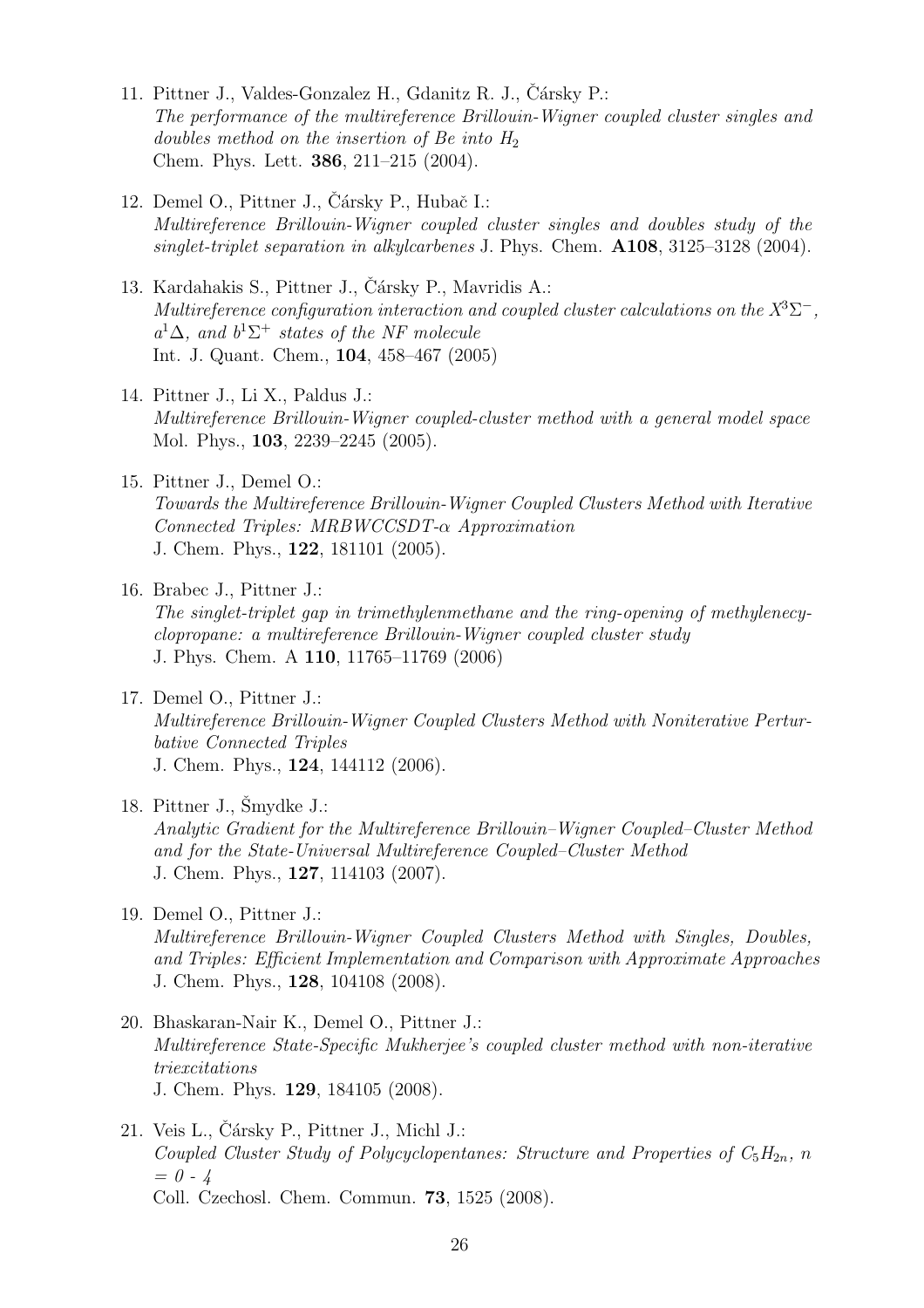- 22. Pittner J., Piecuch P.: Method of Moments for the Continuous Transition Between Multireference Brillouin-Wigner and Rayleigh-Schrödinger Coupled Cluster Theories Mol. Phys. 107, 1209 (2009).
- 23. Carpenter B. K., Pittner J., Veis L.: Ab Initio Calculations on the Formation and Rearrangement of Spiropentane J. Phys. Chem. A 113 10557–10563 (2009).
- 24. Bhaskaran-Nair K., Demel O., Pittner J.: Multireference Mukherjee's Coupled Cluster method with triexcitations in the linked formulation: Efficient implementation and applications J. Chem. Phys. 132, 154105 (2010).
- 25. Demel O., Bhaskaran-Nair K., Pittner J.: Uncoupled multireference state-specific Mukherjee's coupled cluster method with triexcitations J. Chem. Phys. 133, 134106 (2010).
- 26. Bhaskaran-Nair K., Demel O., Smydke J., Pittner J.: Multireference State-Specific Mukherjee's coupled cluster method with non-iterative triexcitations using uncoupled approximation J. Chem. Phys., 134, 154106 (2011).
- 27. Simsa D., Demel O., Bhaskaran-Nair K., Hubač I., Mach P., Pittner J.: Multireference Coupled Cluster Study of the Oxyallyl Diradical Chem. Phys. 401, 203 (2012).

Statement about the authorship of the presented publications: In the majority of the presented publications the contribution of the author of this Thesis was pivotal, contributing either by development of the theory, its computer implementation, or supervising a student who was performing numerical calculations in the application-oriented papers. This is reflected by the fact that he was the corresponding author of 17 publications and the first author of 11 publications (with overlap). His role in the remaining publications was also esential. This is further detailed in a separate document submitted with the application.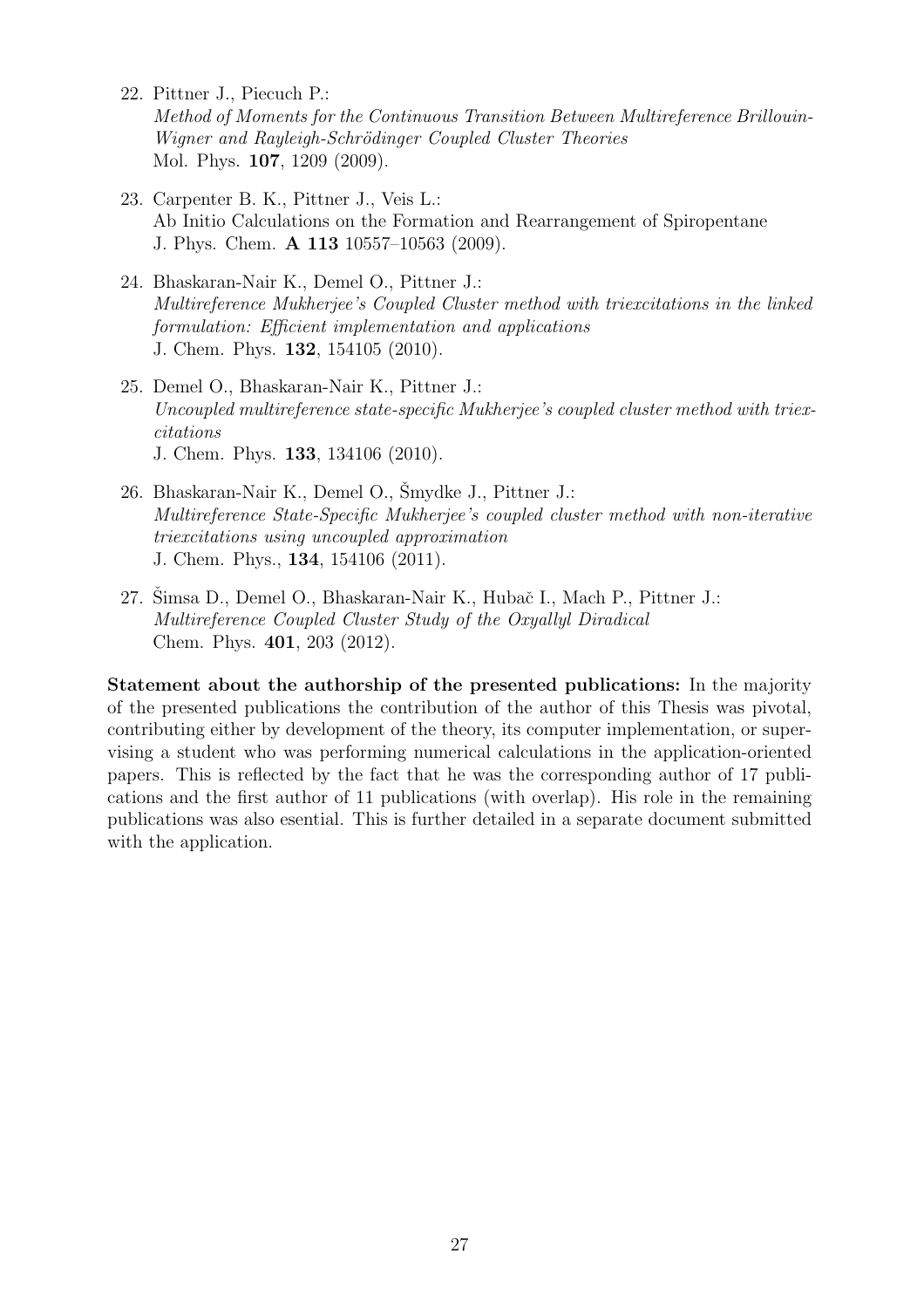## Appendix B: List of publications by J. Pittner

## Scientometric data

Number of papers registered in Web of Science: 76 Total number of citations: 2037 Total number of citations without self-citations: 1598 Current H-index: 26

### Scientific journal papers

- 1. Dugourd Ph., Blanc J., Bonačić-Koutecký V., Broyer M., Chevaleyre J., Koutecký J., Pittner J., Wolf J.-P., Wöste L.: Competition between Planar and Nonplanar Structure in Alkali Hexamers: The Example of  $Li_6$ , Phys. Rev. Lett. 67, 2638–2641 (1991)
- 2. Bonačić-Koutecký V., Pittner J., Scheuch C., Guest M. F., and Koutecký J.: Quantum Molecular Interpretation of the Absorption Spectra of  $Na<sub>5</sub>$ , Na<sub>6</sub> and Na<sub>7</sub> Clusters, J. Chem. Phys. 96, 7938–7958 (1992)
- 3. Bonačić-Koutecký V., Fuchs C., Pittner J., and Koutecký J.: Theoretical Interpretation of Optical Response Properties of Simple Metal Clusters, Ber. Bunsenges. Phys. Chem. 96, 1262–1270 (1992)
- 4. Bonačić-Koutecký V., Fantucci P., Fuchs C., Koutecký J., and Pittner J.: Nature of Excitations in Small Alkali Metal and other Mixed Clusters, Z. Phys. D 26, 17–22(1993)
- 5. Bonačić-Koutecký V., Fuchs C., Gaus J., Pittner J., and Koutecký J.: Ground and Excited States Properties of  $Na_4F_{m=1-3}$ , Li<sub>4</sub>H, and Li<sub>4</sub>H<sub>2</sub> Clusters, Z. Phys. D 26, 192–194 (1993)
- 6. Bonačić-Koutecký V., Fantucci P., Fuchs C., Gatti C., Pittner J., and Polezzo S.: Ab Initio Predictions of Optically Allowed Transitions in  $Na<sub>20</sub>$ ; Nature of Excitations and Influence of Geometry Chem. Phys. Lett., 213, 522–526 (1993)
- 7. Bonačić-Koutecký V., Cešpiva L., Fantucci P., Pittner J., and Koutecký J.: Effective Core Potential – Configuration Interaction Study of Electronic Structure and Geometry of Small Anionic  $Ag_n$  Clusters; Predictions and Interpretation of Photodetachment Spectra J. Chem. Phys., 100, 490–506 (1994)
- 8. Bonačić-Koutecký V., Češpiva L., Fantucci P., Fuchs C., Guest M.F., Koutecký J., and Pittner J.: The Geometric Structures and Optical Response Properties of Small Na<sub>n</sub>Mg Clusters Chem. Phys. 186, 275–287 (1994)
- 9. Bonačić-Koutecký V., Češpiva L., Fantucci P., Fuchs C., Koutecký J., and Pittner J.: Quantum Chemical Interpretation of Optical Response of Small Metal Clusters Comments Atomic Mol. Phys. 31, 233–290 (1995)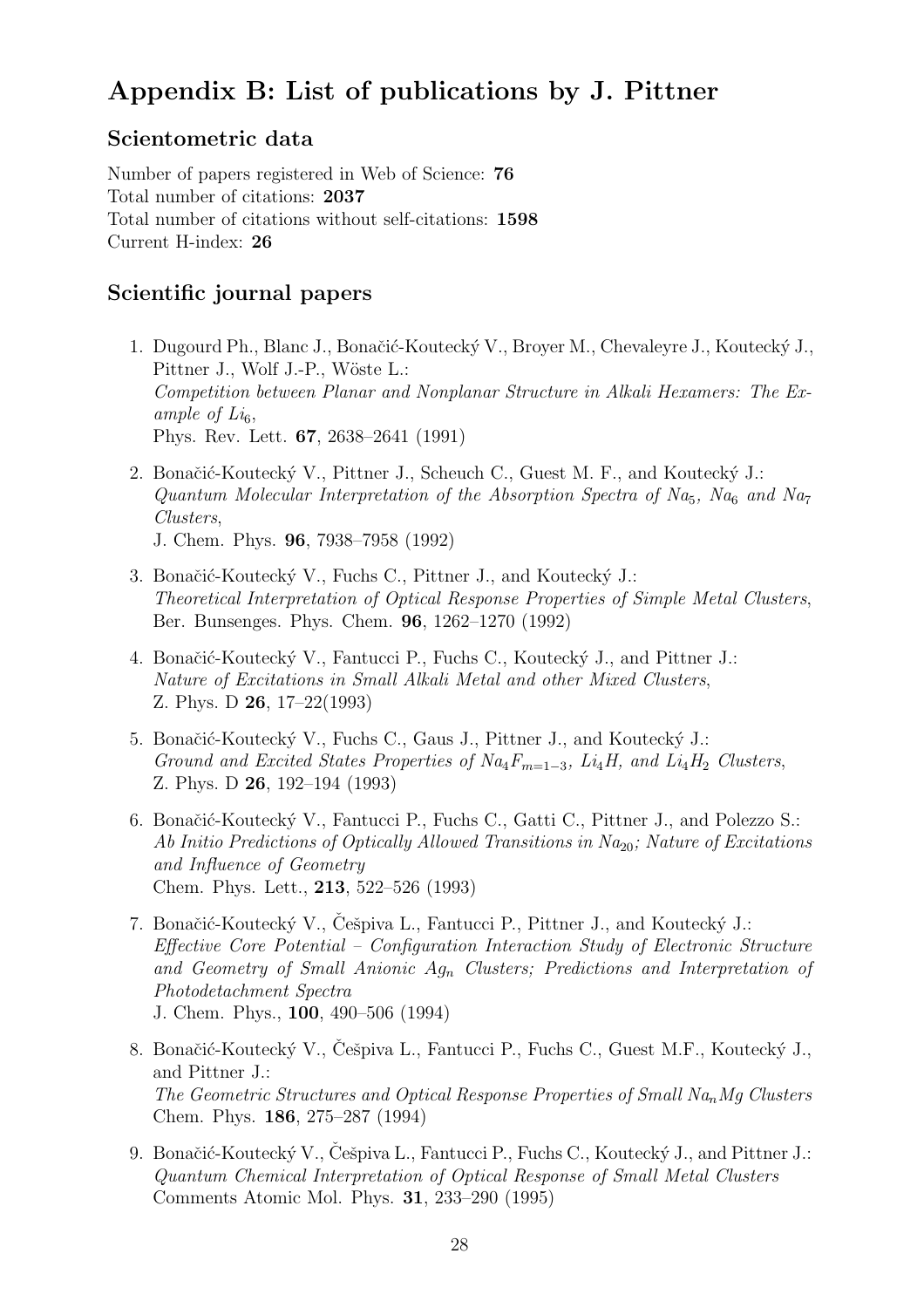- 10. Vezin B., Dugourd Ph., Bordas C., Rayane D., and Broyer M., Bonačić-Koutecký V. and Pittner J., Fuchs C., Gaus J., Koutecký J.: Electronic properties and geometric structures of  $Li<sub>4</sub>H$  and  $Li<sub>9</sub>H$  from optical absorption spectra J. Chem. Phys., 102, 2727–2736 (1995)
- 11. Bonačić-Koutecký V., Pittner J., Fuchs C., Fantucci P., Guest M. F., Koutecký J.:  $Ab\text{-}initio\,\,Predictions\,\,of\,\,Structural\,\,and\,\,Optical\,\,Properties\,\,of\,\,Na_n^+\,\, \,Clusters;\,\,Inter$ pretation of Depletion Spectra at Low Temperature J. Chem. Phys 104, 1427–1440 (1996)
- 12. Bonačić-Koutecký V., Pittner J., Koutecký J.: Ab–initio study of structural and optical response properties of excess–electrons in lithium-hydride and sodium–fluoride clusters. Chem. Phys. 210, 313–341 (1996)
- 13. Deutsch H., Becker K., Pittner J., Bonačić-Koutecký V., Matt S., and Märk T. D.: Semi–Classical Calculations of the Cross Section for Electron–Impact Ionization of  $C_{60}$ . J. Phys. B 29, 5175–5181 (1996)
- 14. Bonačić-Koutecký V., Pittner J., Pou–Amerigo R., Hartmann M.: Ab–initio study of structural and optical properties of nonstoichiometric alkalimetal– oxides Z. Phys. D40, 445–447 (1997)
- 15. Bonačić-Koutecký V., Pittner J., Koutecký J.: Ab–initio study of optical response properties of nonstoichiometric lithium-hydride and sodium-fluoride clusters with one– and two–excess electrons Z. Phys. D40, 441–444 (1997)
- 16. Bonačić-Koutecký V., Pittner J.: Ab–initio study of optical response properties of nonstoichiometric lithium-hydride and sodium-fluoride clusters Chem. Phys. 225, 173–187 (1997)
- 17. Hartmann M., Pittner J., Bonačić-Koutecký V., Heidenreich A., Jortner J.: Theoretical exploration of femtosecond multi state nuclear dynamics of small clusters J. Chem. Phys. 108, 3096-3113 (1998)
- 18. Hartmann M., Heidenreich A., Pittner J., Bonačić-Koutecký V., Jortner J.: Ultrafast Dynamics of Small Clusters on the Time Scale of Nuclear Motion J. Phys. Chem. A 102, 4069–4074 (1998)
- 19. Bonačić–Koutecký V., Reichardt D., Pittner J., Fantucci P., Koutecký J.: Ab Initio Molecular Dynamics for Determination of Structures of Alkali Metal Clusters and Their Temperatures Behavior. Example of  $Li<sub>9</sub>$ . Coll. Czech. Chem. Comm. 63, 1431-1446 (1998)
- 20. Bonačić–Koutecký V., Pittner J., Reichardt D., Fantucci P., Koutecký J.: Quantum Chemical Study of Electronic and Dynamic Properties of Metal and Mixed Non-stoichiometric Clusters Czech. J. Phys. 48, 637–658 (1998)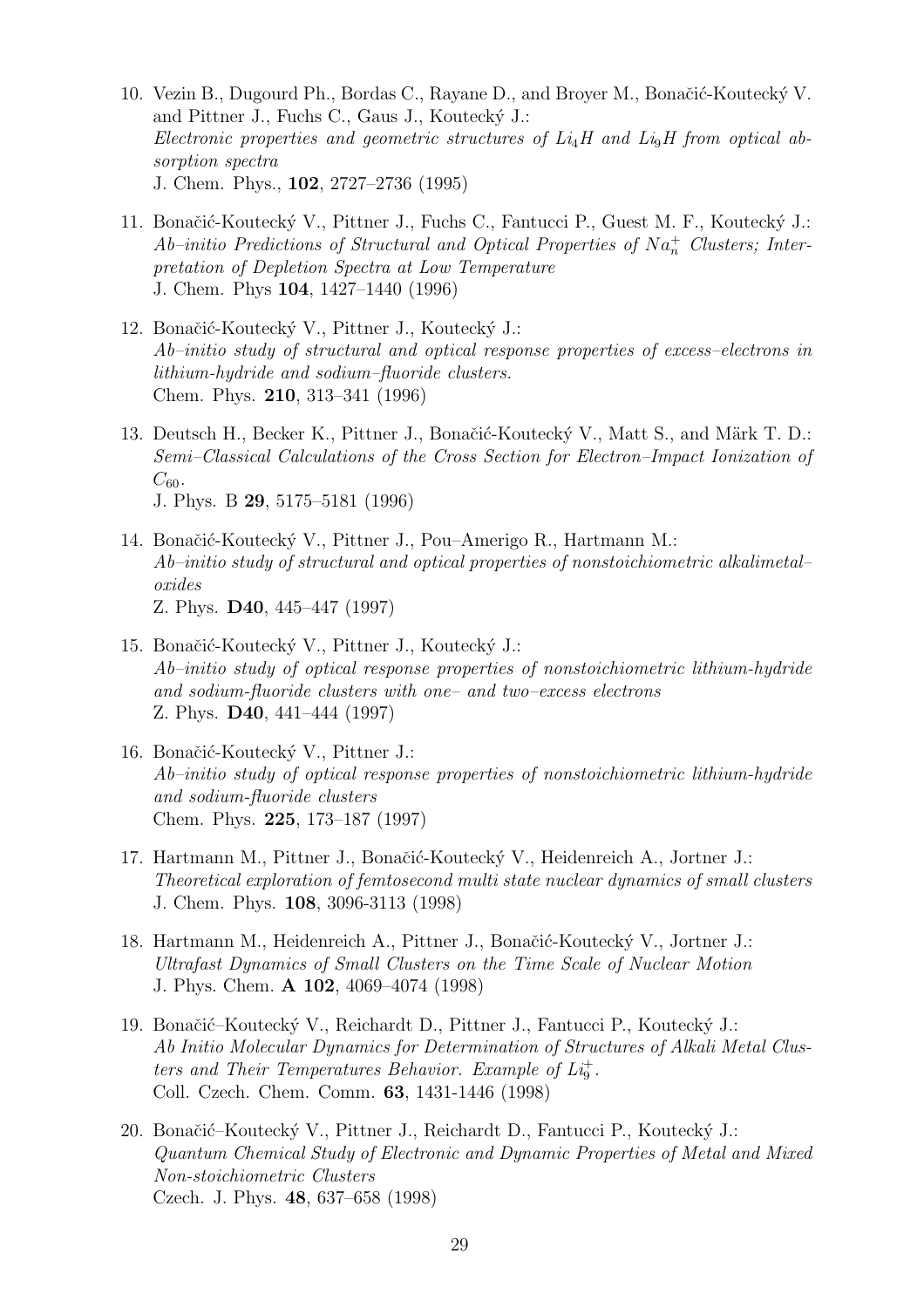- 21. Bonačić–Koutecký V., Pittner J., Boiron M., Fantucci P., Koutecký J.: An accurate relativistic effective–core–potential for excited states of Ag–atom; Application to study of the absorption spectra of  $Ag_n$  and  $Ag_n^+$  clusters J. Chem. Phys. 110, 3876–3886 (1999)
- 22. Pittner J., Nachtigall P., Čársky P., Mášik J., Hubač I.: Assessment of the single-root multireference Brillouin–Wigner CCSD theory. Test calculations on  $CH_2$ ,  $SiH_2$ , and twisted ethylene. J. Chem. Phys., 110, 10275–10282 (1999)
- 23. Deutsch H., Pittner J., Bonačić–Koutecký V., Becker K., Matt S., Märk T. D.: Theoretical determination of the absolute electron impact ionization cross sections for silver clusters  $Ag_n$   $(n = 2-7)$ . J. Chem. Phys., 111, 1964–1971 (1999)
- 24. Bonačić–Koutecký V., Boiron M., Pittner J., Fantucci P., Koutecký J.: Structural and optical properties of small neutral and charged pure and oxidized silver clusters Eur. Phys. J. D 9, 183–187 (1999)
- 25. Hartmann M., Pittner J., van Dam H., Bonačić–Koutecký V.: Theoretical study of femtosecond pump–probe signals of nonstoichiometric alkali halide clusters Eur. Phys. J. D 9, 393–397 (1999)
- 26. Hubač I., Pittner J., Cársky P.: Size-extensivity correction for the state-specific multireference Brillouin-Wigner coupledcluster theory J. Chem. Phys., 112, 8779–8784 (2000)
- 27. Sancho-García J. C., Pittner J., Čársky P., Hubač I.: Multireference coupled-cluster calculations on the energy of activation in the automerization of cyclobutadiene: assessment of the state-specific multireference Brillouin-Wigner theory J. Chem. Phys., 112, 8785–8788 (2000)
- 28. Hartmann M., Pittner J., van Dam H., Veyret V., Bonačić–Koutecký V.: Theoretical Exploration of Stationary and of Ultrafast Spectroscopy of Small Clusters Appl. Phys. B 71, 343–349 (2000)
- 29. Andrianov I., Bonačić–Koutecký V., Hartmann M., Manz J., Pittner J., Sundermann K.: Ab initio three dimensional quantum dynamics of  $Ag_3$  clusters in the NeNePo process Chem. Phys. Lett. 318, 256–262 (2000)
- 30. Pittner J., Jungwirth P.: Potential energy curves for the ground and low-lying excited states of IBr calculated with relativistic effective core potentials and spin-orbit interactions. Chem. Phys. Lett., 321, 281–286 (2000)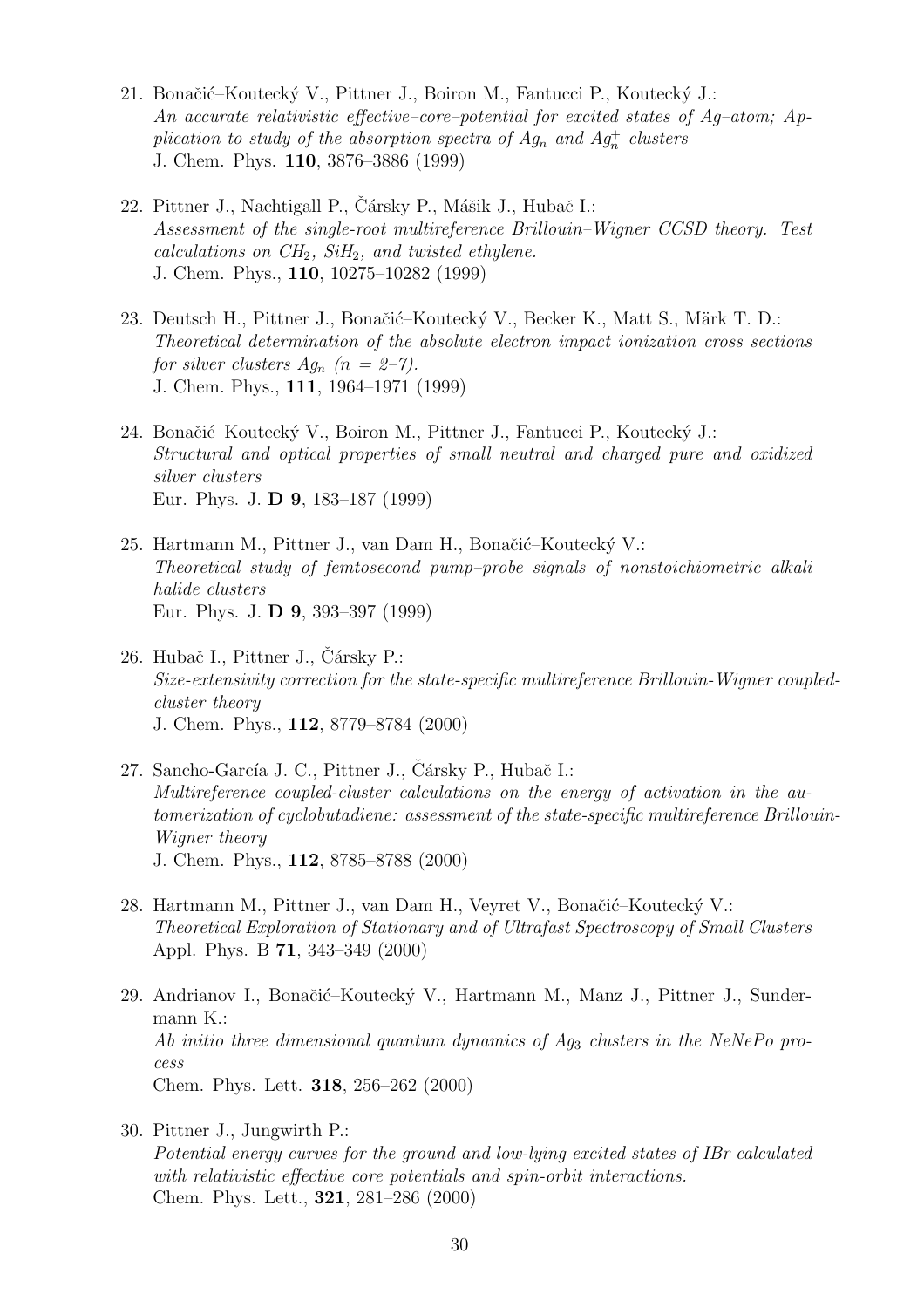- 31. Hartmann M., Pittner J., Bonačić–Koutecký V.: Ab-Initio Adiabatic Dynamics Involving Excited States Combined with Wigner Distribution Approach to Ultrafast Spectroscopy Illustrated on Alkali Halide Clusters J. Chem. Phys., 114, 2106–2122 (2001)
- 32. Hartmann M., Pittner J., Bonačić–Koutecký V.: Ab initio nonadiabatic dynamics involving conical intersection combined with Wigner distribution approach to ultrafast spectroscopy illustrated on  $Na<sub>3</sub>F<sub>2</sub>$  cluster J. Chem. Phys., 114, 2123–2136 (2001)
- 33. Pittner J., Nachtigall P., Cársky P., Hubač I.: A multireference coupled cluster study of the singlet-triplet gap in tetramethyleneethane molecule J. Phys. Chem. A 105, 1354–1356 (2001)
- 34. Bonačić–Koutecký V., Hartmann M., Pittner J., van Dam H.: Theoretical exploration of ultrafast spectroscopy of small clusters Int. J. Quant. Chem. 84, 714–739 (2001)
- 35. Pittner J., Šmydke J., Čársky P., Hubač I.: State-specific Brillouin-Wigner multireference coupled cluster study of the  $F_2$  molecule: Assessment of the a posteriori size-extensivity correction J. Molec. Struc. (Theochem) 547, 239–244 (2001)
- 36. Bonačić–Koutecký V., Hartmann M., Pittner J.: Theoretical exploration of ultrafast spectroscopy of small clusters Europ. Phys. J., D 16, 133–138 (2001)
- 37. Pittner J., Demel O., Čársky P., Hubač I: Four-reference state-specific Brillouin-Wigner coupled-cluster method: Study of the IBr molecule. Int. J. Mol. Sci., 2, 281–290 (2002)
- 38. Pittner J., Čársky P., Hubač I: Four- and 8-reference state-specific Brillouin-Wigner coupled-cluster method: Study of the singlet oxygen. Int. J. Quant. Chem., 90, 1031–1037 (2002)
- 39. Vajda Š., Lupulescu C., Merli A., Budzyn F., Wöste L., Hartmann M., Pittner J., Bonačić–Koutecký V.: Observation and theoretical Description of Periodic Geometric Rearrangement in Electronically Excited Nonstoichiometric Sodium-Fluoride Clusters Phys. Rev. Lett. 89, 213404:1–4 (2002)
- 40. Kerkines I., Pittner J., Čársky P., Mavridis A., Hubač I: On the ground states of CaC and ZnC: a multireference Brillouin-Wigner coupled cluster study J. Chem. Phys. 117, 9733–9739 (2002)
- 41. Mitrić R., Hartmann M., Pittner J., Bonačić–Koutecký V.: New strategy for optimal control of femtosecond pump-dump processes J. Phys. Chem., A 106, 10477–10481 (2002)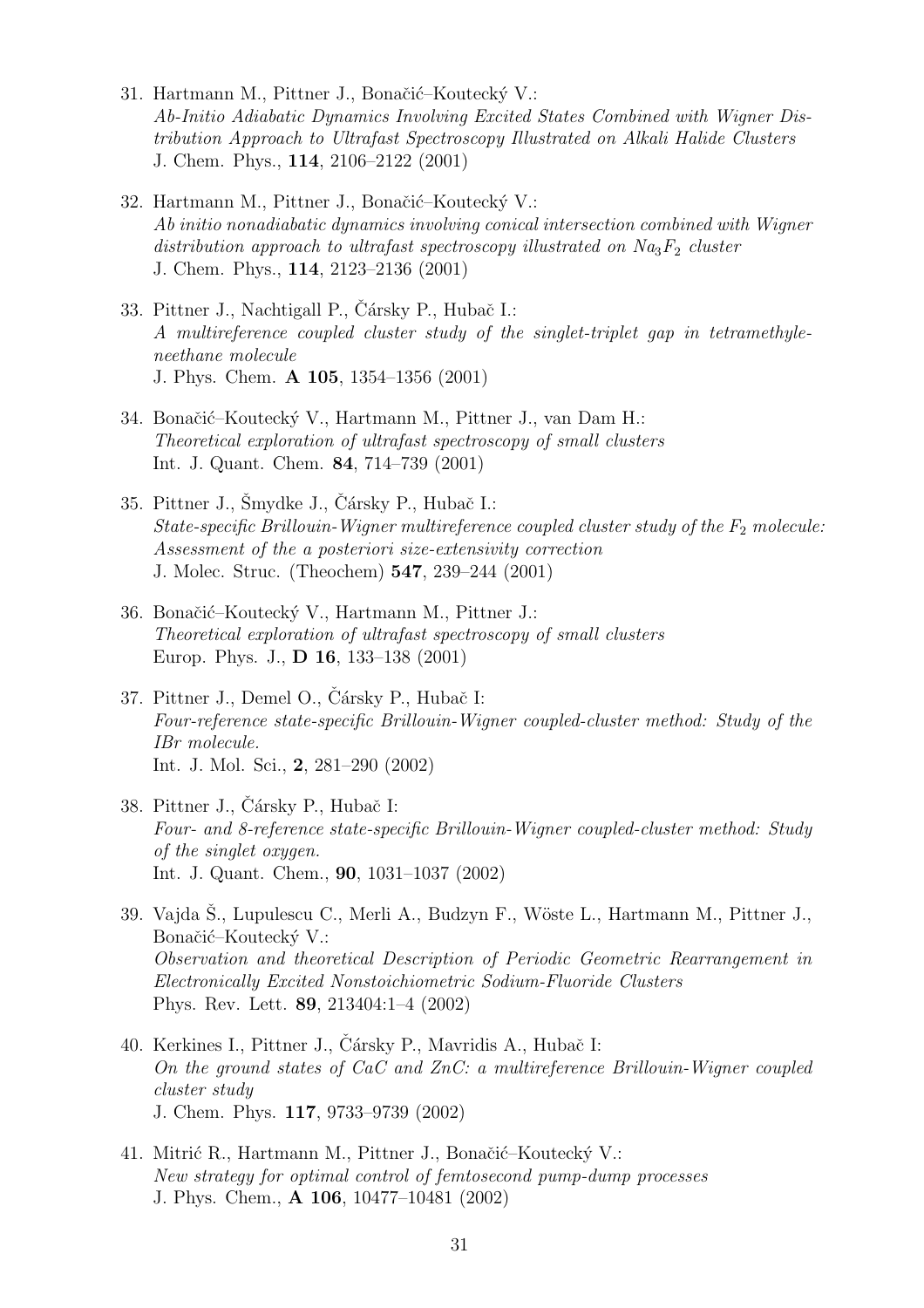42. Pittner J.:

Continuous transition between Brillouin-Wigner and Rayleigh-Schrödinger perturbation theory, generalized Bloch equation, and application to the Hilbert space multireference coupled cluster method

J. Chem. Phys. 118, 10876–10889 (2003).

- 43. Mitrić R., Hartmann M., Pittner J., Bonačić–Koutecký V.: New strategy for optimal control of femtosecond pump-dump processes applicable to systems of moderate complexity Europ. Phys. J. D24 177–180 (2003).
- 44. Puiggros O. R., Pittner J., Čársky P., Stampfuss Ph., Wenzel W.: Multireference Brillouin-Wigner coupled cluster singles and doubles (MR BWCCSD) and multireference doubles configuration interaction (MRDCI) calculations for the Bergman cyclization reaction Collect. Czech. Chem. Commun. 68, 2309–2321 (2003).
- 45. Pittner J., Valdes-Gonzalez H., Gdanitz R. J., Čársky P.: The performance of the multireference Brillouin-Wigner coupled cluster singles and doubles method on the insertion of Be into  $H_2$ Chem. Phys. Lett. 386, 211–215 (2004).
- 46. Demel O., Pittner J., Čársky P., Hubač I.: MR BWCCSD study of the singlet–triplet separation in alkylcarbenes J. Phys. Chem. A108, 3125–3128 (2004).
- 47. Pittner J., Hobza P.:  $CCSDT$  and  $CCSD(T)$  calculations on model H-bonded and stacked complexes Chem. Phys. Lett., 390, 496–499 (2004).
- 48. Bonačić–Koutecký V., Mitrić R., Hartmann M., Pittner J.: Theoretical approach for simulation of femtosecond spectra; new strategies for optical control of complex systems Int. J. Quant. Chem. 99, 408 (2004).
- 49. Durand G., Heitz M.-C., Spiegelman F., Meier C., Mitrić R., Bonačić–Koutecký V., Pittner J.: Different approaches for the calculation of electronic excited states of nonstoichiometric alkali halide clusters: The example of  $Na<sub>3</sub>F$ J. Chem. Phys. 121, 9898-9905 (2004).
- 50. Kardahakis S., Pittner J., Čársky P., Mavridis A.: Multireference configuration interaction and coupled cluster calculations on the  $X^3\Sigma^-$ ,  $a^1\Delta$ , and  $b^1\Sigma^+$  states of the NF molecule Int. J. Quant. Chem., 104, 458–467 (2005)
- 51. Pittner J., Li X., Paldus J.: Multireference Brillouin-Wigner coupled-cluster method with a general model space Mol. Phys., 103, 2239–2245 (2005).
- 52. Pittner J., Demel O.: Towards the Multireference Brillouin-Wigner Coupled Clusters Method with Iterative Connected Triples: MRBWCCSDT-α Approximation J. Chem. Phys., 122, 181101 (2005).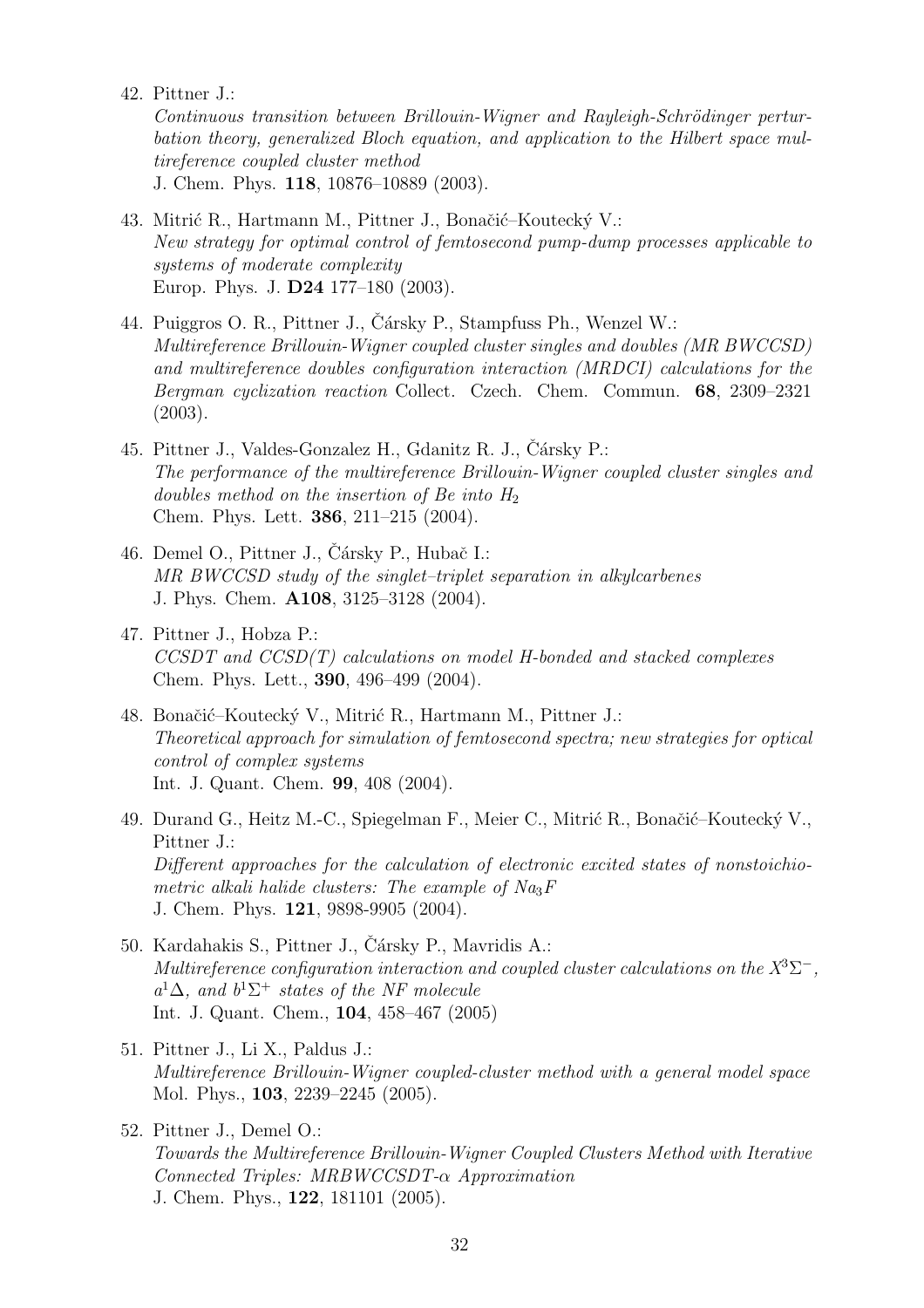- 53. Bonačić–Koutecký V., Mitrić R., Bürgel C., Noack H., Hartmann M., Pittner J.: Tailoring the chemical reactivity and optical properties of clusters by size, structures and lasers Europ. J. Phys. D 34, 113-118 (2005).
- 54. Zechmann G., Barbatti M., Lischka H., Pittner J., Bonačić–Koutecký V.: Multiple pathways in the photodynamics of a polar  $\pi$  bond: A case study of silaethylene Chem. Phys. Lett. 418, 377–382 (2006)
- 55. Papp P., Mach P., Pittner J., Hubač I., Wilson S.: Brillouin-Wigner second order perturbation theory BW2 using a multireference formulation: an application to bond breaking in the diatomic hydrides Mol. Phys. 104, 2367 - 2386 (2006).
- 56. Brabec J., Pittner J.: The singlet-triplet gap in trimethylenmethane and the ring-opening of methylenecyclopropane: a multireference Brillouin-Wigner coupled cluster study J. Phys. Chem. A 110, 11765–11769 (2006)
- 57. Demel O., Pittner J.: Multireference Brillouin-Wigner Coupled Clusters Method with Noniterative Perturbative Connected Triples J. Chem. Phys., 124, 144112 (2006).
- 58. Mitrić R., Bonačić–Koutecký V., Pittner J., Lischka H.: Ab initio nonadiabatic dynamics study of ultrafast radiationless decay over conical intersections illustrated on the  $N_{a3}F$  cluster J. Chem. Phys. 125, 024303 (2006).
- $59.$  Pittner J., Šmydke J.: Analytic Gradient for the Multireference Brillouin–Wigner Coupled–Cluster Method and for the State-Universal Multireference Coupled–Cluster Method J. Chem. Phys., 127, 114103 (2007).
- 60. Demel O., Pittner J.: Multireference Brillouin-Wigner Coupled Clusters Method with Singles, Doubles, and Triples: Efficient Implementation and Comparison with Approximate Approaches J. Chem. Phys., 128, 104108 (2008).
- 61. Papp P., Neogrády P., Mach P., Pittner J., Hubač I, Wilson S.: Many-body Brillouin-Wigner second-order perturbation theory: an application to the autoaromatisation of hex-3-ene-1,5-diyne (the Bergman reaction) Mol. Phys. 106, 57–74 (2008).
- 62. Bhaskaran-Nair K., Demel O., Pittner J.: Multireference State-Specific Mukherjee's coupled cluster method with non-iterative triexcitations J. Chem. Phys. 129, 184105 (2008).
- 63. Veis L., Čársky P., Pittner J., Michl J.: Coupled Cluster Study of Polycyclopentanes: Structure and Properties of  $C_5H_{2n}$ , n  $= 0 - 4$ Coll. Czechosl. Chem. Commun. 73, 1525 (2008).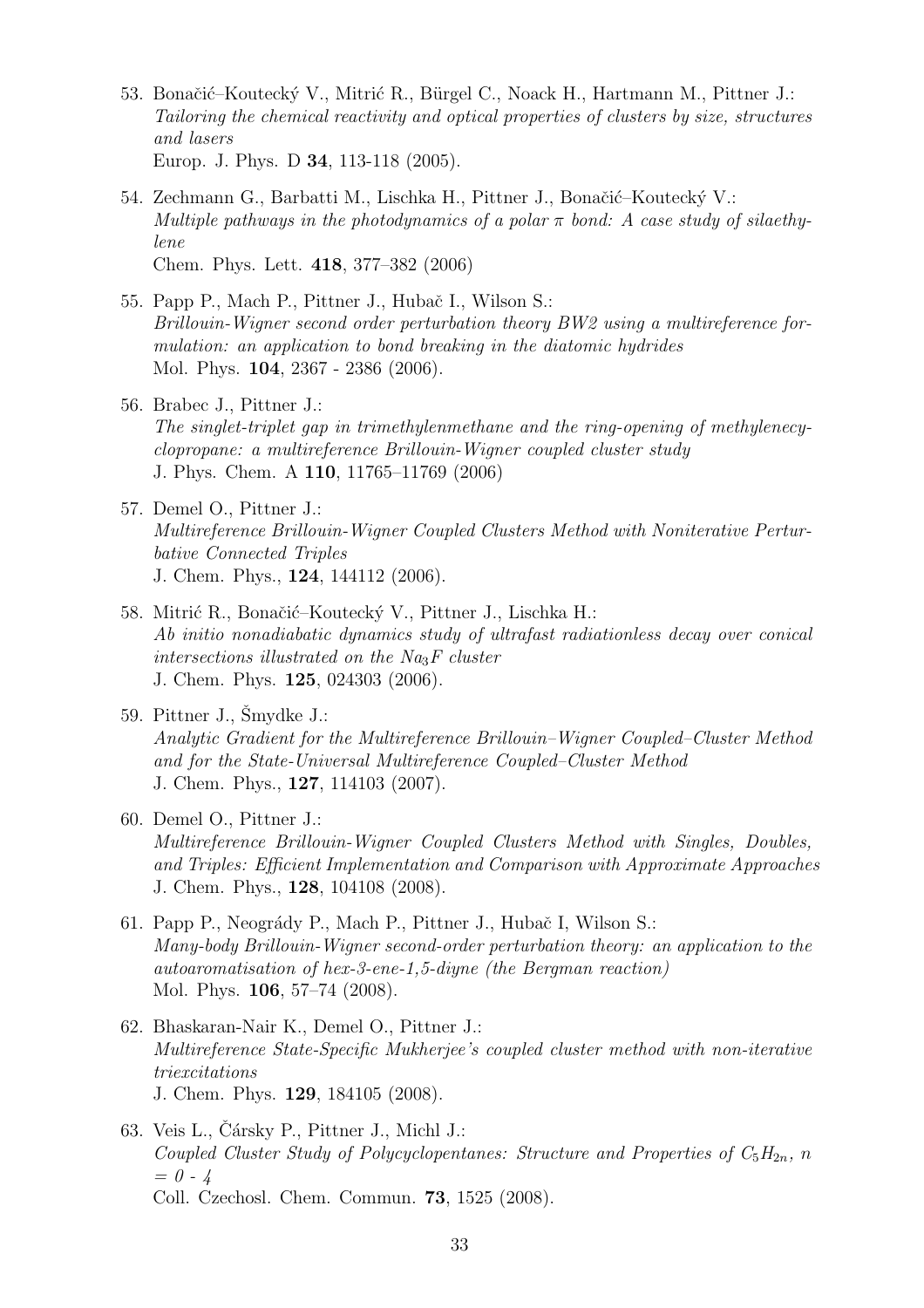- 64. Pittner J., Lischka H., Barbatti M.: Optimization of mixed quantum-classical dynamics: time-derivative coupling terms and selected couplings Chem. Phys. 356, 147–152 (2009).
- 65. Pittner J., Piecuch P.: Method of Moments for the Continuous Transition Between Multireference Brillouin-Wigner and Rayleigh-Schrödinger Coupled Cluster Theories Mol. Phys. 107, 1209 (2009).
- 66. Carpenter B. K., Pittner J., Veis L.: Ab Initio Calculations on the Formation and Rearrangement of Spiropentane J. Phys. Chem. A 113 10557–10563 (2009).
- 67. Bhaskaran-Nair K., Demel O., Pittner J.: Multireference Mukherjee's Coupled Cluster method with triexcitations in the linked formulation: Efficient implementation and applications J. Chem. Phys. 132, 154105 (2010).
- 68. Barbatti M., Pittner J., Pederzoli M., Werner U., Mitrić R., Bonačić-Koutecký V., Lischka H.: Non-adiabatic dynamics of pyrrole: Dependence of deactivation mechanisms on the excitation energy Chem. Phys. 375, 26 (2010).
- 69. Demel O., Bhaskaran-Nair K., Pittner J.: Uncoupled multireference state-specific Mukherjee's coupled cluster method with triexcitations J. Chem. Phys. 133, 134106 (2010).
- 70. Veis L., Pittner J.: Quantum computing applied to calculations of molecular energies: the  $CH<sub>2</sub>$  benchmark J. Chem. Phys. 133, 194106 (2010).
- 71. Bhaskaran-Nair K., Demel O., Smydke J., Pittner J.: Multireference State-Specific Mukherjee's coupled cluster method with non-iterative triexcitations using uncoupled approximation J. Chem. Phys., 134, 154106 (2011).
- 72. Pederzoli M., Pittner J., Barbatti M., and Lischka H.: Nonadiabatic Molecular Dynamics Study of the cis-trans Photoisomerization of Azobenzene Excited to the  $S_1$  State J. Phys. Chem. A, 11136-11143 (2011).
- 73. Kedžuch S., Demel O., Pittner J., Ten-no S., Noga J.: Multireference F12 Coupled Cluster Theory: The Brillouin-Wigner Approach with Single and Double Excitations. Chem. Phys. Lett. 511, 418-423 (2011).
- 74. Brabec J., Krishnamoorthy S., van Dam H., Kowalski K., Pittner J.: Massively parallel implementation of the multireference Brillouin-Wigner CCSD method Chem. Phys. Lett. 514, 347-351 (2011).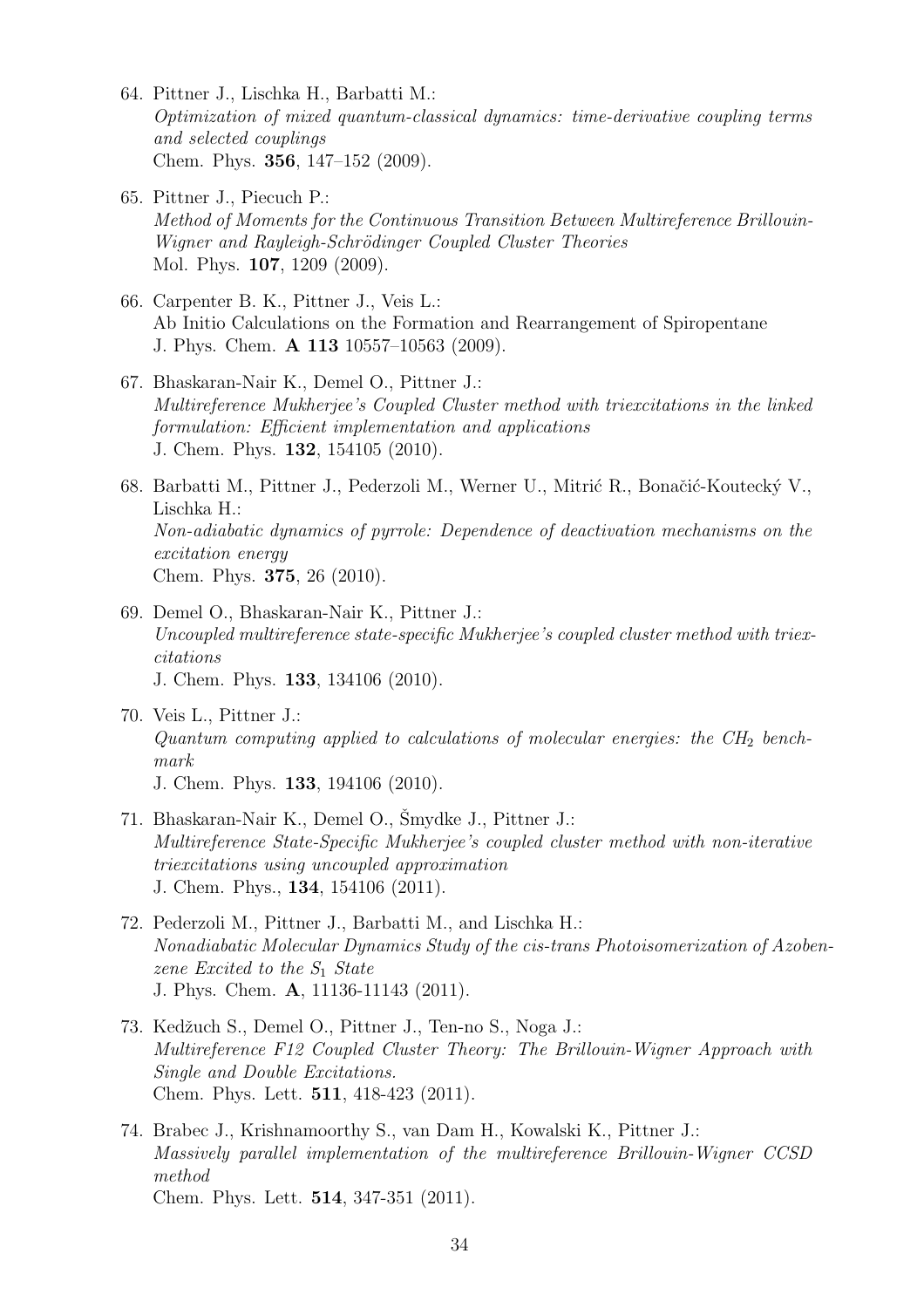- 75. Cwiklik L., Aquino A. J. A., Vazdar, M., Jurkiewicz, P., Pittner, J., Hof M., Lischka,  $H$ .: Absorption and Fluorescence of PRODAN in Phospholipid Bilayers: A Combined Quantum Mechanics and Classical Molecular Dynamics Study J. Phys. Chem. A 115, 11428-11437 (2011).
- 76. Šimsa D., Demel O., Bhaskaran-Nair K., Hubač I., Mach P., Pittner J.: Multireference Coupled Cluster Study of the Oxyallyl Diradical Chem. Phys. 401, 203 (2012).
- 77. Brabec J., Pittner J., van Dam H. J. J., Apra E., Kowalski K.: Parallel implementation of multireference coupled cluster theories based on the referencelevel parallelism J. Chem. Theory Comput. 8, 487–497 (2012).
- 78. Brabec J., van Dam H. J. J., Pittner J., Kowalski K.: Universal state-selective corrections to multi-reference coupled-cluster theories with single and double excitations J. Chem. Phys., 136, 124102 (2012).
- 79. Demel O., Kedžuch S., Švaňa M., Ten-no S., Pittner J., Noga J.: An explicitly correlated Mukherjee's state specific coupled cluster method: development and pilot applications Phys. Chem. Chem. Phys. 14, 4753–4762 (2012).
- 80. Veis L., Višňák J., Fleig T., Knecht S., Saue T., Visscher L., Pittner J.: Relativistic quantum chemistry on quantum computers Phys. Rev. A 85, 030304 (2012).

### Monography chapters

- 1. Bonačić-Koutecký V., Pittner J., Fuchs C., Fantucci P., and Koutecký J.: Quantum Chemical Investigation of Absorption Spectra of Small Alkali Metal Clusters; Molecular Dimensionality Transition (2D–3D), in Physics and Chemistry of Finite Systems: From Clusters to Crystals, Vol. II, pp. 899–906, Jena P. et al. (eds.), Kluwer Academic Publishers (1992)
- 2. Bonačić–Koutecký V., Pittner J., Reichardt D., Fantucci P., Koutecký J.: The Quantum Chemical Approach in Metal clusters, pp. 29–70, Ekardt W. (ed.), Wiley, New York (1999)
- 3. Bonačić–Koutecký V., Hartmann M., Pittner J., van Dam H.: Theoretical Exploration of Ultrafast Spectroscopy of Small Clusters in Cluster and Nanostructure Interfaces, Jena P., Khana S. N., Rao B. K. eds. World Scientific Publishing, Singapore, (2000)
- 4. Čársky P., Hubač I, Mach P., Pittner J., Wilson S.: Brillouin-Wigner expansions in quantum chemistry in Progress in theoretical chemistry and physics vol. 12, Advanced topics in theoretical chemical physics, Maruani J. et al. Eds., pp. 71–118, Kluwer, Dordrecht (2003).